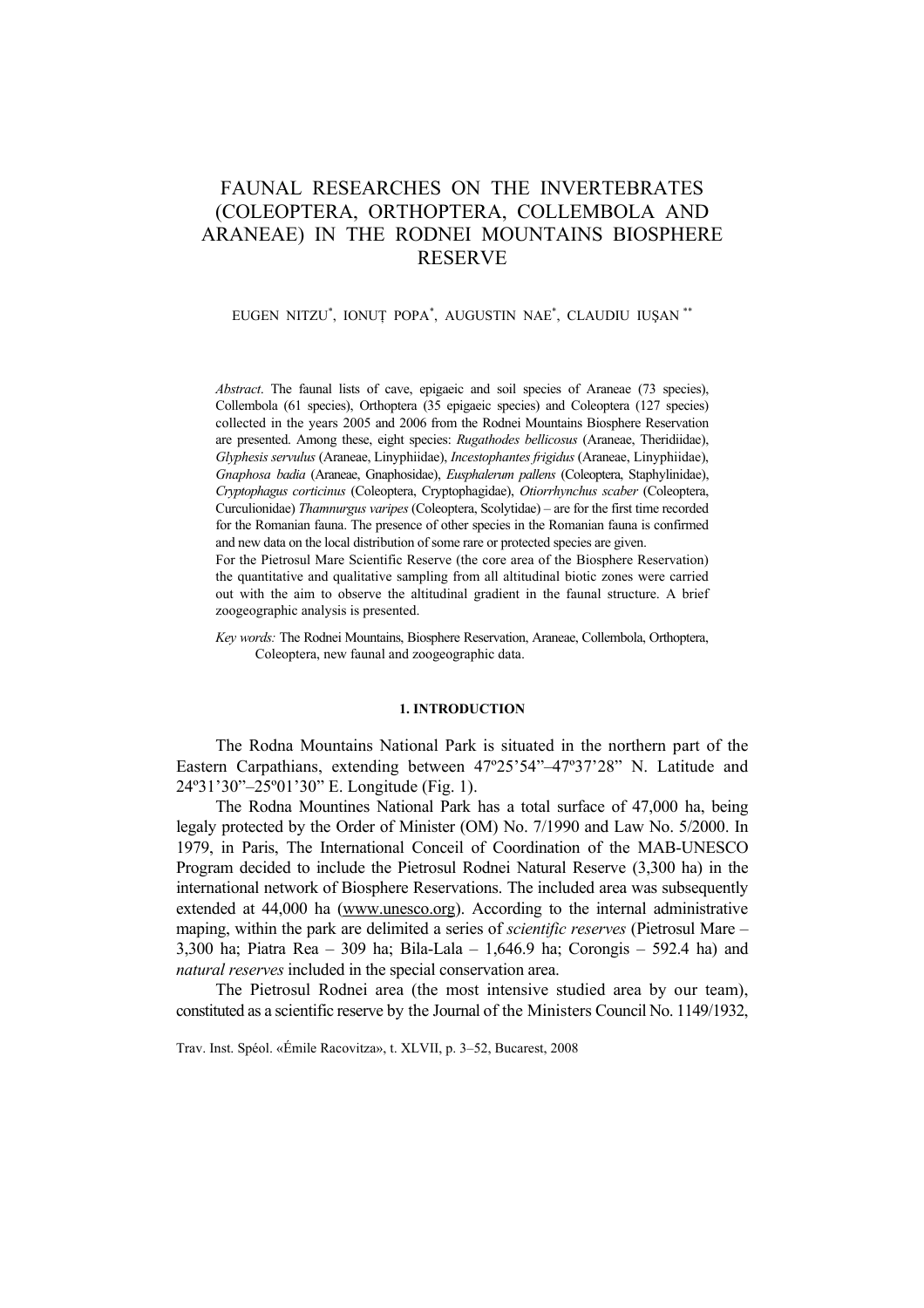presents a surface of 183 ha of alpine meadows surrounding the Pietrosul Mare Peak (from a total surface of 1,770 ha, 53% is covered by forests and 47% by alpine meadows).

No integrated studies on the soil and subterranean invertebrates following the altitudinal gradient in faunal and zoogeographic structure have been carried out in the area up to now.

### 1.1. GENERAL CHARACTERISATION OF THE STUDIED AREA

The geological substratum of the Rodnei Mountains consists of crystalline schists, in the perimeter of scientific reservation prevailing the green schists of Rebra. The crystalline limestone is the best represented in the Piatra Rea Massif. The crystaline and sedimentary limestones are both present but weakly represented in comparrison with the crystalline schists. The crystalline limestones intersperse with crystalline schists in areas of Piatra Rea, Turnu Roşu (North of Pietrosul Mare), in the saddle between the Repedea Peak and Negoiasa, the Corongis Peak, Capul Beiuşului and the Laptele Mic Peak, sometimes generating exokarstic forms like karrens (in the walls and cliffs at Izvorul Cailor, Piatra Rea) or dolines (on Bistricioara Valley, the Gărtălău Peak).

According to the documentation of the Pietrosul Rodnei Natural Park, the endokarst is represented by 80 caves and potholes among which remarkable are: Peştera Cobăşel (570 m.) (R. Peştera = E. Cave), Grota Zânelor (4,269 m.), Peştera Baia lui Schneider (791.5 m.), Peştera Izvorul Albastru al Izei (2,500 m), P. Iza (365 m), Avenul cu Scară (117 m), Av. Podu Pietrei Rele (208 m) (ro. aven = eng. pothole). At the south-western limit of the park is situated the karstic complex Tăuşoare – Zalion (18 km) – Peştera Tăuşoare being in the same time the deepest cave from Romania  $(-470 \text{ m in depth})$ .

The vegetation, following an altitudinal gradient, could be included in 4 biotic zones, significant different by those presented by MANI, 1968 (following Pax) in the chapter 9. "*The ecological characters and biotic zonation of the Carpathians*"*.*

- 1. lower forest zone premontane beech forests;
- 2. upper forest-zone, from the upper limit of the Fagus-forest including mixed forests (spruce, fir and beech) at the lower montane level, to the forest line (spruce forest), and pre-subalpine spruce forests;
- 3. subalpine zone, from the upper limit of the forest to the upper limit of Juniper tree associations with *Rhododendron* and *Pinus mugo*;
- 4. alpine zone with alpine meadows with *Nardus*, lacking the shrub vegetation formation.

According to COLDEA (1990), 1123 species of phanerogames were identified in the park area. From phytogeographical viewpoint these are 36.7% eurasiatic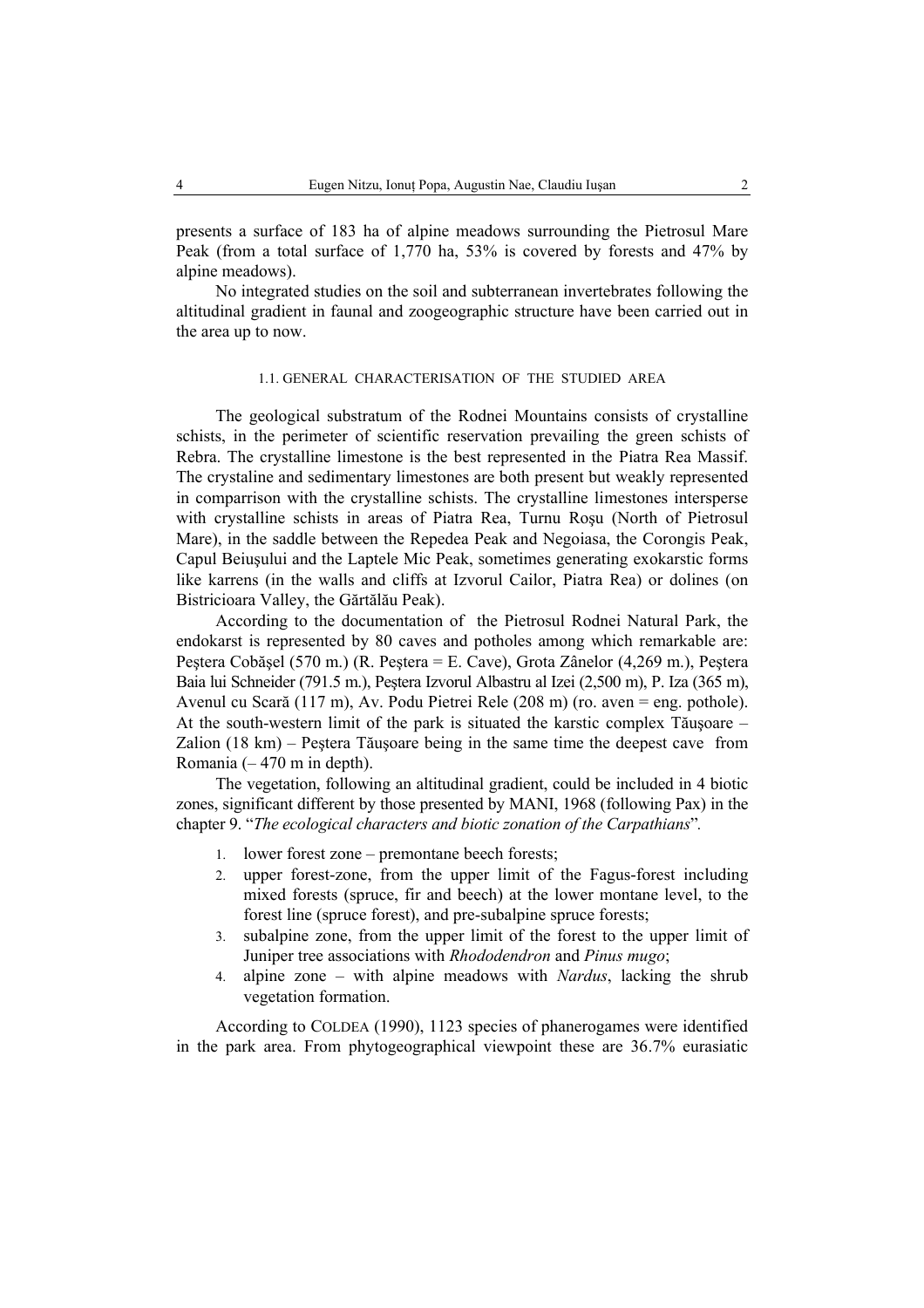elements, 12.7% boreo-montane elements, 8.1% Central-European elements, 4.6% Mediterranean elements and 1.4% continental elements. For the Pietrosu Mare only, 650 species and 46 vegetal associations were identified.

The invertebrate fauna of the Rodnei Mountains was studied since last century but just fragmentarely. First catalog including data on the Coleoptera from the Rodnei Mountais was published by K. PETRI (1912). E. CSIKI (1946, 1951) made new and valuable contributions to the knowledge of coleopteran fauna of this area. The genus *Duvalius* was studied by R. JEANNEL (1927). Other punctual studies were carried out by MAICAN S. (2004) (some data on the Crysomelidae species), SERAFIM, R. (1997) (Coccinelidae and Cerambycidae). The spiders were very little studied in this area, some data being presented in Fauna R.S.R. (I. FUHN, F. NICULESCU BURLACU, 1971). Few data on Collembolan fauna were presented by RADVANSKI, J.M. et coll. (2006).

Our study represents the first contribution to the knowledege of the soil and subterranean fauna of Coleoptera, Orthoptera, Collembola and Araneae of the Rodnei Mountains Biosphere Reservation, carried out as an integrate research in order to observe the altitudinal gradient and differences in faunal and zoogeographic composition of this area.

### **2. MATERIAL AND METHODS**

In the years 2005 and 2006 we collected fauna from caves and soil using qualitative and quantitative sampling methods.

For subterranean fauna we investigated the caves from the area Dealul Popii (P. Speranţei, P. lui Mihai, P. Rece, P. Strâmtă, Grota Baia lui Schneider), Pestera Cobăşel and Peştera Izvorul Tăuşoarelor (Fig. 1). The fauna was collected with tweezers, exhaustor and using Barber traps.

The soil fauna was sampled from alpine, subalpine, upper and lower forest zones. For each type of habitat, fauna was collected using quntitative and qualitative samples. The quantitative sampling was made only in the Pietrosul Mare Massif (the core area of the Biosphere Reservation). For quantitative sampling we have delimited sampling areas of 100 square meters. In each sampling area 9 sapling units (Barber traps with olfactory attractant and ethyl alcohol as conservant) were placed. The number of sampling areas was chosen considering the total surface of each zone and the occurrence of peculiar microhabitas. Two sampling areas were placed in the alpine zone (each of them in different microhabitats), one in subalipe zone, two in upper srpuce forest zone (one of them in a riparian-sylvan microhabitat), one in the spruce forest area with high productivity, and one in the area of the lower forest zone (mixed forest) – in total 7 sampling areas. The traps have been verified and emptied at an interval of four days each.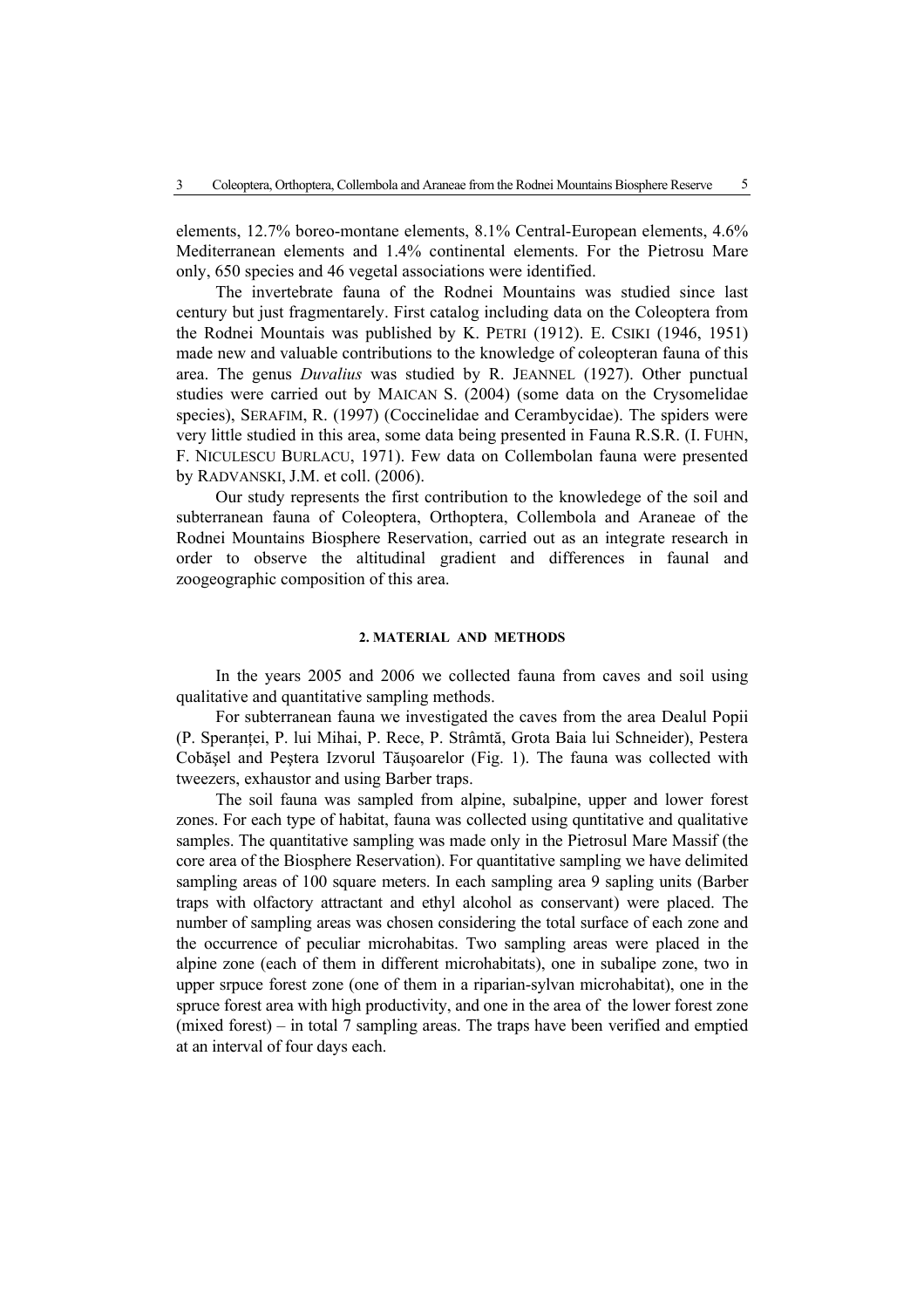The collected material was identified by following specialists:

Dr. EUGEN NITZU – Ord. Coleoptera IUŞAN CLAUDIU – Ord. Orthoptera AUGUSTIN NAE – Ord. Araneae IONUT POPA – Cls. Collembola

### **3. RESULTS AND DISCUSSIONS**

### 3.1. CAVES AND THE CAVE FAUNA

Dealul Popii (1230 m. elevation) is situated at 1.5 Km. West from Valea Vinului (the unique locality included in park). Seven caves developed in crystalline limestones by Devonian-Carbonifere origin are known for this area: Peştera Speranței, Peștera lui Mihai, Peștera Rece, Peștea Strâmtă, Peștera cu Put. Grota Baia lui Schneider, Peştera Râsului, most of them being descendent caves.

### **Peştera Baia lui Schneider**

The cave is situated on the Dealul Popii hill, up to the Valea Vinului village (Fig. 1:2). It has a total development of 570 m and –30 m denivelation. The most frequent speleotemes are the parietal formations (coralytes) generated by the condensing water. The parietal crust and stalagmitic dome situated at the intersection between the central drift (gallery) and *Diaclazei* gallery are generated by the trickling water. The carbonatic crusts are frequent on the superior level of the *Diaclazei* gallery. The cave is characterised by the abundant aragonite formations. The mining exploitation in the cave for extraction of a silver-gold oxyde was stopped in XIXth century. The cave is now protected as speleological reservation (Law No. 5/2000). The first detailed mapping of the cave was carried out by C. GORAN and O. BUSUIOCEANU (1973) (in BLEAHU et coll., 1976).

Climatic parameters (08.03.2005): Relative humidity – 67.16% at the entrance,  $81.3\%$  inside; temperature  $-20.9\degree$ C at the entrance,  $5.1\degree$ C inside.

### **Fauna**

Cls. Arachnida Ord. Araneae Fam. Tetragnathidae *Meta menardi* (Latreille, 1804) TF

Cls. Collembola Ord. Poduromorpha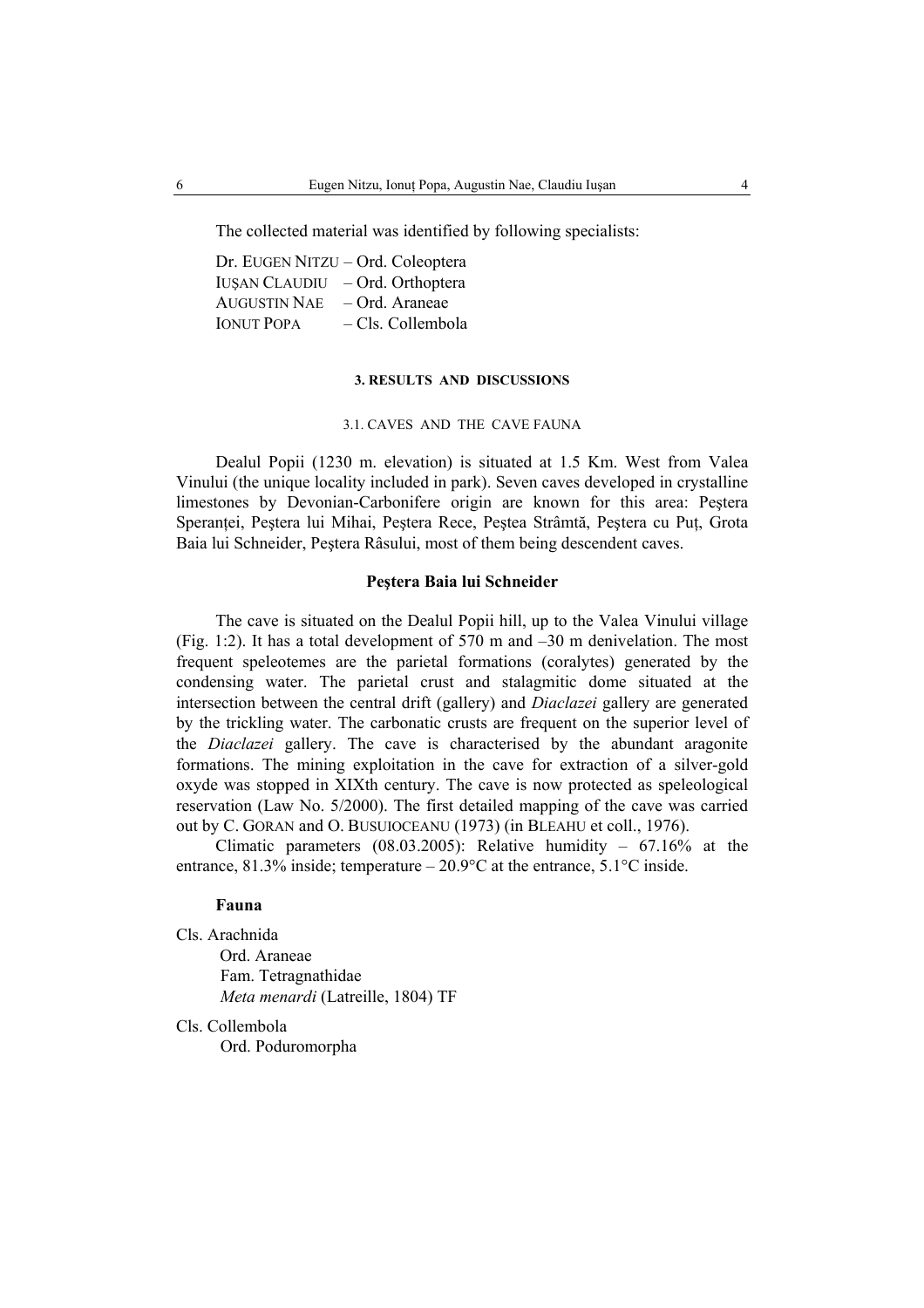Fam. Onychiuridae *Deuteraphorura silvaria* (Stach, 1954)

 Ord. Entomobryomorpha Fam. Tomoceridae *Plutomurus unidentatus* Borner, 1932 *Pogonognathellus flavescens* 

Cls. Insecta Ord. Coleoptera Fam. Staphylinidae *Quedius mesomelinus* Marsham, 1802

Other collected invertebrates (undetermined): Acari, Diplura, Trichoptera, Diptera.

# **Peştera lui Mihai (1027/2)**

The descending cave has a total development of 70 meters and presents a 12 m deep pothole at approx. 10 m to the entrance. The large galleries resulted after the polyphasic modeling of diaclasses by water.

Climatic parameters (08.03.2005): Relative humidity  $-67.10\%$  at the entrance, 81% inside; temperature –  $21^{\circ}$ C at the entrance, 9 $^{\circ}$ C inside.

# **Fauna**

Cls. Arachnida

Ord. Araneae

 Fam. Linyphiidae *Lepthyphantes sp.* Fam. Tetragnathidae *Meta menardi* (Latreille, 1804) TF Fam. Clubionidae *Clubiona sp.* 

Ord. Lepidoptera Fam. Nymphalidae *Inachis io* STF (at the vestibular level)

Cls. Collembola

 Ord. Poduromorpha Fam. Onychiuridae *Deuteraphorura silvaria* (Stach, 1954) *Kalaphorura tuberculata* (Moniez, 1840) Fam. Neanuridae *Thaumanura carolii* (Stach, 1920)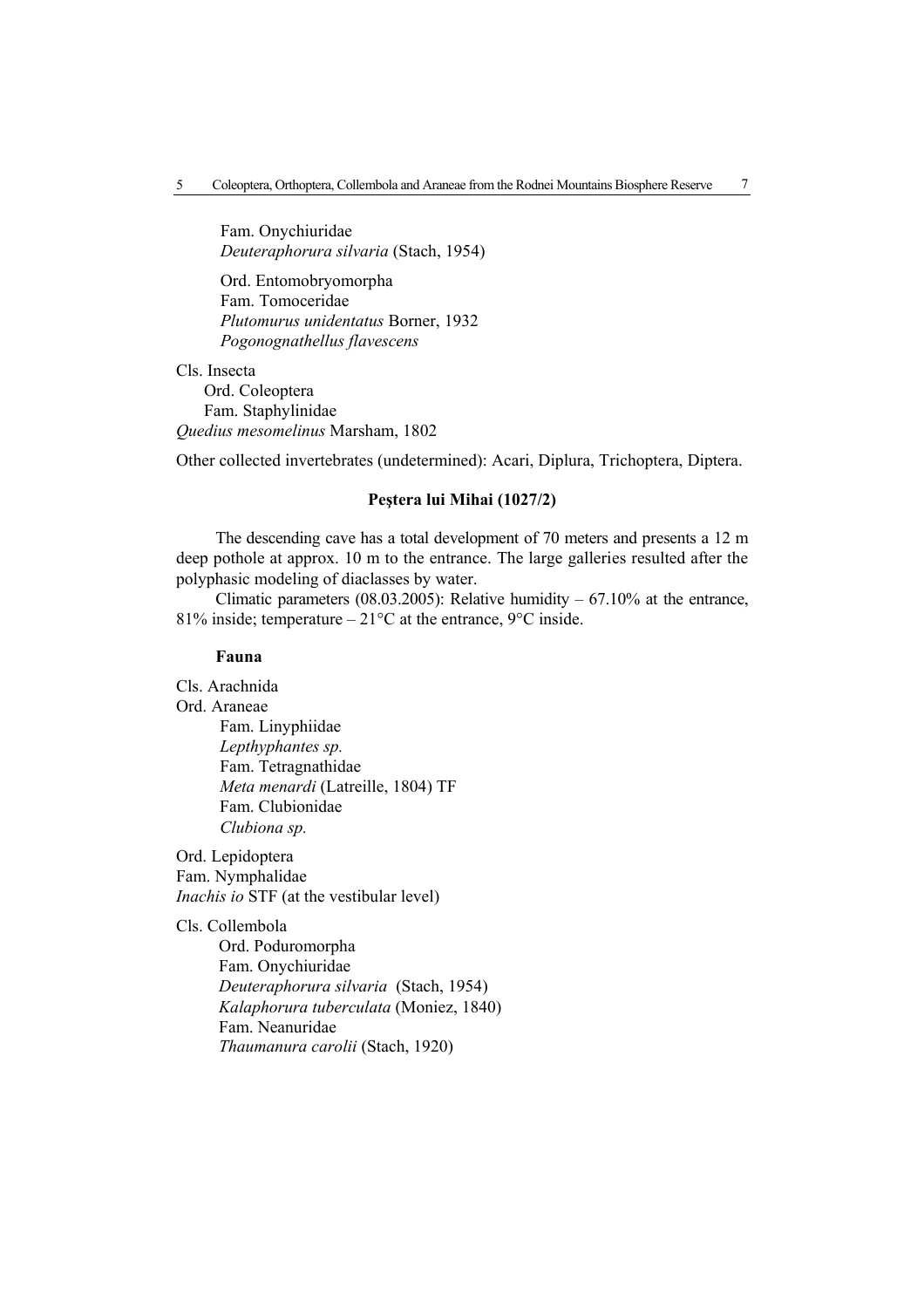Ord. Entomobryomorpha Fam. Tomoceridae *Plutomurus unidentatus* Borner, 1932

Other collected invertebrates (undetermined) Acari, Diptera

# **Peştera Speranţei** (1027/6)

The cave (cca. 70 m development) has a descending principal gallery (a slope of approx. 45°) ramified at approx.15 m distance from the entrance in small and labirintic galleries.

Climatic parameters  $(08.03.2005)$ : Relative humidity – 67.12% at the entrance, 83.2% inside; temperature –  $20^{\circ}$ C at the entrance,  $9^{\circ}$ C inside.

### **Fauna**

Cls. Arachnida Araneae Fam Linyphiidae *Micrargus herbigradus* (Blackwall, 1854) STF Fam. Tetragnathidae *Meta menardi* (Latreille, 1804) TF Fam. Clubionidae  *Clubiona sp.*(one imature)

Cls. Collembola

 Ord. Poduromorpha Fam. Onychiuridae *Deuteraphorura silvaria* (Stach, 1954)

 Ord. Entomobryomorpha Fam. Tomoceridae *Plutomurus unidentatus* Borner, 1932

Other collected invertebrates (undetermined) Gasteropoda, Pseudoscorpiones, Trichoptera, Diptera.

# **Peştera Strâmtă and Peştera Rece**

Two small, descending caves with narrow galeries. The fauna is poorly represented. Only the troglophilic spider *Meta menardi* (Latreille, 1804) was found.

### **Peştera Cobăşel**

Situated on the left versant of the Cobăşel valley (GPS coordinates: 47°29'21" N, 24°52'48'E, 800 m elevation), the cave has 489 m development and  $-23$  m/+10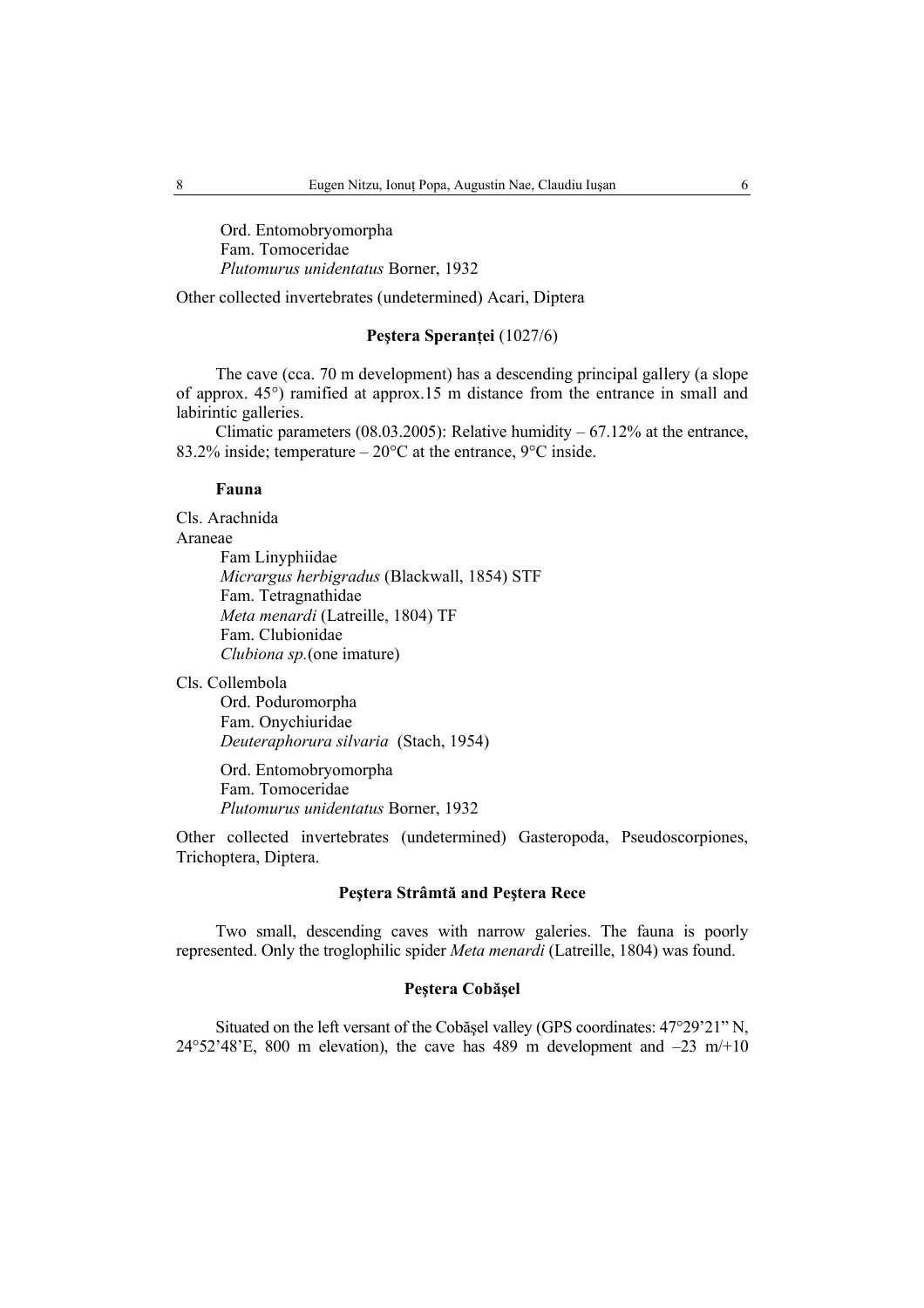denivelation. It is developed in crystalline limestone and could be considered as a model for caves generated by the infiltration of water. Such caves, formed in phreatic conditions, have frequent crystalisations of coralitic type. Climatic parameters  $(06.21.2006)$ : Relative humidity – 83.8%; temperature – 8.6°C.

### **Fauna**

Cls. Arachnida Ord. Araneae Fam. Tetragnatidae  *Metellina segmentata* (Clerck, 1757) (06.21.2006) Fam. Clubionidae

*Clubiona sp.* (08.03.2005)

Cls. Collembola

 Ord. Poduromorpha Fam. Onychiuridae *Protaphorura fimata* (Gisin, 1952) (08.03.2005)  *Protaphorura armata* (Tullb., 1869) (06.21.2006)

 Ord. Entomobryomorpha Fam. Tomoceridae *Plutomurus unidentatus* Borner, 1932 (08.03.2005, 06.21.2006)

Cls. Insecta

 Ord. Coleoptera Fam. Carabidae  *Duvalius (Duvalidius) proceroides* Jeannel, 1926 (exoscheletic fragments) Fam. Leiodidae  *Catops tristis* Panzer, 1794

Other collected invertebrates (undetermined): Pseudoscorpiones, Acari.

### **Peştera Izvorul Tăuşoarelor**

Peştera Izvorul Tăuşoarelor is situated on the Tăuşoare spring, a left afluent of the Gersa Valley. The cave morphology is exclusively tectonic. Discovered in the year 1915 by the teacher Leon Bârte, the cave has a development of over 16 km, and –470 m denivelation, being the deepest cave from the Oriental Carpathians. It contains a very rare mineral – the mirabilit ( $Na<sub>2</sub>SO<sub>4</sub> \times 10 H<sub>2</sub>O$ ) and also flowerlike selenite crystalls (adonites). The fauna is poor considering the impressive dimenssions of the cave. Still, one endemic troglobiont diplopod (*Romanosoma bârtei* Ceuca, 1967) was found and described from here. Some bones of *Ursus spelaeus* were also found. The cave is declared speleological reservation (Law No. 5/2000).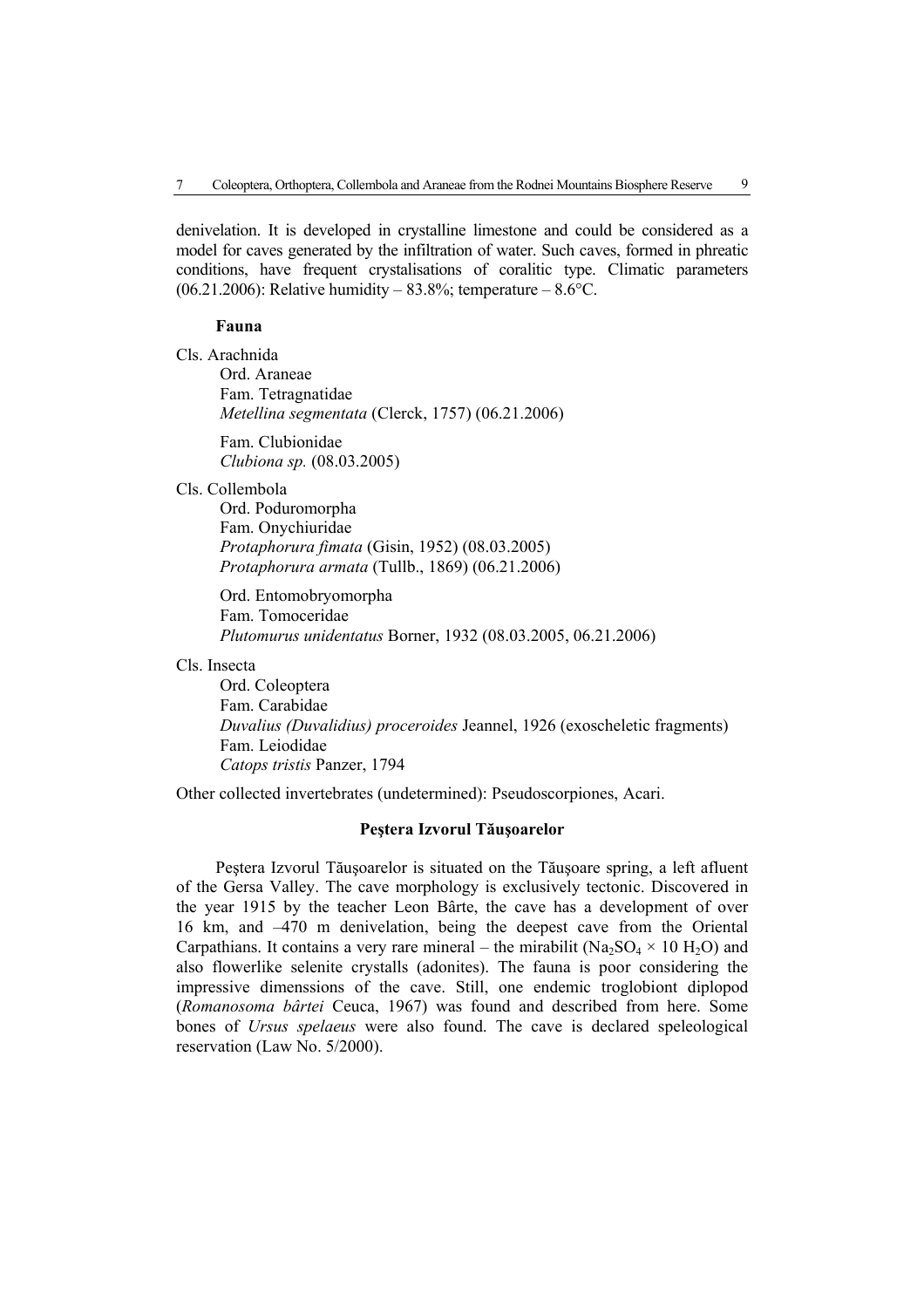### **Fauna**

Cls. Arachnida

 Ord. Araneae Fam. Linyphiidae*. Porrhomma sp.* – troglobiont (a blind, unpigmented imature)  *Taranucnus bihari* Fage, 1931

### Collembola

 Ord. Poduromorpha Fam. Onychiuridae *Deuteraphorura silvaria* (Stach, 1954) *Protaphorura armata* (Tullb., 1869)

 Ord. Entomobryomorpha Fam. Tomoceridae *Plutomurus unidentatus* Borner, 1932 Fam. Isotomidae *Desoria violacea* Tullb., 1876

Cls. Insecta

 Ord. Coleoptera Fam. Carabidae  *Trechus latus* Putzeys, 1847, 1 male – TX.  *Duvailus(Duvaliopsis) pilosellus* Miller, 1868 (exoscheletic fragments) Fam. Staphylinidae  *Quedius mesomelinus* Marsham, 1802

Other observed species (undetermined):Gasteropoda, Acari, Opiliones, Trichoptera, Diptera.

# 3.2. THE SOIL/EPIGAEIC FAUNA

The soil and epigaeic fauna belonging to four representative taxonomic groups of invertebrates (Coleoptera, Orthoptera, Collembola and Araneae) was collected in the months of June and August. The analysis of the quantitative samples, statistical results and their interpretation for the Pietrosul Mare area (the core unit of Biosphere reserve) will be presented in a future paper. This work is dedicated to the faunal and zoogeographic analysis for larger types of habitats and investigated areas only.

The sampling periods have been choosen with the purpose to catch the periods of activity in the imago stage for the largest number of species. During the sampling period the values of temperature, relative humidity and dwelling point were recorded.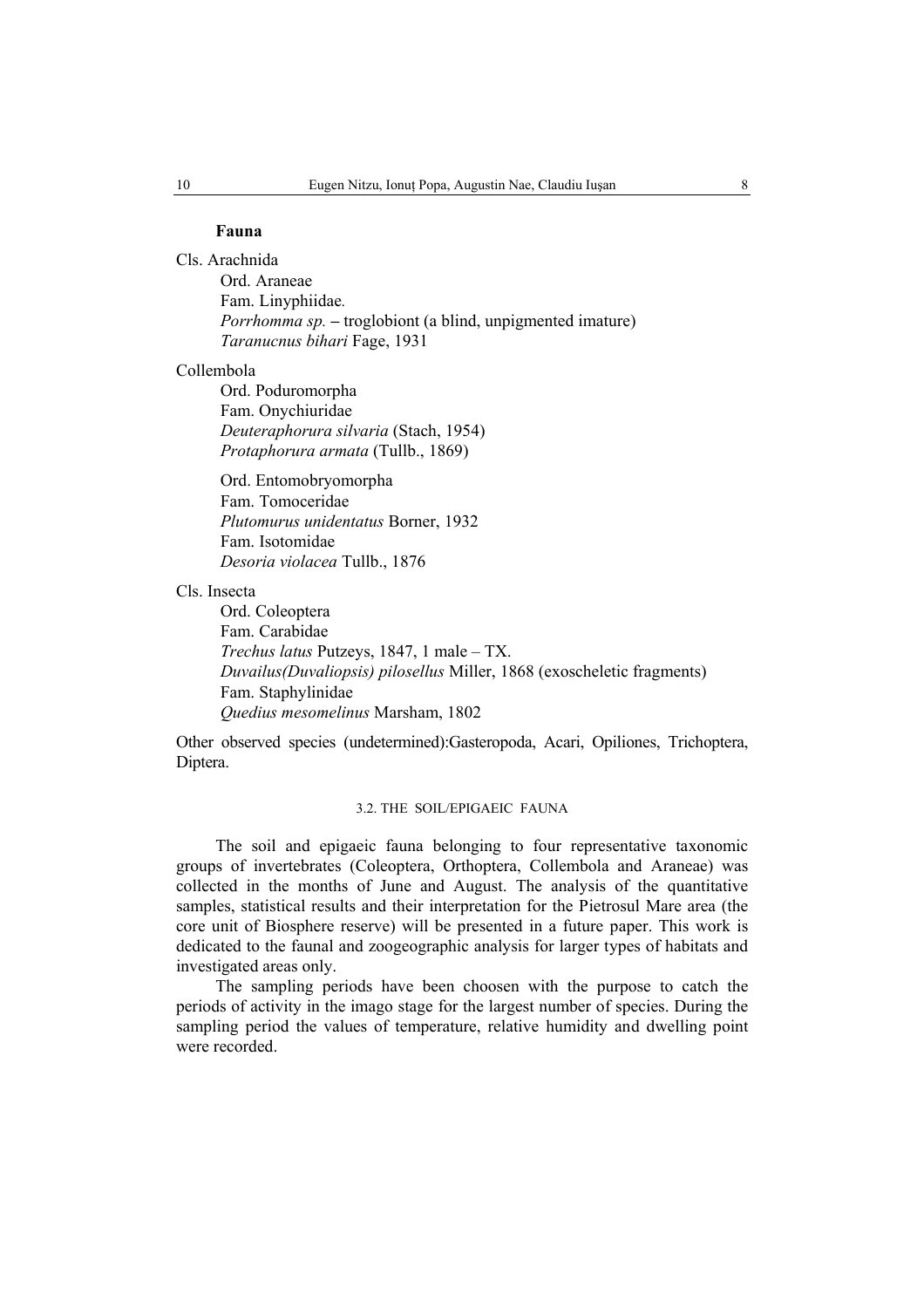We collected fauna from 6 different areas of the Rodnei Mountains National Park. Two areas situated in the lowest zone of beech forests, along river valleys (Valea Secii, Valea Cobăşel), one in the lowest part of the spruce forest area (Valea Măriilor), two in subalpine-upper limit of the spruce forest area, along springs and river valleys (Izvorul Cimpoieş, Cascada Cailor), and one in the core unit – the area Pietrosul Mare al Rodnei, where we carried out quantitative sampling following the altitudinal gradient from the alpine meadows to the mixed forest of beech and spruce (Fig. 1).

The species of Araneae, Collembola and Coleoptera (qualitative sampled in the first five stations) are presented below (Table 1). At these we add the list of the soil species sampled in the Pietrosul Mare Scientific Reservation (the core area of investigations) (Annex I) on altitudinal gredient/zone, with reference to their distribution.

*Table 1* 

Araneae, Collembola and Coleteotera qualitative sampled in five sites from the Rodnei Mountains Biosphere Reservation (Cosm. – Cosmopolitan; Nearct. – Nearctic; Hol. – Holarctic; Pal. – Palaearctic; Euro. – European; Cauc. – Caucasian; Carp. – Carpathian; Centr. – Central, E – Eastern, W – Weastern; Sib. – Siberian)

| Species/site and<br>habitat | <b>Izvorul</b><br><b>Cimpoies</b><br>08.05.2005<br>riparian | Cascada<br>$Cailor -$<br>08.05.2005<br>riparian | Valea<br>Măriilor<br>08.08.2005 | Valea<br>Cobasel<br>06.21.2006<br>riparian-<br>sylvan | Valea Secii<br>21.06.2006<br>riparian-<br>sylvan | Distri-<br><b>bution</b> |
|-----------------------------|-------------------------------------------------------------|-------------------------------------------------|---------------------------------|-------------------------------------------------------|--------------------------------------------------|--------------------------|
| <b>CLS. ARACHNIDA</b>       |                                                             |                                                 |                                 |                                                       |                                                  |                          |
| Ord. Araneae                |                                                             |                                                 |                                 |                                                       |                                                  |                          |
| (Det. Nae A.)               |                                                             |                                                 |                                 |                                                       |                                                  |                          |
| Fam. Segestridae            |                                                             |                                                 |                                 | $+$ (soil)                                            |                                                  |                          |
| Segestria senoculata        |                                                             |                                                 |                                 |                                                       |                                                  | Palae-                   |
| (Linnaeus, 1758)            |                                                             |                                                 |                                 |                                                       |                                                  | arctic                   |
| Fam. Theridiidae            |                                                             |                                                 |                                 |                                                       |                                                  |                          |
| Rugathodes                  |                                                             |                                                 |                                 |                                                       | $^{+}$                                           |                          |
| bellicosus (Simon,          |                                                             |                                                 |                                 | $^{+}$                                                | (grassy                                          | Euro.                    |
| 1873)                       |                                                             |                                                 |                                 |                                                       | lands)                                           |                          |
| Theridion varians           |                                                             |                                                 |                                 | $+$                                                   | $+$                                              | Hol.                     |
| Hahn, 1833                  |                                                             |                                                 |                                 |                                                       | (grassy                                          |                          |
|                             |                                                             |                                                 |                                 |                                                       | lands)                                           |                          |
| Fam. Linyphiidae            |                                                             |                                                 |                                 |                                                       |                                                  |                          |
| Erigone dentipalpis         | $+$                                                         |                                                 |                                 |                                                       |                                                  | Hol.                     |
| (Wider, 1834)               | (soil)                                                      |                                                 |                                 |                                                       |                                                  |                          |
| Lepthyphantes               |                                                             |                                                 |                                 | $+$                                                   |                                                  | Pal.                     |
| obscurus (Blackwall,        |                                                             |                                                 |                                 | (soil)                                                |                                                  |                          |
| 1841)                       |                                                             |                                                 |                                 |                                                       |                                                  |                          |
| Maso sundevalli             |                                                             |                                                 |                                 | $+$                                                   |                                                  | Hol.                     |
| (Westring, 1851)            |                                                             |                                                 |                                 | (soil)                                                |                                                  |                          |
| Meioneta fuscipalpa         | $+$                                                         |                                                 |                                 |                                                       |                                                  | Pal.                     |
| (C.L. Koch, 1836)           | (soil)                                                      |                                                 |                                 |                                                       |                                                  |                          |
| Neriene emphana             |                                                             |                                                 |                                 |                                                       | $+$                                              | Pal.                     |
| (Walckenaer, 1842)          |                                                             |                                                 |                                 |                                                       | (high                                            |                          |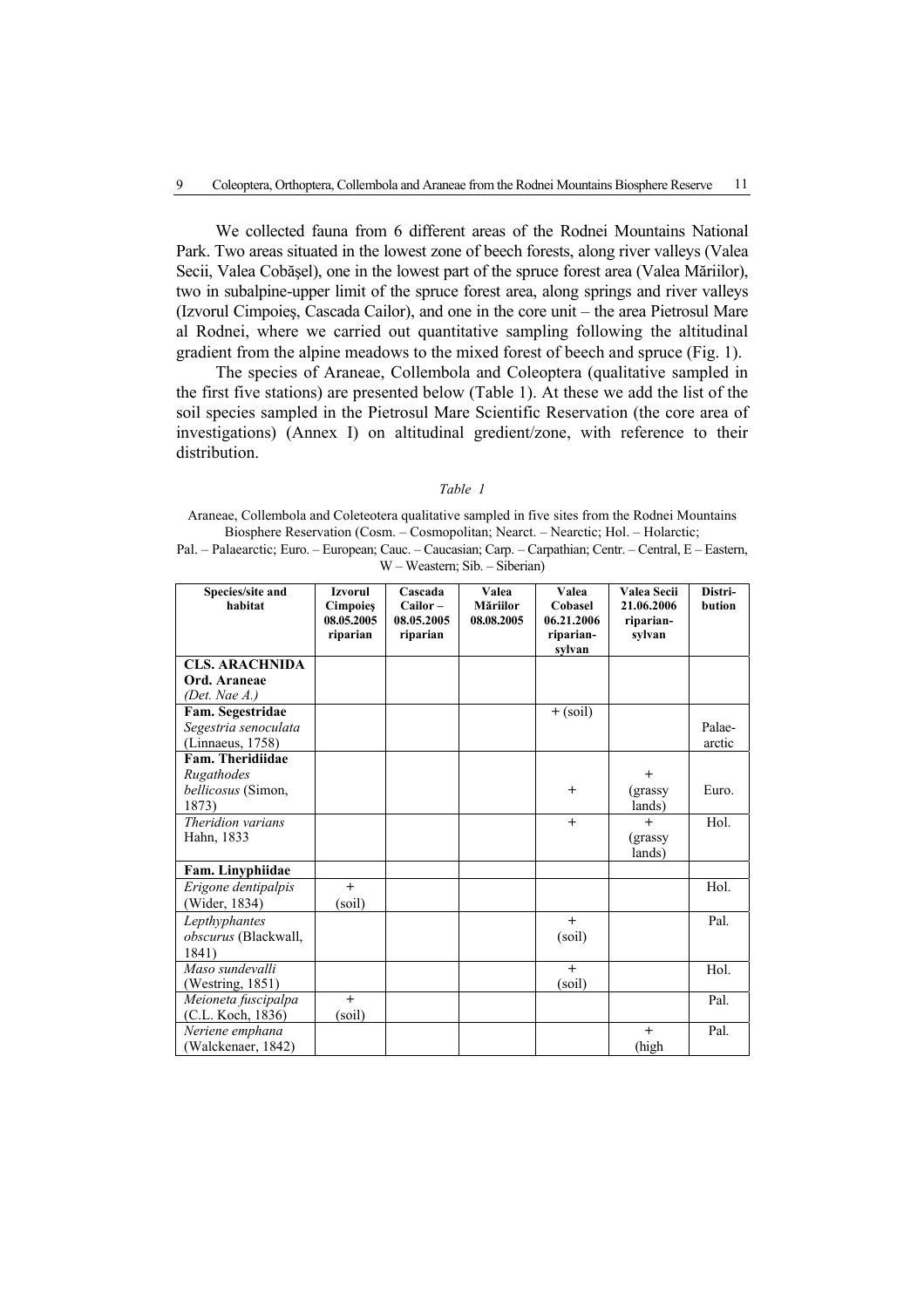| Species/site and<br>habitat                                 | Izvorul<br><b>Cimpoies</b><br>08.05.2005<br>riparian | Cascada<br>Cailor-<br>08.05.2005<br>riparian | Valea<br><b>Măriilor</b><br>08.08.2005 | Valea<br>Cobasel<br>06.21.2006<br>riparian-<br>sylvan | Valea Secii<br>21.06.2006<br>riparian-<br>sylvan | Distri-<br>bution         |
|-------------------------------------------------------------|------------------------------------------------------|----------------------------------------------|----------------------------------------|-------------------------------------------------------|--------------------------------------------------|---------------------------|
|                                                             |                                                      |                                              |                                        |                                                       | vegetation)                                      |                           |
| Neriene montana<br>(Clerck, 1757)                           |                                                      |                                              |                                        |                                                       | (high<br>vegetation)                             | Hol.                      |
| Neriene peltata<br>(Wider, 1834)                            |                                                      |                                              |                                        | $+$                                                   | $+$<br>(high<br>vegetation)                      | Pal.                      |
| Neriene radiata<br>(Walckenaer, 1842)                       |                                                      |                                              |                                        |                                                       | (high<br>vegetation)                             | Hol.                      |
| Oedotorax apicatus<br>(Blackwall, 1850)                     |                                                      |                                              |                                        | $+$<br>(soil)                                         |                                                  | Pal.                      |
| Oedotorax retusus<br>(Westring, 1851)                       | $+$<br>(soil)                                        |                                              |                                        |                                                       |                                                  | Pal.                      |
| Porrhomma<br>convexum (Westring,<br>1851)                   | $\ddot{}$<br>(soil)                                  |                                              |                                        |                                                       |                                                  | Pal.                      |
| Tenuiphantes tenuis<br>(Blackwall, 1852)                    |                                                      |                                              |                                        | $+$<br>(soil)                                         |                                                  | Euro-<br>Med.             |
| Fam. Tetragnatidae<br>Metellina mengei<br>(Blackwall, 1869) |                                                      |                                              |                                        | $+$                                                   | $+$<br>(high<br>vegetation)                      | W. Pal.                   |
| Tetragnatha montana<br>Simon, 1874                          |                                                      |                                              |                                        |                                                       | $+$<br>(high<br>vegetation)                      | Pal.                      |
| Tetragnatha pinicola<br>L. Koch, 1862                       |                                                      |                                              |                                        |                                                       | $\overline{+}$<br>(high<br>vegetation)           | Pal.                      |
| Fam. Araneidae<br>Araniella alpica<br>(L. Koch, 1869)       |                                                      |                                              |                                        | $+$                                                   | (shrubs)                                         | W. Pal.                   |
| Araneus diadematus<br>Clerck, 1757                          |                                                      |                                              |                                        |                                                       | $+$<br>(plants)                                  | Hol.                      |
| Gibbaranea gibbosa<br>(Walckenaer, 1802)                    |                                                      |                                              |                                        | $+$<br>(plants)                                       |                                                  | W. Pal.                   |
| Fam. Lycosidae<br>Pardosa amentata<br>(Clerck, 1757)        |                                                      |                                              |                                        | $+$<br>(soil and<br>grasy<br>lands)                   |                                                  | Euro.<br>(incl.<br>Russia |
| Pardosa lugubris<br>(Walckenaer, 1802)                      |                                                      |                                              |                                        | $+$<br>(soil and<br>grasy<br>lands)                   |                                                  | Pal.                      |
| Pirata hygrophilus<br>Thorell, 1872                         |                                                      |                                              |                                        | $+$<br>(soil)                                         |                                                  | Pal.                      |
| Pirata knorri<br>(Scopoli, 1763)                            |                                                      |                                              |                                        | $+$<br>(soil)                                         | $+$                                              | Pal.                      |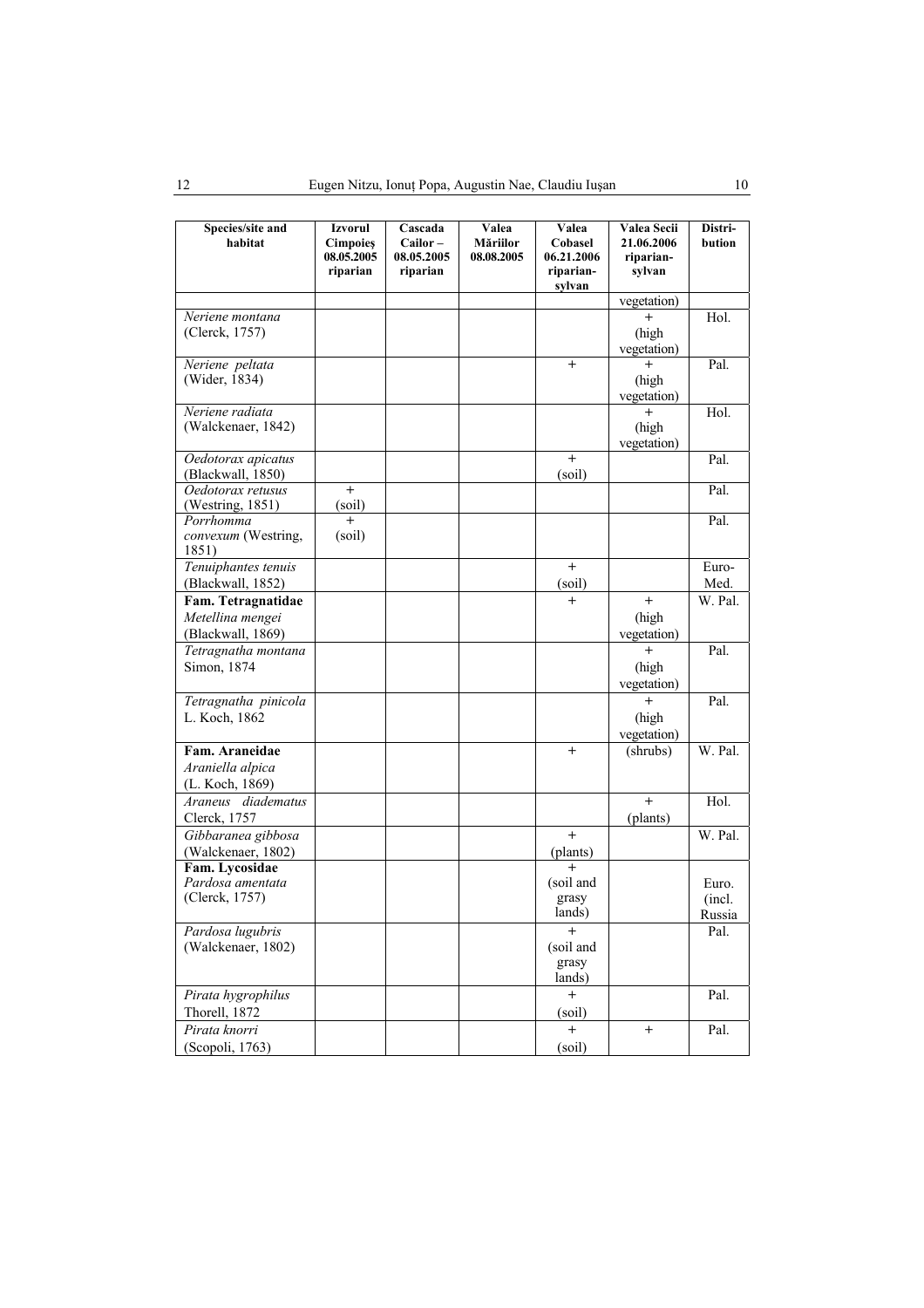|  |  |  |  |  |  |  | Coleoptera, Orthoptera, Collembola and Araneae from the Rodnei Mountains Biosphere Reserve 13 |  |
|--|--|--|--|--|--|--|-----------------------------------------------------------------------------------------------|--|
|--|--|--|--|--|--|--|-----------------------------------------------------------------------------------------------|--|

| Species/site and<br>habitat | Izvorul<br><b>Cimpoies</b><br>08.05.2005<br>riparian | Cascada<br>Cailor-<br>08.05.2005<br>riparian | Valea<br><b>Măriilor</b><br>08.08.2005 | Valea<br>Cobasel<br>06.21.2006<br>riparian-<br>sylvan | Valea Secii<br>21.06.2006<br>riparian-<br>sylvan | Distri-<br>bution |
|-----------------------------|------------------------------------------------------|----------------------------------------------|----------------------------------------|-------------------------------------------------------|--------------------------------------------------|-------------------|
| Fam. Agelenidae             |                                                      |                                              | $^{+}$                                 |                                                       |                                                  | Euro.             |
| Tegenaria silvestris        |                                                      |                                              | (trogloxen                             |                                                       |                                                  | (incl.            |
| L. Koch, 1872               |                                                      |                                              | e-eurytope)                            |                                                       |                                                  | Russia            |
| Fam. Clubionidae            |                                                      |                                              |                                        |                                                       | $^{+}$                                           | Pal.              |
| Clubiona diversa            |                                                      |                                              |                                        |                                                       | (soil)                                           |                   |
| O.P.-Cambridge, 1873        |                                                      |                                              |                                        |                                                       |                                                  |                   |
| Fam. Amaurobiidae           |                                                      |                                              |                                        |                                                       |                                                  |                   |
| Callobius                   |                                                      |                                              |                                        |                                                       |                                                  |                   |
| claustrarius                |                                                      |                                              |                                        |                                                       |                                                  | Pal.              |
| (Hahn, 1833)                |                                                      |                                              |                                        |                                                       |                                                  |                   |
| Coelotes atropos            |                                                      |                                              |                                        | $+\left(\frac{1}{\text{sol}}\right)$                  |                                                  | Euro.             |
| (Walckenaer, 1830)          |                                                      |                                              |                                        |                                                       |                                                  |                   |
| Coelotes terrestris         |                                                      |                                              |                                        | $+$ (soil)                                            |                                                  | Pal.              |
| (Wider, 1834)               |                                                      |                                              |                                        |                                                       |                                                  |                   |
| Fam. Thomisidae             |                                                      |                                              |                                        | $\ddot{}$                                             |                                                  | Hol.              |
| Xysticus luctuosus          |                                                      |                                              |                                        | (plants)                                              |                                                  |                   |
| (Blackwall, 1836)           |                                                      |                                              |                                        |                                                       |                                                  |                   |
| Fam. Salticidae             |                                                      |                                              |                                        |                                                       |                                                  |                   |
| Carrhotus                   |                                                      |                                              |                                        |                                                       |                                                  | Pal.              |
| xanthogramma                |                                                      |                                              |                                        | $\! + \!\!\!\!$                                       |                                                  |                   |
| (Latreille, 1819)           |                                                      |                                              |                                        | (plants)                                              |                                                  |                   |
| Evarcha falcata             |                                                      |                                              |                                        | $+$                                                   | $^{+}$                                           | Pal.              |
| (Clerck, 1757)              |                                                      |                                              |                                        | (plants)                                              |                                                  |                   |
| Sitticus rupicola           |                                                      |                                              |                                        | $^{+}$                                                |                                                  | Hol.              |
| (C. L. Koch, 1837)          |                                                      |                                              |                                        | (plants)                                              |                                                  |                   |
| CLS.                        |                                                      |                                              |                                        |                                                       |                                                  |                   |
| <b>COLLEMBOLA</b>           |                                                      |                                              |                                        |                                                       |                                                  |                   |
| /Det. Popa I.)              |                                                      |                                              |                                        |                                                       |                                                  |                   |
| Ord.                        |                                                      |                                              |                                        |                                                       |                                                  |                   |
| Entomobryomorpha            |                                                      |                                              |                                        |                                                       |                                                  |                   |
| (soil species)              |                                                      |                                              |                                        |                                                       |                                                  |                   |
| Fam. Cyphoderidae           |                                                      |                                              |                                        |                                                       |                                                  |                   |
| Cyphoderus albinus          |                                                      |                                              |                                        |                                                       |                                                  | Cosm.             |
| Nicolet, 1842               |                                                      |                                              |                                        |                                                       | $^{\mathrm{+}}$                                  |                   |
| Fam. Entomobryidae          |                                                      |                                              |                                        | $^{+}$                                                |                                                  |                   |
| Orchesella flavescens       |                                                      |                                              |                                        |                                                       |                                                  | Pal.              |
| (Bourlet, 1839)             |                                                      |                                              |                                        |                                                       |                                                  |                   |
| Lepidocyrtus cyaneus        |                                                      |                                              |                                        | $^{+}$                                                | $+$                                              | Euro+             |
| (Tullb., 1871)              |                                                      |                                              |                                        |                                                       |                                                  | Nearct            |
| Lepidocyrtus                |                                                      |                                              |                                        | $^{+}$                                                |                                                  | Hol.              |
| lanuginosus                 |                                                      |                                              |                                        |                                                       |                                                  |                   |
| Gmelin, 1788                |                                                      |                                              |                                        |                                                       |                                                  |                   |
| Lepidocyrtus                |                                                      |                                              |                                        |                                                       | $+$                                              | Cosm.             |
| lignorum                    |                                                      |                                              |                                        |                                                       |                                                  |                   |
| Fabricius, 1781             |                                                      |                                              |                                        |                                                       |                                                  |                   |
| Entomobrya                  |                                                      |                                              |                                        |                                                       | $\boldsymbol{+}$                                 | Cosm.             |
| muscorum                    |                                                      |                                              |                                        |                                                       |                                                  |                   |
| (Nicolet, 1841)             |                                                      |                                              |                                        |                                                       |                                                  |                   |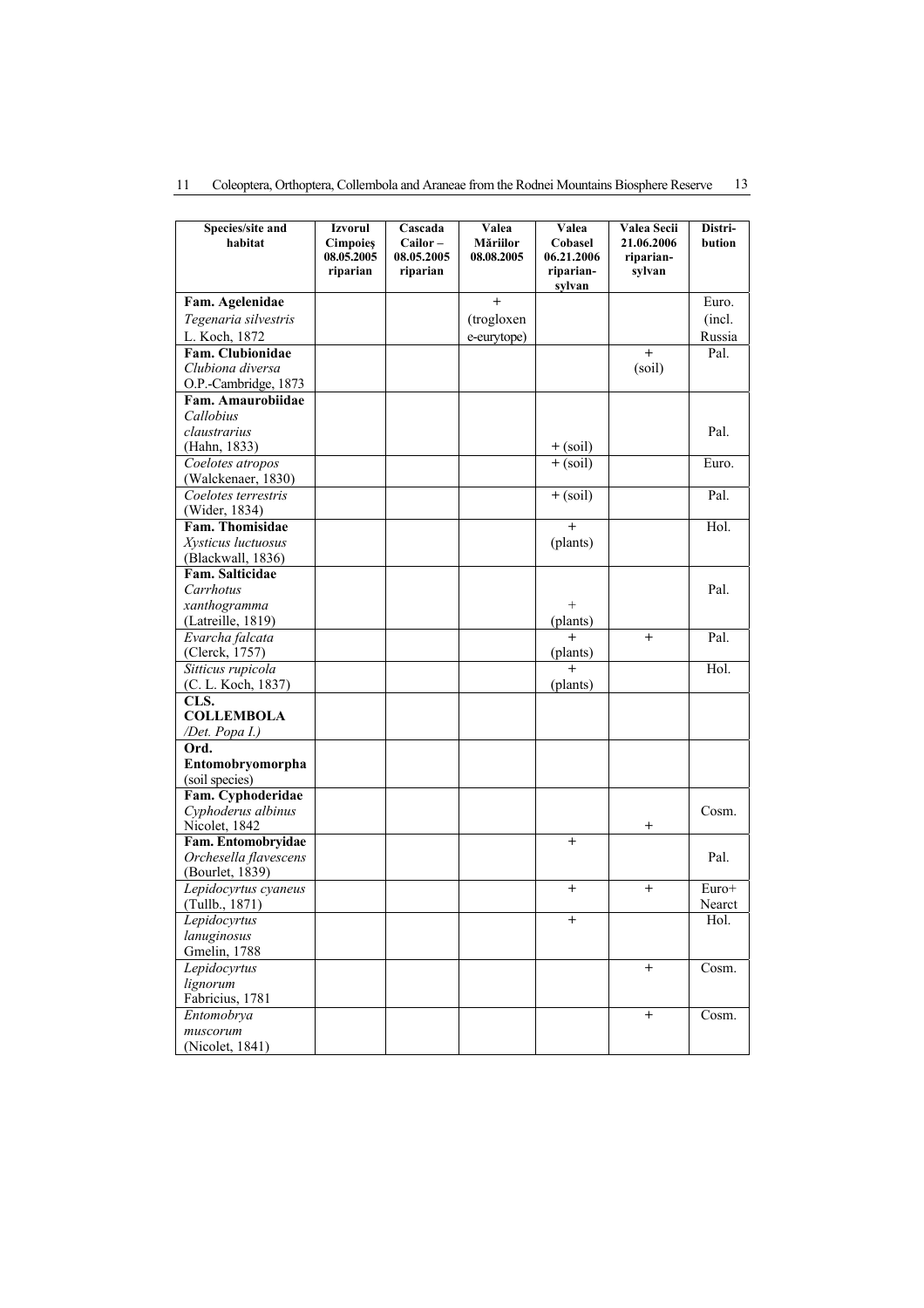| Species/site and      | <b>Izvorul</b>  | Cascada    | Valea      | Valea               | Valea Secii | Distri-  |
|-----------------------|-----------------|------------|------------|---------------------|-------------|----------|
| habitat               | <b>Cimpoies</b> | $Cailor -$ | Măriilor   | Cobasel             | 21.06.2006  | bution   |
|                       | 08.05.2005      | 08.05.2005 | 08.08.2005 | 06.21.2006          | riparian-   |          |
|                       | riparian        | riparian   |            | riparian-<br>sylvan | sylvan      |          |
| Fam. Tomoceridae      |                 |            |            |                     |             |          |
| Tomocerus minor       |                 |            |            | $\mathrm{+}$        | $^{+}$      | Cosm.    |
| (Lubbock, 1862)       |                 |            |            |                     |             |          |
| Pogonognathellus      | $+$             |            |            | $^{+}$              | $^{+}$      | Cosm.    |
| flavescens            |                 |            |            |                     |             |          |
| (Tullb., 1871)        |                 |            |            |                     |             |          |
| Fam. Isotomidae       |                 |            |            |                     |             | Cosm.    |
| Isotomurus palustris  | $\overline{+}$  |            |            |                     |             |          |
| (Muller, 1776)        |                 |            |            |                     |             |          |
| Hydroisotoma          |                 |            |            |                     |             | Euro.+   |
| schaefferi            | $^{+}$          |            |            |                     |             | Nearct   |
| Krausbauer, 1898      |                 |            |            |                     |             |          |
| Isotoma $sp-$         | $+$             |            |            |                     |             |          |
| $(1$ imature)         |                 |            |            |                     |             |          |
| Ord.                  |                 |            |            |                     |             |          |
| Poduromorpha          |                 |            |            |                     |             |          |
| (soil species)        |                 |            |            |                     |             |          |
| Fam. Onychiuridae     |                 |            |            |                     |             |          |
| Onychiuroides         |                 |            |            |                     | $+$         | S-E.     |
| subgranulosus         |                 |            |            |                     |             | Euro.    |
| (Gama, 1964)          |                 |            |            |                     |             |          |
| Tetrodontophora       |                 | $^{+}$     |            |                     |             | Centr.-  |
| bielanensis (Waga,    |                 |            |            |                     |             | Е.       |
| 1842)                 |                 |            |            |                     |             | Euro.    |
| Fam. Neanuridae       |                 |            |            |                     |             |          |
| Morulina verrucosa    |                 |            |            |                     | $^{+}$      | Euro.    |
| (Borner, 1903)        |                 |            |            |                     |             |          |
| Deutonura plena       |                 |            |            |                     | $^{+}$      | $N -$    |
| (Stach, 1951)         |                 |            |            |                     |             | Carp.    |
| carolii<br>Thaumanura |                 |            |            |                     | $+$         | Euro-    |
| (Stach, 1920)         |                 |            |            |                     |             | Medit.   |
| Ord. Symphypleona     |                 |            |            |                     |             |          |
| (soil species)        |                 |            |            |                     |             |          |
| Fam. Dicyrtomidae     |                 |            |            | $+$                 |             | Euro-    |
| Dicyrtoma fusca       |                 |            |            |                     |             | Medit.   |
| (Lubbock, 1873)       |                 |            |            |                     |             | (Not in  |
|                       |                 |            |            |                     |             | Sinai    |
|                       |                 |            |            |                     |             | pen.)    |
| <b>CLS. INSECTA</b>   |                 |            |            |                     |             |          |
| Ord. Coleoptera       |                 |            |            |                     |             |          |
| (Det. Nitzu E.)       |                 |            |            |                     |             |          |
| Fam. Carabidae        |                 |            |            |                     |             |          |
| Carabus<br>variolosus |                 |            |            |                     |             |          |
| Fabricius, 1758       |                 |            |            | $^{+}$              |             |          |
| Carabus<br>glabratus  |                 |            |            |                     | $^{+}$      | Centr-   |
| Paykull, 1790         |                 |            |            |                     |             | E. Euro. |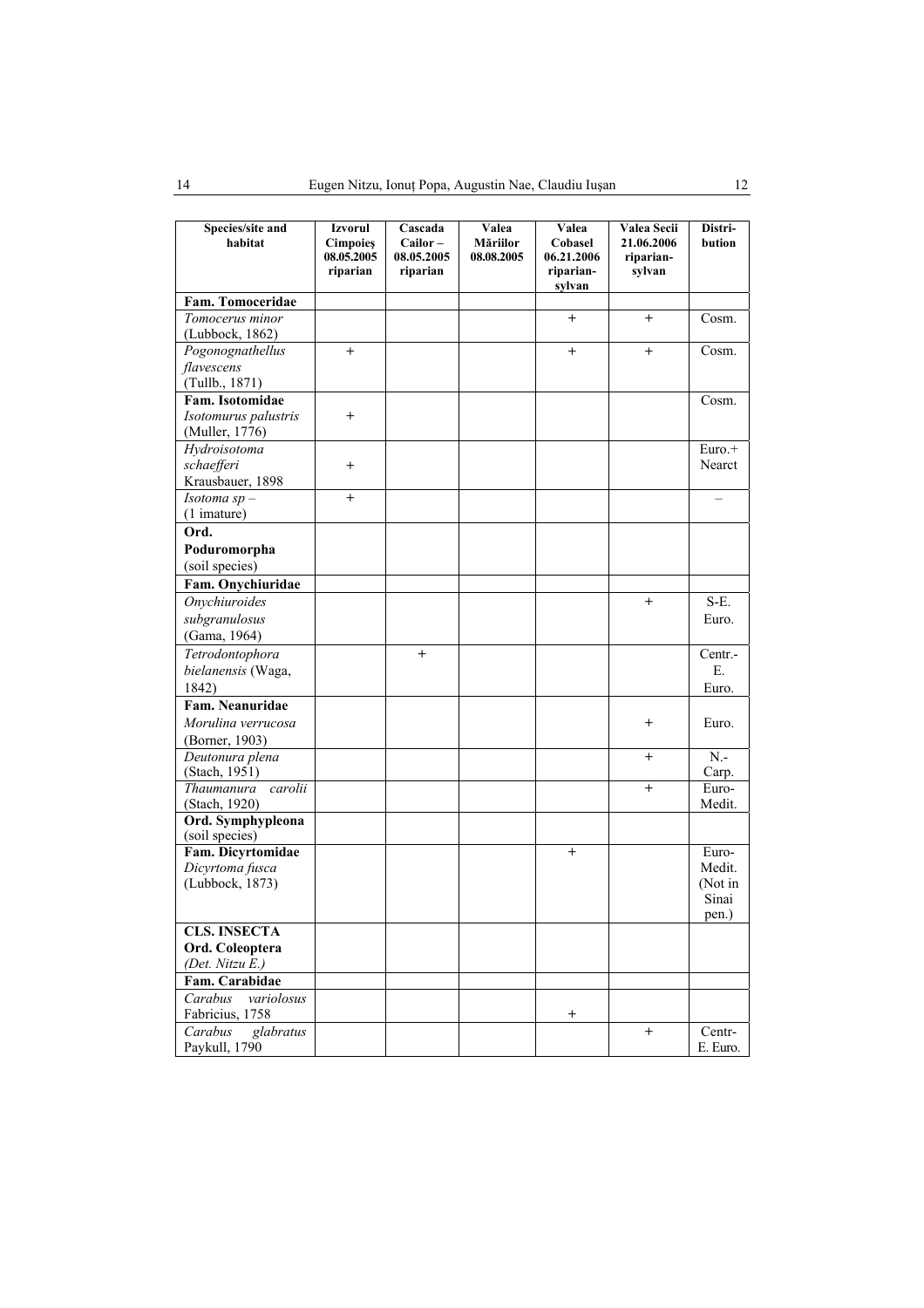|  |  |  | 13 Coleoptera, Orthoptera, Collembola and Araneae from the Rodnei Mountains Biosphere Reserve 15 |  |  |  |  |  |  |
|--|--|--|--------------------------------------------------------------------------------------------------|--|--|--|--|--|--|
|--|--|--|--------------------------------------------------------------------------------------------------|--|--|--|--|--|--|

| Species/site and<br>habitat              | Izvorul                                   | Cascada<br>Cailor-     | Valea<br><b>Măriilor</b> | Valea                                        | Valea Secii<br>21.06.2006 | Distri-<br>bution |
|------------------------------------------|-------------------------------------------|------------------------|--------------------------|----------------------------------------------|---------------------------|-------------------|
|                                          | <b>Cimpoies</b><br>08.05.2005<br>riparian | 08.05.2005<br>riparian | 08.08.2005               | Cobasel<br>06.21.2006<br>riparian-<br>sylvan | riparian-<br>sylvan       |                   |
| Carabus cancellatus                      |                                           |                        |                          |                                              | $+$                       | Ssp.              |
| tuberculatus Dejean                      |                                           |                        |                          |                                              |                           | End. N.           |
| 1826                                     |                                           |                        |                          |                                              |                           | Carp.             |
| <b>Bembidion</b> (Trepanes)              |                                           |                        |                          |                                              |                           |                   |
| articulatum (Panzer)                     |                                           | $^{+}$                 |                          |                                              |                           | Pal.              |
| <b>Bembidion</b>                         | $^{+}$                                    |                        |                          | $+$                                          |                           | Euro.             |
| (Bembidionetolitzkya)                    |                                           |                        |                          |                                              |                           | (moun-            |
| geniculatum Heer,                        |                                           |                        |                          |                                              |                           | tains)            |
| 1837                                     |                                           |                        |                          |                                              |                           |                   |
| <b>Bembidion</b>                         | $^{+}$                                    |                        |                          |                                              |                           |                   |
| (Bembidionetolitzkya)<br>paracomplanatum |                                           |                        |                          |                                              |                           | Carp.             |
| Nitzu, 1995                              |                                           |                        |                          |                                              |                           |                   |
| <b>Bembidion</b>                         |                                           | $^{+}$                 |                          |                                              |                           |                   |
| (Bembidionetolitzkya)                    |                                           |                        |                          |                                              |                           | Euro-             |
| varicolor (Fabricius,                    |                                           |                        |                          |                                              |                           | Cauc.             |
| 1803)                                    |                                           |                        |                          |                                              |                           |                   |
| <b>Bembidion</b>                         |                                           |                        |                          |                                              |                           | Euro-             |
| (Bembidionetolitzkya)                    |                                           |                        |                          |                                              |                           | Cauc.             |
| tibiale (Duftschmid,                     |                                           |                        |                          | $^{+}$                                       |                           |                   |
| 1812)                                    |                                           |                        |                          |                                              |                           |                   |
| <b>Bembidion</b>                         |                                           | $^{+}$                 |                          |                                              |                           | Euro.             |
| (Peryphus) cruciatum                     |                                           |                        |                          |                                              |                           |                   |
| bualei J. du Val, 1852                   |                                           |                        |                          |                                              |                           |                   |
| <b>Bembidion</b>                         |                                           | $^{+}$                 |                          |                                              |                           | S-E.              |
| (Peryphanes)                             |                                           |                        |                          |                                              |                           | Euro.-            |
| dalmatinum                               |                                           |                        |                          |                                              |                           | Asia              |
| Dejean, 1831                             |                                           |                        |                          |                                              |                           | Minor-            |
| Paranchus albipes                        |                                           | $^{+}$                 |                          |                                              |                           | Cauc.<br>Hol.     |
| (Fabricius, 1796)                        |                                           |                        |                          |                                              |                           |                   |
| (=Platynus ruficornis                    |                                           |                        |                          |                                              |                           |                   |
| Goeze, 1777)                             |                                           |                        |                          |                                              |                           |                   |
| Patrobus roubali                         | $^{+}$                                    |                        |                          |                                              |                           | Ro.               |
| Maran, 1933                              |                                           |                        |                          |                                              |                           | Carp.             |
| Fam. Dytiscidae                          |                                           |                        |                          | $^{+}$                                       |                           | Pal.              |
| Agabus guttatus                          |                                           |                        |                          | (ponds)                                      |                           |                   |
| (Paykull 1798)                           |                                           |                        |                          |                                              |                           |                   |
| Fam. Staphylinidae                       |                                           |                        |                          |                                              | $^{+}$                    | W-Pal.            |
| Staphylinus                              |                                           |                        |                          |                                              |                           |                   |
| erytropterus L.                          |                                           |                        |                          |                                              |                           |                   |
| (Scaphidiinae)                           |                                           |                        |                          | $\boldsymbol{+}$                             |                           | W-Pal.            |
| Scaphidium                               |                                           |                        |                          |                                              |                           |                   |
| quadrimaculatum                          |                                           |                        |                          |                                              |                           |                   |
| Olivier 1790                             |                                           |                        |                          |                                              |                           |                   |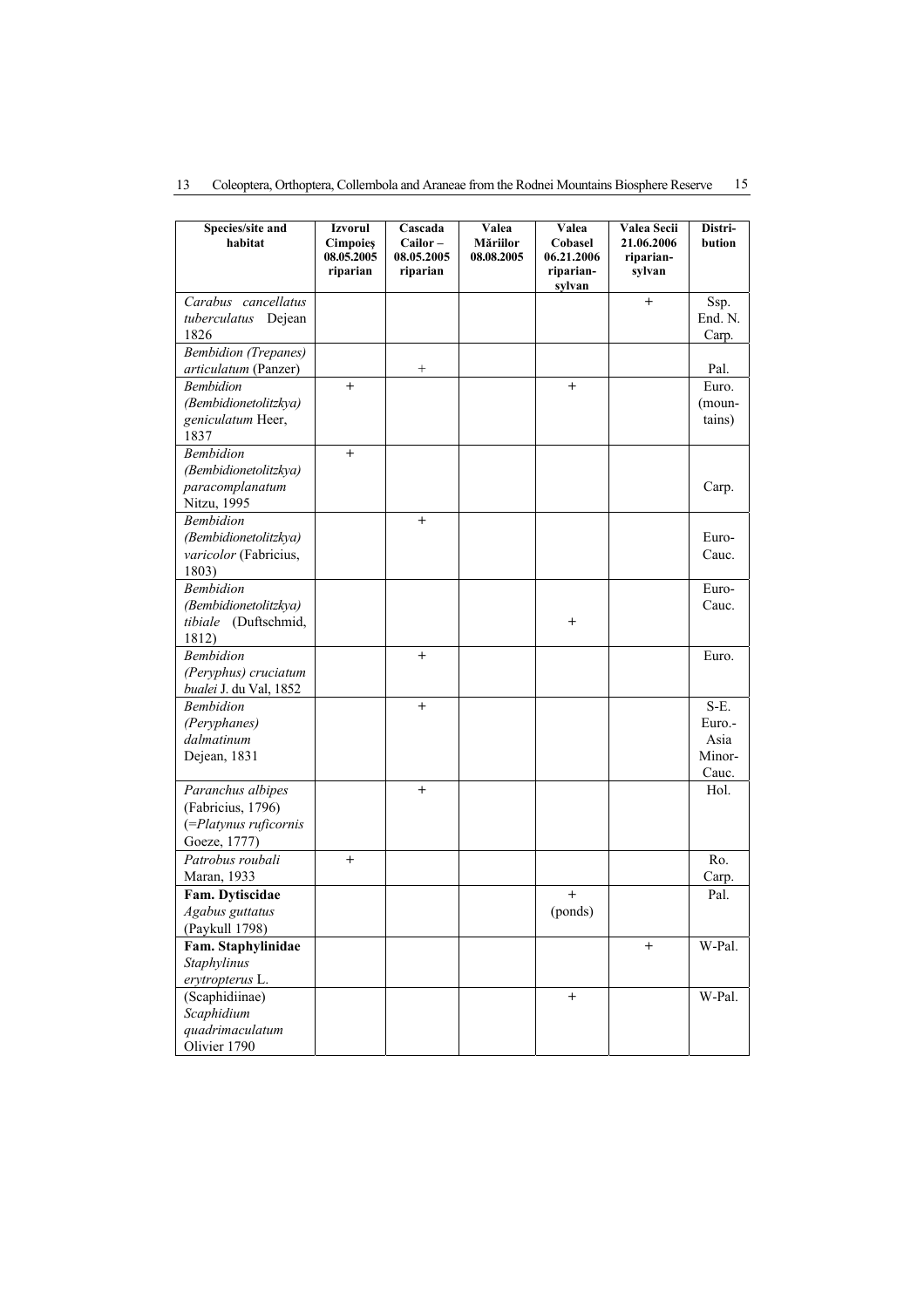| Species/site and<br>habitat | Izvorul<br><b>Cimpoies</b> | Cascada<br>Cailor-     | Valea<br><b>Măriilor</b> | Valea<br>Cobasel                  | Valea Secii<br>21.06.2006 | Distri-<br>bution |
|-----------------------------|----------------------------|------------------------|--------------------------|-----------------------------------|---------------------------|-------------------|
|                             | 08.05.2005<br>riparian     | 08.05.2005<br>riparian | 08.08.2005               | 06.21.2006<br>riparian-<br>sylvan | riparian-<br>sylvan       |                   |
| Fam. Elateridae             |                            |                        |                          | $^{+}$                            |                           | Pal.              |
| Cidnopus pilosus            |                            |                        |                          | $($ on                            |                           |                   |
| (Leske 1785)                |                            |                        |                          | flowers)                          |                           |                   |
| <b>Oedostethus</b>          |                            |                        |                          | $+$                               |                           | Pal.              |
| quadripustulatus            |                            |                        |                          |                                   |                           |                   |
| (Fabricius, 1792)           |                            |                        |                          |                                   |                           |                   |
| Fam. Lucanidae              |                            |                        |                          | $^{+}$                            |                           | W-Pal.            |
| Platycerus                  |                            |                        |                          | (arboreal,                        |                           |                   |
| caraboides                  |                            |                        |                          | accidental                        |                           |                   |
| (Linnaeus 1758)             |                            |                        |                          | on soil)                          |                           |                   |
| Fam. Tenebrionidae          |                            |                        |                          |                                   |                           |                   |
| Stenomax lanipes            |                            |                        |                          |                                   |                           |                   |
| (Linnaeus, 1771)            |                            |                        |                          |                                   | $^{+}$                    | Euro.             |
| Fam.                        |                            |                        |                          |                                   |                           |                   |
| Chrysomelidae               |                            |                        |                          |                                   |                           |                   |
| Timarcha                    |                            |                        |                          | $+$                               |                           | Carp.             |
| (Timarcha) rugulosa         |                            |                        |                          |                                   |                           |                   |
| Herrich-Schaeffer           |                            |                        |                          |                                   |                           |                   |
| 1838                        |                            |                        |                          |                                   |                           |                   |
| Chrysolina                  |                            |                        |                          |                                   | + (flowers)               | $\rm E$ -         |
| (Heliostola)                |                            |                        |                          |                                   |                           | Euro.             |
| carpathica (Fuss            |                            |                        |                          |                                   |                           |                   |
| 1856)                       |                            |                        |                          |                                   |                           |                   |
| Fam. Anthribidae            |                            |                        |                          |                                   |                           | W-Pal.            |
| Platystomos albinus         |                            |                        |                          | $+$                               |                           |                   |
| (Linnaeus 1758)             |                            |                        |                          | (corticolo                        |                           |                   |
|                             |                            |                        |                          | <b>US</b>                         |                           |                   |
|                             |                            |                        |                          | accidental                        |                           |                   |
|                             |                            |                        |                          | on soil)                          |                           |                   |
| Fam.                        |                            |                        |                          |                                   |                           |                   |
| Cerambycidae                |                            |                        |                          |                                   |                           |                   |
| Oxymirus cursor             |                            |                        | $^{+}$                   |                                   | $+$ (xylo-                | Pal.              |
| Linnaeus 1758               |                            |                        |                          |                                   | phagous)                  |                   |
| Pseudogaurotina             |                            |                        |                          |                                   | $+$ (xylo-                | $E -$             |
| excellens (Brancsik         |                            |                        |                          |                                   | phagous)                  | Euro.             |
| 1874)                       |                            |                        |                          |                                   |                           |                   |
| Monochamus sartor           |                            |                        | $+$ (xylo-               |                                   |                           | Euro-             |
| (Fabricius, 1787)           |                            |                        | phagous)                 |                                   |                           | Sib.              |

To this table, presenting the results of some qualitative samples from different five habitats from the Rodnei Mountains National Park, we add the list of soil species sampled (qualitative and quantitative) in all altitudinal zones (alpine, subalpine and montane) of the Pietrosul Mare Scientific Reserve (Annex I) and the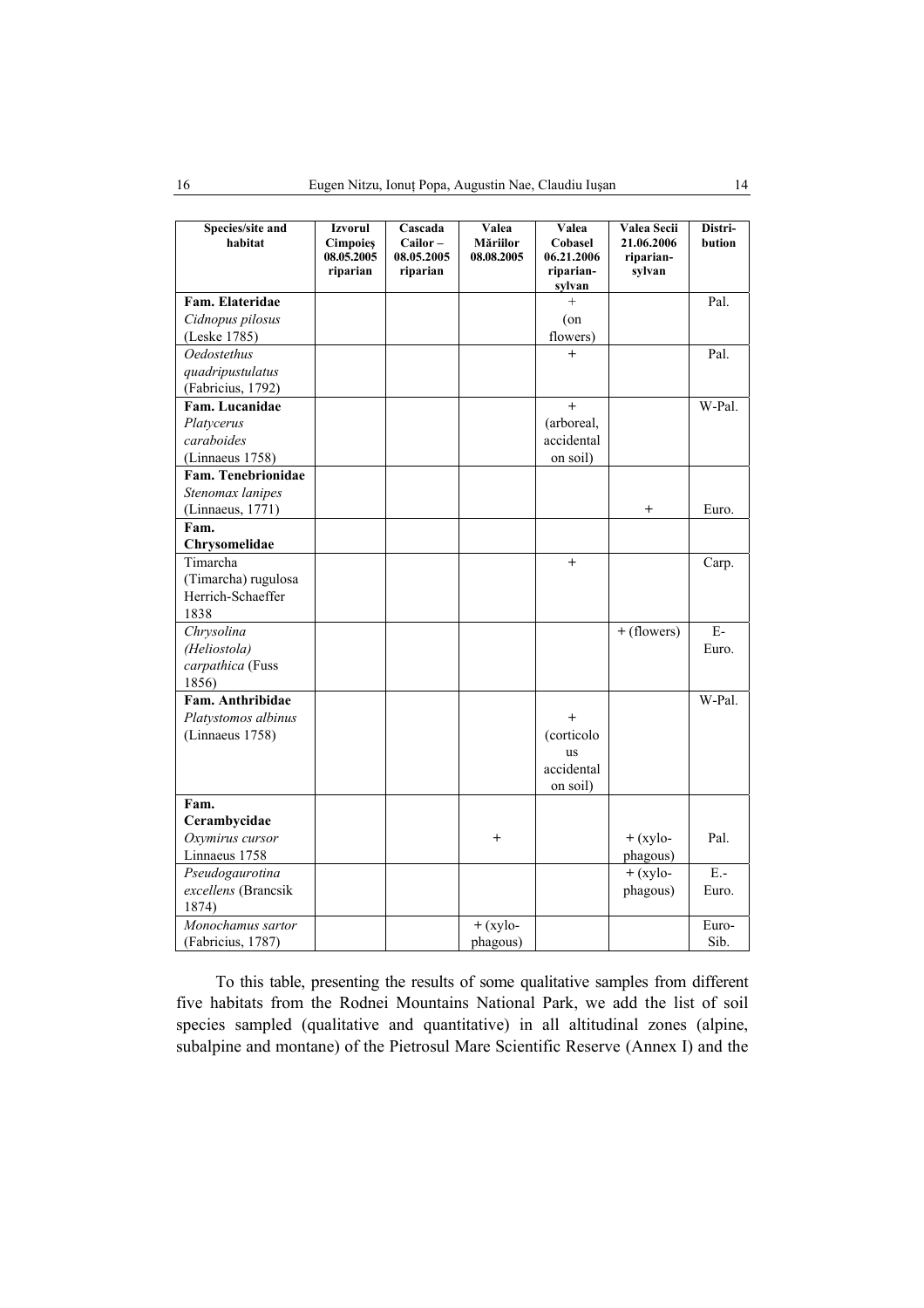list of epigaeic Orthoptera (leg. et det. Claudiu Iuşan) with reference on their general distributions and ecological preferences (Annex II).

From the total species of invertebrates (127 Coleoptera, 61 Collembola, 73 Araneae, 35 Orthoptera) identified by us in the Rodnei Mountains Biosphere Reservation, most of them have been found only in the Pietrosul Mare Scientific reservation (102 Coleoptera, 45 Collembola, 39 Araneae and 5 Orthoptera). This is the consequence, on the one hand, of the intensive collecting campaign only in the core area of the research (Pietrosul Mare), and on the other hand, of the natural differences between the habitats from the Pietrosul Mare and the other invesitgated habitats (the sub-alpine Cimpoies spring, the riparian habitat near to a waterfall – Cascada Cailor, riparian-sylvan habitats in beech forests – in Valea Secii, Valea Cobăşel). Nevertheless, we consider that the presented lists of species from all investigated sites (other than Piertosul Mare core area) could be useful in covering the lack of information about the present invertebrate diversity in this important Biosphere reservation. For instance, a series of species like *Paranchus albipes, Scaphidium quadripunctatum,* etc. are considered absent or unknown for the Romanian fauna in the European faunal database (Fauna Europaea Web Service (2004) Fauna Europaea version 1.1, available online at http://www.faunaeur.org) despite their citations for the Romanian fauna since the last century (*Paranchus albipes* was cited by K. PETRI, 1912, E. CSIKI, 1946 as *Agonum ruficorne* Goeze) or, for other species like *Pseudogaurotina excellens,* strictly protected in Europe we had only some old or insufficient data concerning their local distribution. For other species like *Patrobus roubali,* (Coleoptera, Carabidae) – known up to now only in the Meridional Carpathians, *Folsomia spinosa, Xenylla maritima* (Collembola) – known up to present only for Dobrogea, our study enlarge the knowledge on their local distribution. Finally, *Rugathodes bellicosus* (Araneae, Theridiidae), *Glyphesis servulus* (Araneae, Linyphiidae), *Incestophantes frigidus* (Araneae, Linyphiidae), *Gnaphosa badia* (Araneae, Gnaphosidae), *Eusphalerum pallens* (Coleoptera, Staphylinidae), *Cryptophagus corticinus* (Coleoptera, Cryptophagidae), *Otiorrhynchus scaber* (Coleoptera, Curculionidae) *Thamnurgus varipes* (Coleoptera, Scolytidae) – are for the **first time recorded for the Romanian fauna.** 

For the Pietrosul Mare area (our core area of investigations) the accumulated data allow us to present a brief faunal and zoogeographic analysis (a statistical analysis will be presented by us in a future paper).

The occurrence of species per sampled area related to altitude, relative humidity (RH) and temperature recorded values is presented in Fig. 2. The placement of sampling areas on biotic zones, altitudes and the captured species is presented in Annex I.

The graphical representation (Fig. 2) of the faunal distribution indicates a similar trend in occurrence for the coleoptera and collembolan species (most of them hygrophilous and/or umbraticolous). In the lower limit of the sub-alpine zone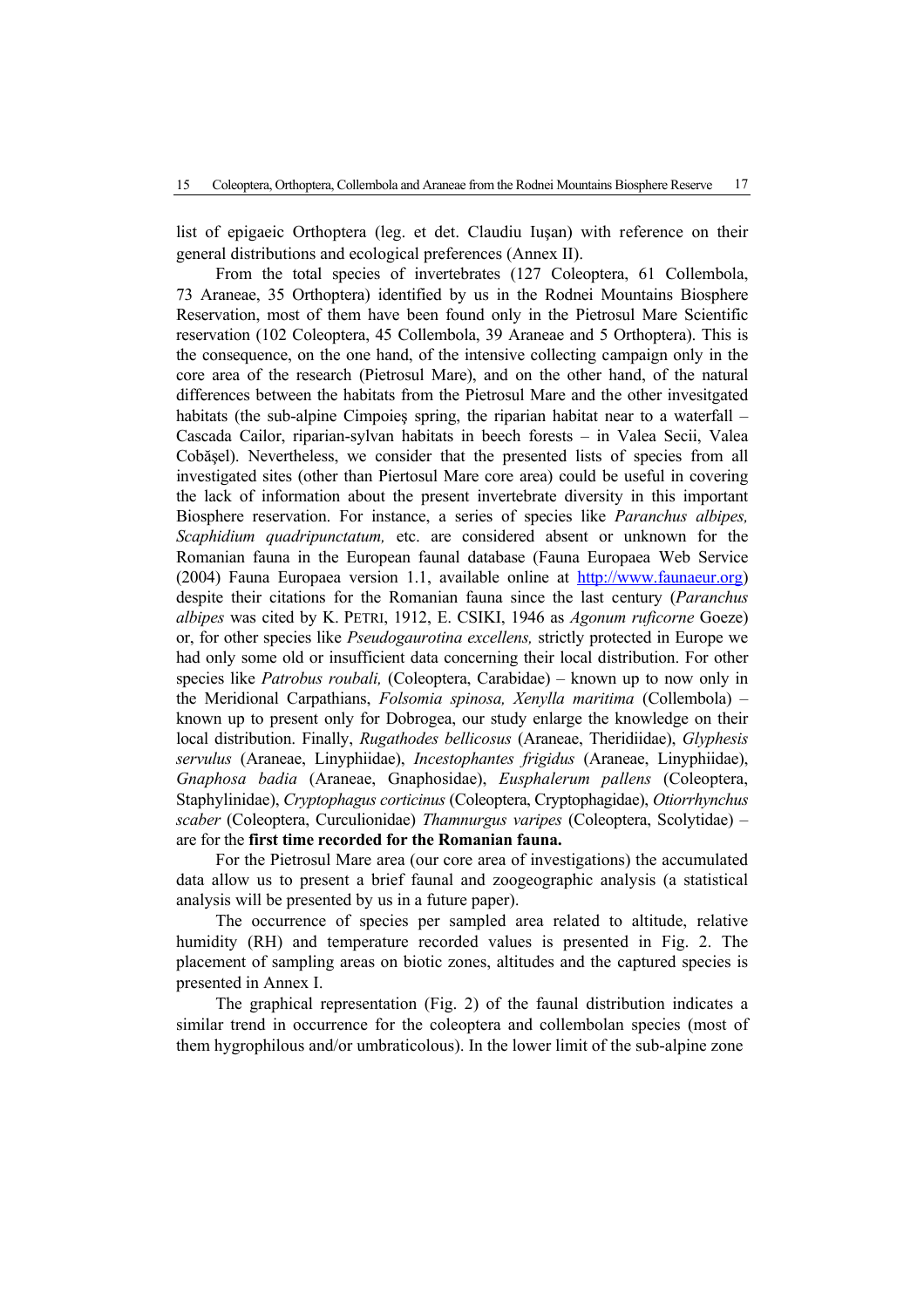

Fig. 2. – Repartition of species number per altitudinal gradient related to the temperature and relative humidity (RH) recorded values in the sampling period.

The graphical representation (Fig. 2) of the faunal distribution indicates a similar trend in occurrence for the coleoptera and collembolan species (most of them hygrophilous and/or umbraticolous). In the lower limit of the sub-alpine zone (between 1775–1989 m elevation), characterised by the lowest values of relative humidiy and highest recorded values of temperature (xero-thermic habitat with sun-batthed stones), a semnificative decreasing in number of species of coleoptera followed by a similar trend of the collembolan species could be observed. In the same time, in this xero-thermic subalpine area, the spiders occurence has a low ascendent trend. It is worth noticing that in this xero-thermic habitat the ant species are prevalent, lying as an "ant-belt" between alpine-superior subalpine zone and superior limit of forest.

The largest number of collembolan species was recorded in the spruce forest area with low productivity (at 1413 m elevation), which is the richest in vegetable debris and dead wood (Fig. 2, Annex I, Fig. 3). It is followed by the graphical peaks of coleoptera and spider species at the level of the spruce forest area with high productivity (1,386 m elevation), which is characterised by a litter with a vegetal layer consisting of *Oxalys* and *Luzula* species, and poorer in dead wood (Fig. 4). The most balanced area in ratio species between the Coleoptera, Collembola and Araneae is the spruce forest area with high productivity (1,386 m elevation, 16.7°C, 74% RH).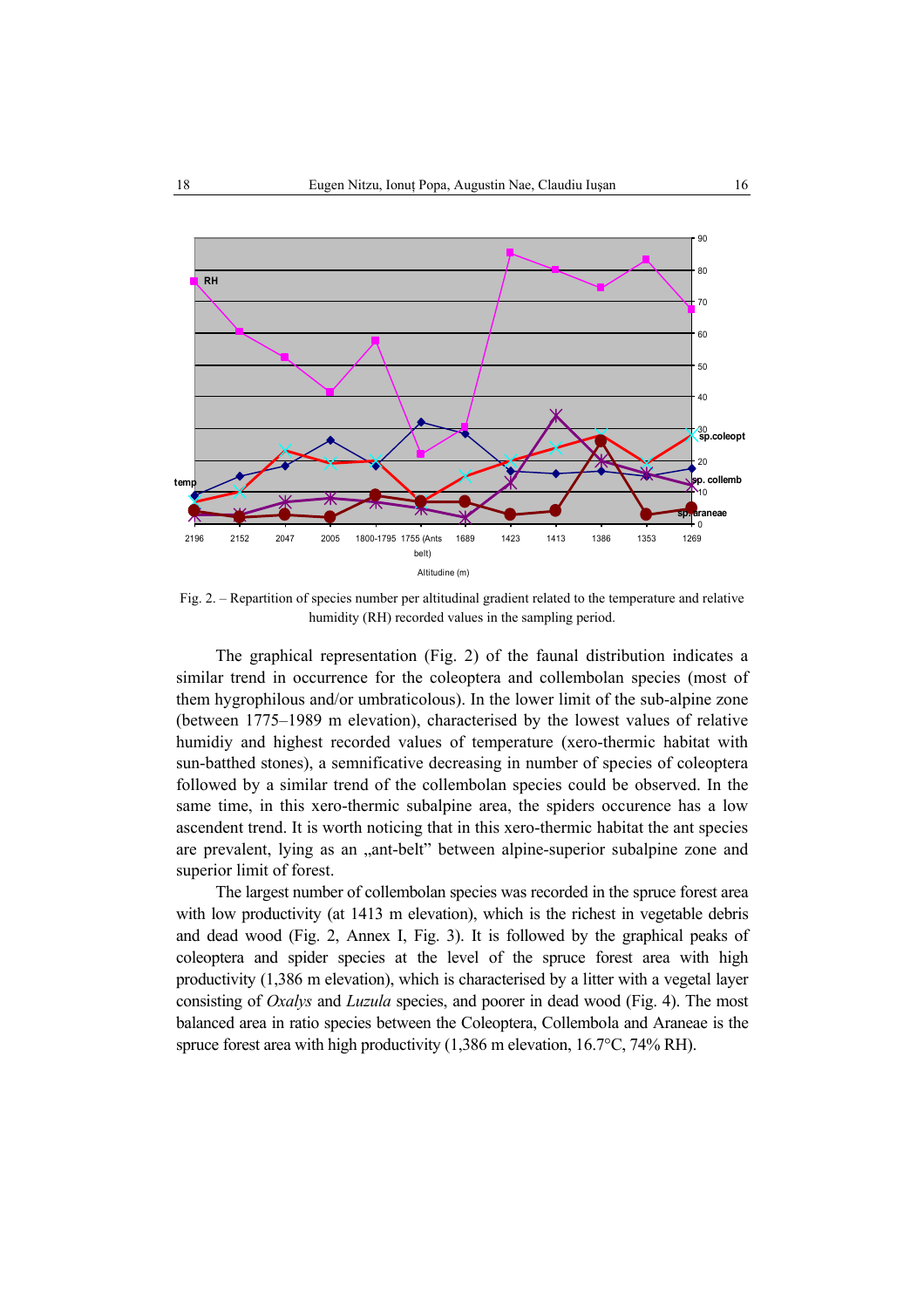Fig. 3. – Littter detail in the old spruce forest with low productivity (1413 m elevation) – the richest habitat in Collembollan species.





Fig. 4. – Old spruce forest with high productivity (litter with vegetal layer consisting of *Oxalys* and *Luzula.* (1386 m) – the most balanced area in faunal composition.

For the Pietrosul Mare Scientific Reservation, the zoogeographic analysis indicates that the Araneae and Collembola are represented by a large number of widespread species (56% palaearctic species of Araneae, 30% cosmopolite species of Collembola) and the Orthoptera and Coleoptera are represented by species with more confined ranges (Fig. 4), the European elements being well represented for the all investigated taxonomic groups. The percent of endemic species (Carpathian endemites) has a significant variation between the studied taxonomic groups: 0% for Araneae and 1% for Collembola, to 25% for Coleoptera (from a total of 103 species) and 29% for Orthoptera (from a total of 14 species). As for the Coleoptera, the Carpathian endemites are prevalent in the alpine-subalpine zones (above the "ant-belt") (Annex I).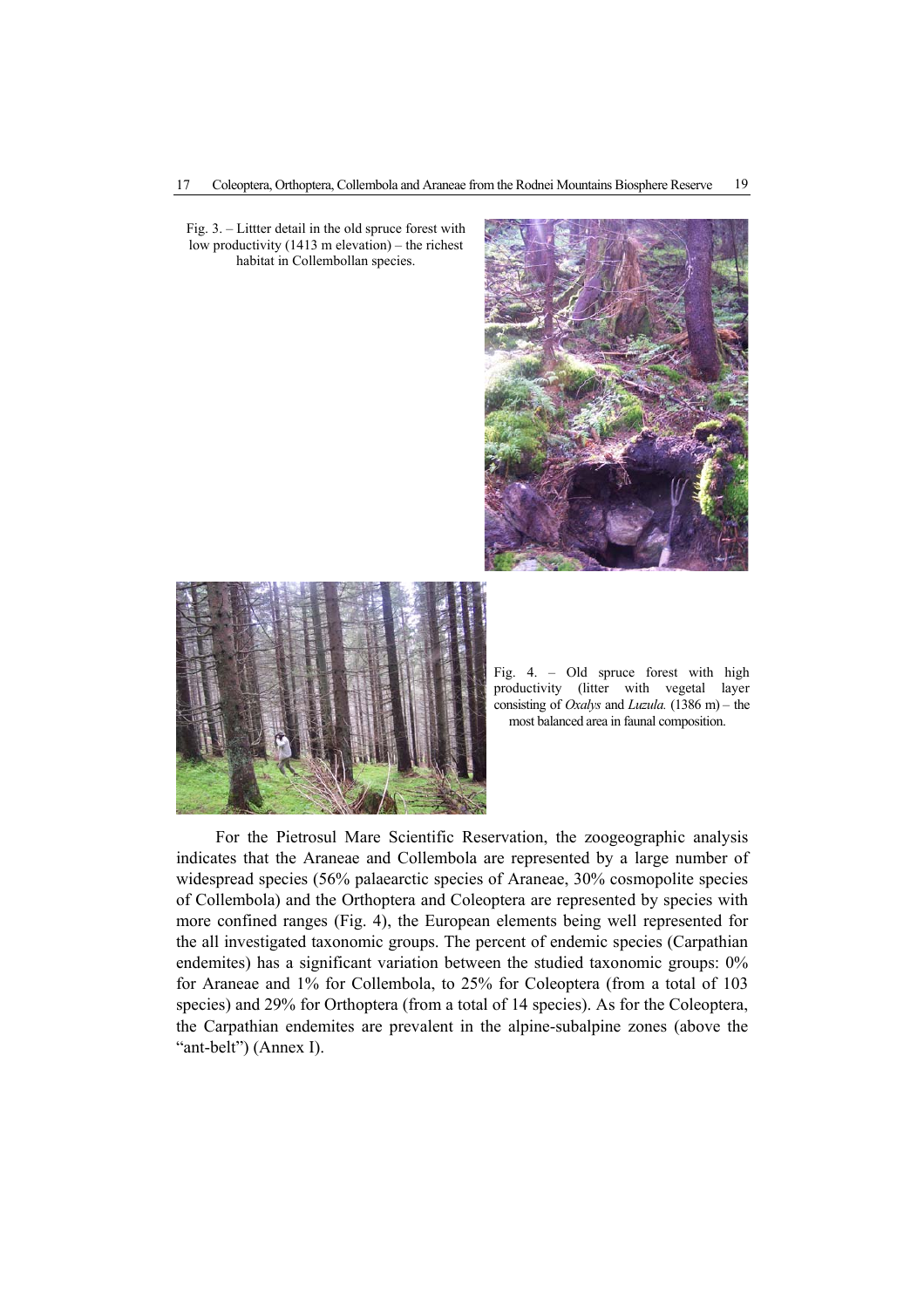

Fig. 5. – Percentage of zoogeographical elements for each investigated taxonomic group in the Pietrosul Rodnei Scientific Reservation (for species details see Annexes I–III).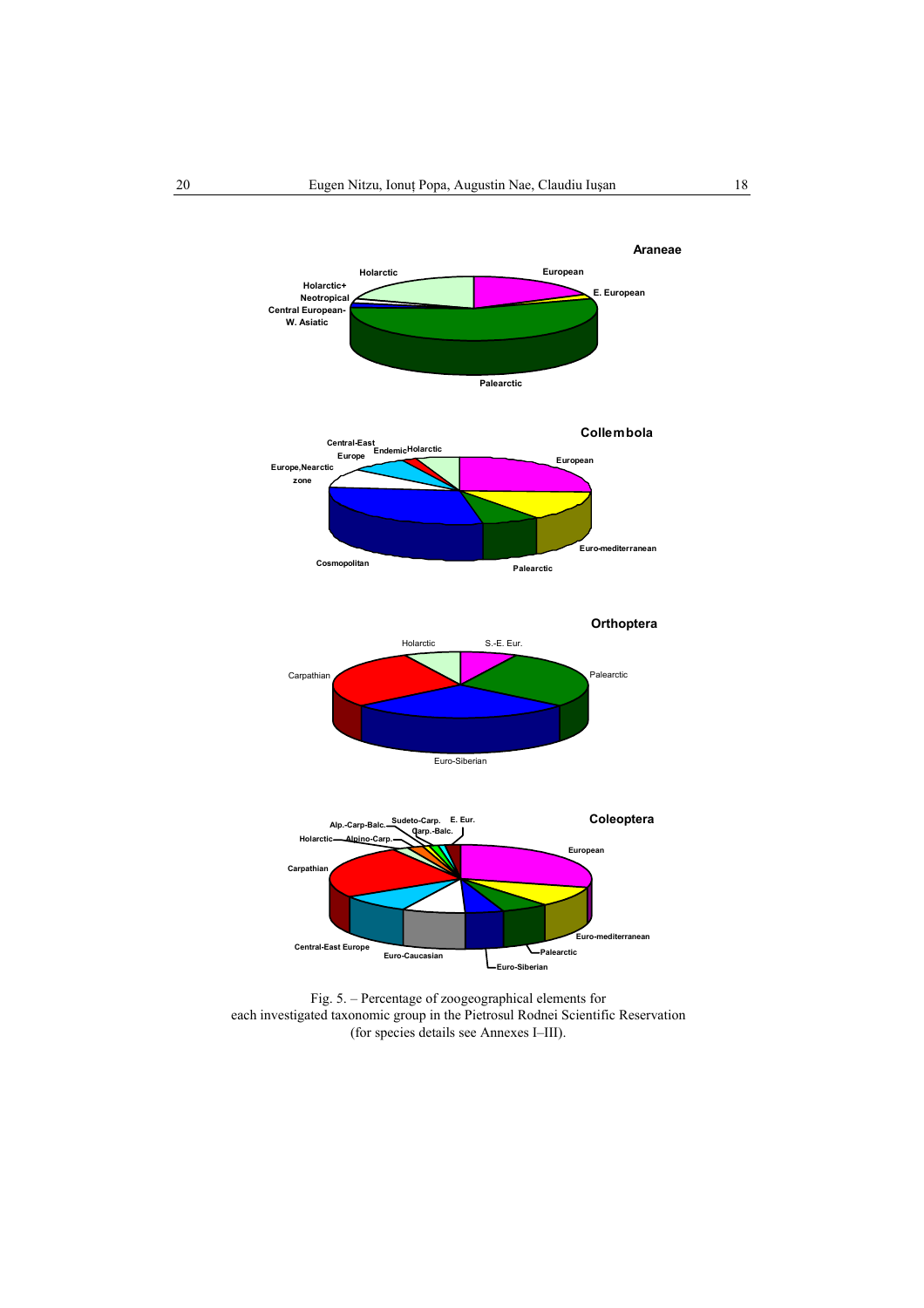### **4. CONCLUSIONS**

With the main purpose to cover the informational gaps on the invertebrate fauna of the Rodnei Mountains Biosphere Reserve, our studies carried out in the years 2005 and 2006 led to the identification of 296 species of epigaeic, soil and subterranean species (73 Araneae, 61 Collembola, 35 Orthoptera and 127 Coleoptera) from six different epigaeic sites and seven caves. *Paranchus albipes, Scaphidium quadripunctatum* (Coleoptera)*,Sminthurus viridis, Ceratophysella engadinensis, Hypogastrura socialis, Dicyrtomina ornata, Pseudachorutes parvulus, Allacma fusca, Heteraphorura carpatica, Plutomurus carpaticus, Choreutinula inermis, Folsomia spinosa, Onychiuroides pseudogranulosus, Hypogastrura sahlbergi, Protaphorura fimata, Protaphorura armata, Isotomurus palliceps, Deutonura plena, Willowsia buskii, Plutomurus unidentatus, Deuteraphorura silvaria, Hydroisotoma schaefferi* (Collembola) *–* considered absent or unknown for the Romanian fauna in the European faunal database (Fauna Europaea Web Service (2004), or catalogues (BOUSQUET, Y., 2003) were reconfirmed for the Romanian fauna – particularly for this Biosphere reservation. For *Pseudogaurotina excellens,* strictly protected in Europe, new data on its local distribution is given. For other species like *Patrobus roubali,* (Coleoptera, Carabidae) known at present only in the Meridional Carpathians, *Folsomia spinosa, Xenylla maritima* (Collembola) known up to now only for Dobrogea (GRUIA, M., 2000), our study enlarge the knowledge on their local distribution. Finally, *Rugathodes bellicosus* (Araneae, Theridiidae), *Glyphesis servulus* (Araneae, Linyphiidae), *Incestophantes frigidus* (Araneae, Linyphiidae), *Gnaphosa badia* (Araneae, Gnaphosidae), *Eusphalerum pallens* (Coleoptera, Staphylinidae), *Cryptophagus corticinus* (Coleoptera, Cryptophagidae), *Otiorrhynchus scaber* (Coleoptera, Curculionidae) *Thamnurgus varipes* (Coleoptera, Scolytidae) – are for the first time recorded for the Romanian fauna.

The systematic sampling of fauna in all altitudinal biotic zones of the Pietrosul Mare Scientific Reservation led to the observation of an altitudinal gradient in the faunal structure and species diversity, and underlined the high degree of endemicity of the alpine-sub alpine zones for the Coleoptera followed by Orthoptera.

Our study represents the first contribution to the knowledege of the soil and subterranean fauna of Coleoptera, Orthoptera, Collembola and Araneae of the Rodnei Mountains Biosphere Reservation, carried out as an integrate research in order to observe the altitudinal gradient and differences in faunal and zoogeographic composition of this area.

*ACKNOWLEDGEMENTS.* The researches were carried out with the logistic and financial support of Darwin Initiative project "Youth participation in protected area management in Rodna Mountains, Romania" and CEEX-NATFORMAN Grant.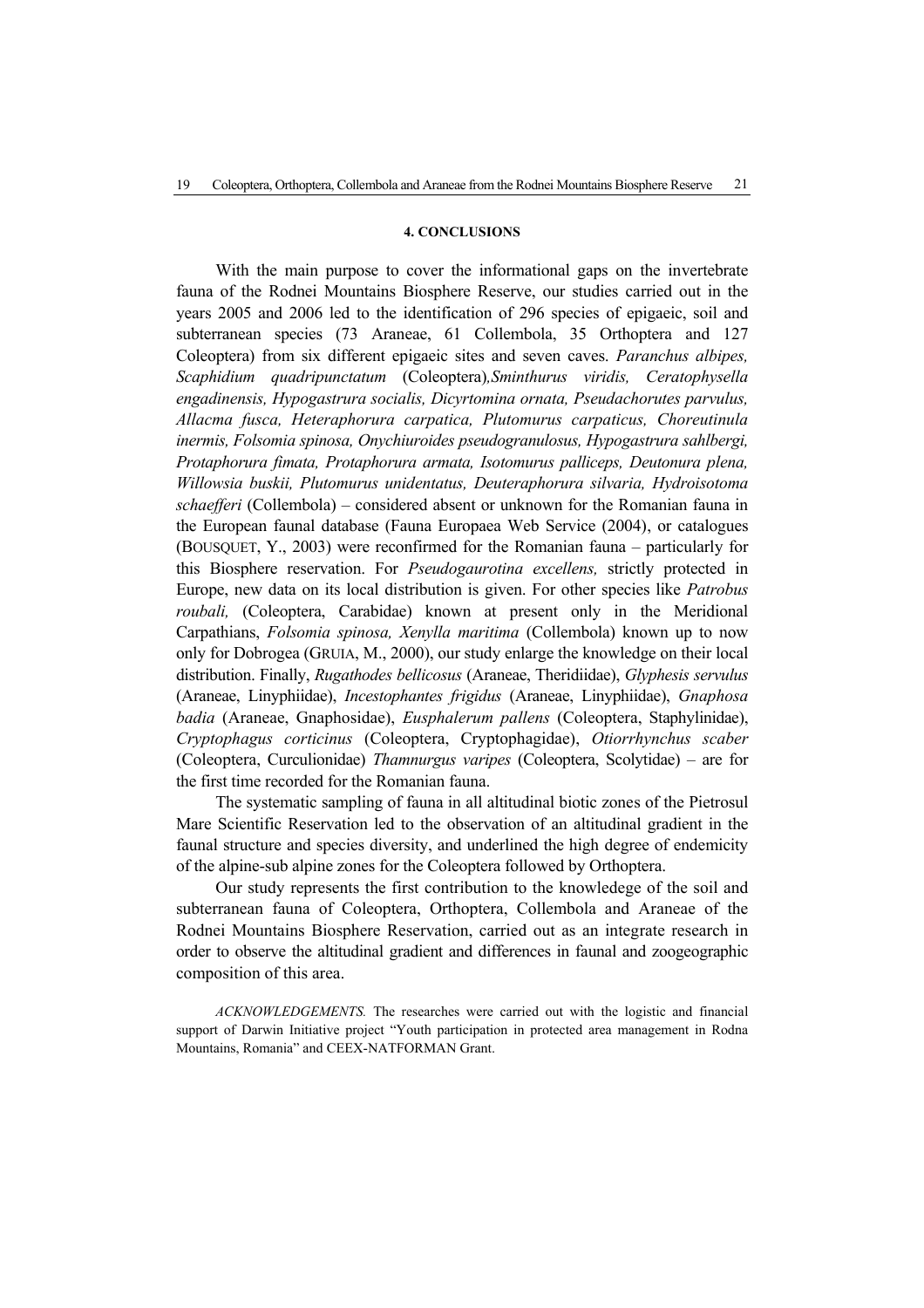### REFERENCES

BOUSQUET, Y., in *Catalogue of Palaearctic Coleoptera,* I, Löbl & A. Smetana eds, Apollo Books, 819 p., 2003.

COLDEA, G, *Muntii Rodnei. Studiu geobotanic*, Ed. Academiei, 1990.

- CSICKI, E., *Die Käferfauna des Karpaten-Beckens*, 798 p., Budapest, 1946.
- CSICKI, E, *Die Käferfauna des Radner Gebirges.* Acta Biol. **2**, 119–169, 1951.
- FAUNA EUROPAEA WEB SERVICE Fauna Europaea version 1.1, available online at http://www.faunaeur.org), 2004.
- FUHN, E., I., NICULESCU-BURLACU, FLORIANA, *Fauna Republicii Socialiste România, Arachnida, Fam. Lycosidae,* **V** (3), 256 p., 1971.
- GORAN, C., BUSUIOCEANU, O., in BLEAHU M., DECU, V., NEGREA, ŞT., PLEŞA, C., POVARĂ, I., VIEHMANN, I., *Peşteri din România*, p. 397., Ed. Ştiinţifică şi Enciclopedică, 1976.
- GRUIA, MAGDALENA*, Collembola of the karstic system of Romania*, Memoires de Biospeologie, Tome XXVII, p. 53–60, 2000.
- JEANNEL, R., *Monographie des Trechinae. Monographie comparée et distribution géographique d'un groupe de Coléoptères* L'Abeille, Paris, Journal d'Entomologie, **33**, 1–592, 1927.
- JEANNEL, R., *Monographie des Trechinae. Monographie comparée et distribution géographique d'un groupe de Coléoptères. Les Trechini cavernicoles.* L'Abeille, Paris, Journal d'Entomologie, **35**, 1–808, 1928.
- MAICAN, SANDA, *Contributions to the knowledge of the Chrysomelid fauna (Coleoptera, Chrysomelidae) from Romanian Carpathians*. Acta Zoologica Universitatis Comenianae, **46** (2), 107–114, 2004.
- MANI, M., S., *Ecology and Biogeography of High Altitude Insects.* Series entomologica, vol. **4**, 527 p., Dr. W. Junk N.V. Publishers – The Hague, 1968.
- PETRI, K., *Siebenbürgens Käferfauna auf Grund ihrer Erforschung bis zum Jahre 1911*, Hermanstadt, 375, 1912.
- PETRI, K., *Ergänzungen und Berichtigungen zur Käferfauna Siebengürgens 1912*, Verhandlungen und Mitteilungen des Siebenbürgischen Vereins für Naturwiessenschaften zu Hermanstadt, LXXV–LXXVI, 165–206, 1925–1926.
- RADWAŃSKI J.M., FIERA C. & W.M. WEINER, A new species of *Protaphorura* Absolon, 1901 (Collembola: Onychiuridae: Onychiurinae) from Romania and a redescription of *Protaphorura glebata* (Gisin, 1952), *Annales zoologici* vol. **56**(3): 449– 455, 2006.
- SERAFIM, R., Contributions to the knowledge of the distribution of Coccinellidae and Cerambycidae (Coleoptera) in Maramures Depression and Rodnei Mounatins, Romania. Travaux du Museum National d'Histoire Naturelle "Grigore Antipa", **37:** 95–115, 1997.

 *\*"Emil Racovitza" Speleological Institute* 

 *Calea 13 Septembrie nr. 13, Sect. 5, Bucharest, RO-050711 \*\*The National Park "Munţii Rodnei" Administration Str. Principală nr. 1445, 427245 Rodna, jud. Bistriţa Năsăud, Roumania*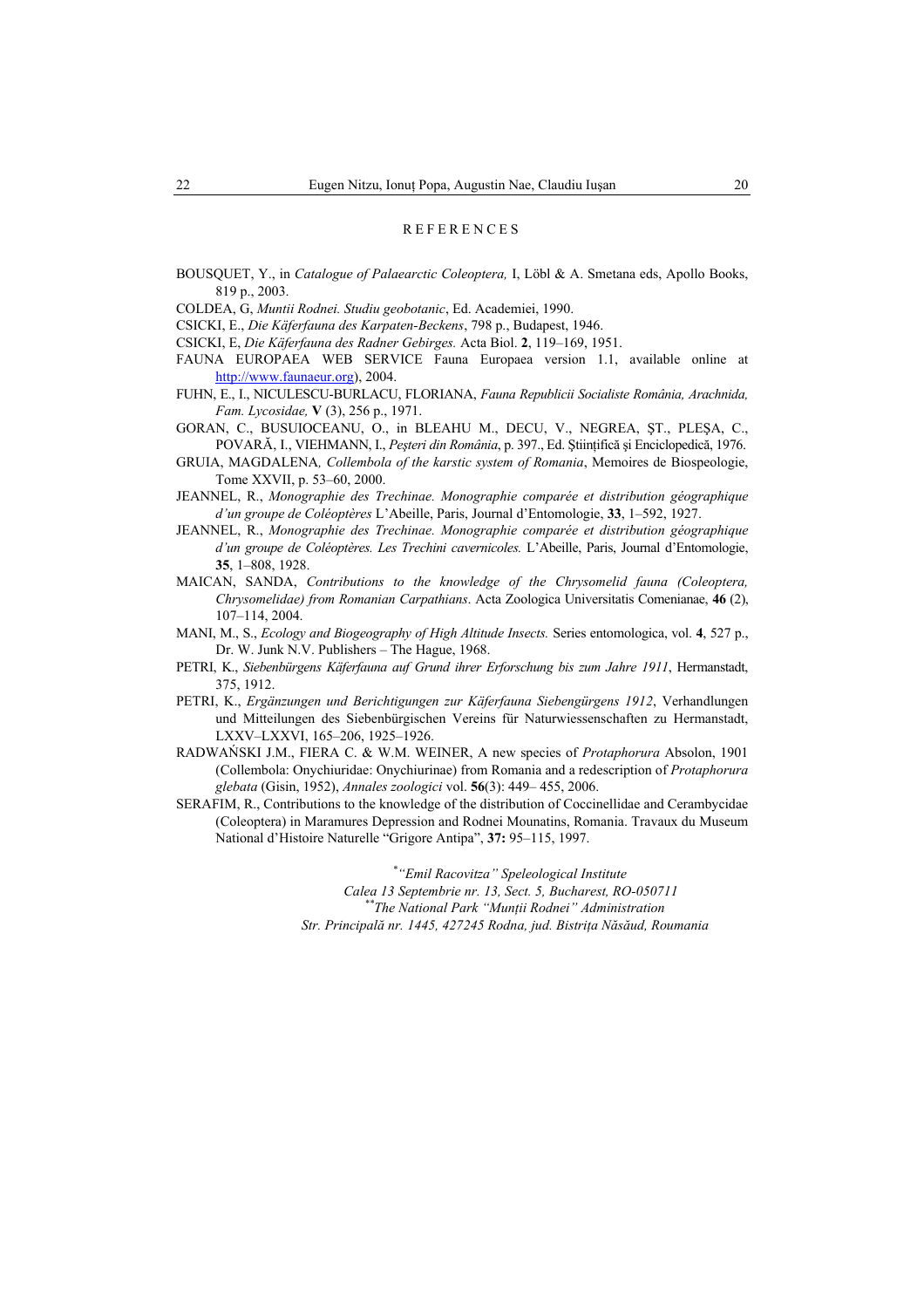# ANNEX I, A. The Species occurrence per altidude in the "Pietrosul Mare" Scientific Reserve<br>(core area of the Rodnei Mountains Biosphere Reserve) *ANNEX I, A. The Species occurrence per altidude in the "Pietrosul Mare" Scientific Reserve (core area of the Rodnei Mountains Biosphere Reserve)*

ORD. ARANEAE (Det. Augustin NAE) *ORD. ARANEAE (Det. Augustin NAE)* 

|                                    |      |      | Alpine zone |      |           | Sub alpine zone |      |                            |      | Montane zone |        |      |
|------------------------------------|------|------|-------------|------|-----------|-----------------|------|----------------------------|------|--------------|--------|------|
| Height (m)                         | 2196 | 2152 | 2047        | 2005 | 1800-1795 | 1755*           | 1689 |                            | 1413 | 1393-1386    | 1353   | 1269 |
|                                    |      |      |             |      |           |                 |      | $\frac{1423}{(Ripisylv.)}$ |      |              |        |      |
| Species and distribution           |      |      |             |      |           |                 |      |                            |      |              |        |      |
| Fam. Segestridae                   |      |      |             |      |           |                 |      |                            |      |              |        |      |
| 1. Segestria senoculata (Linnaeus, |      |      |             |      |           |                 |      |                            |      | $^{+}$       |        |      |
| 1758)                              |      |      |             |      |           |                 |      |                            |      |              |        |      |
| Pal.                               |      |      |             |      |           |                 |      |                            |      |              |        |      |
| Fam. Theridiidae                   |      |      |             |      |           |                 |      |                            |      |              |        |      |
| 2. Robertus lividus (Blackwall,    |      |      |             |      |           |                 |      |                            |      | $^{+}$       |        |      |
| 1834)                              |      |      |             |      |           |                 |      |                            |      |              |        |      |
| Hol.                               |      |      |             |      |           |                 |      |                            |      |              |        |      |
| 3. Steatoda bipunctata (Linnaeus,  |      |      |             |      |           |                 |      |                            |      | $^{+}$       |        |      |
| 1758)                              |      |      |             |      |           |                 |      |                            |      |              |        |      |
| Hol.                               |      |      |             |      |           |                 |      |                            |      |              |        |      |
| Fam. Linyphiidae                   |      |      |             |      |           |                 |      |                            |      |              |        |      |
| 4. Anguliphantes monticola         |      |      |             |      |           |                 |      |                            |      |              | $^{+}$ |      |
| (Kulczynski, 1882)                 |      |      |             |      |           |                 |      |                            |      |              |        |      |
| Eur.                               |      |      |             |      |           |                 |      |                            |      |              |        |      |
| 5. Ceratinella major Kulczynski,   |      |      |             |      | $^{+}$    | $^{+}$          |      |                            |      |              |        |      |
| 1894                               |      |      |             |      |           |                 |      |                            |      |              |        |      |
| Pal.                               |      |      |             |      |           |                 |      |                            |      |              |        |      |
| 6. Diplocephalus latifrons (O.P.-  |      |      |             |      |           |                 |      | $^{+}$                     |      |              | $^{+}$ |      |
| Cambridge, 1872)                   |      |      |             |      |           |                 |      |                            |      |              |        |      |
| Eur.                               |      |      |             |      |           |                 |      |                            |      |              |        |      |
| 7. Diplocephalus permixtus (O.P.-  |      |      |             |      |           |                 |      | $^{+}$                     |      |              |        |      |
| Cambridge, 1871)<br>Pal.           |      |      |             |      |           |                 |      |                            |      |              |        |      |
|                                    |      |      |             |      |           |                 |      |                            |      |              |        |      |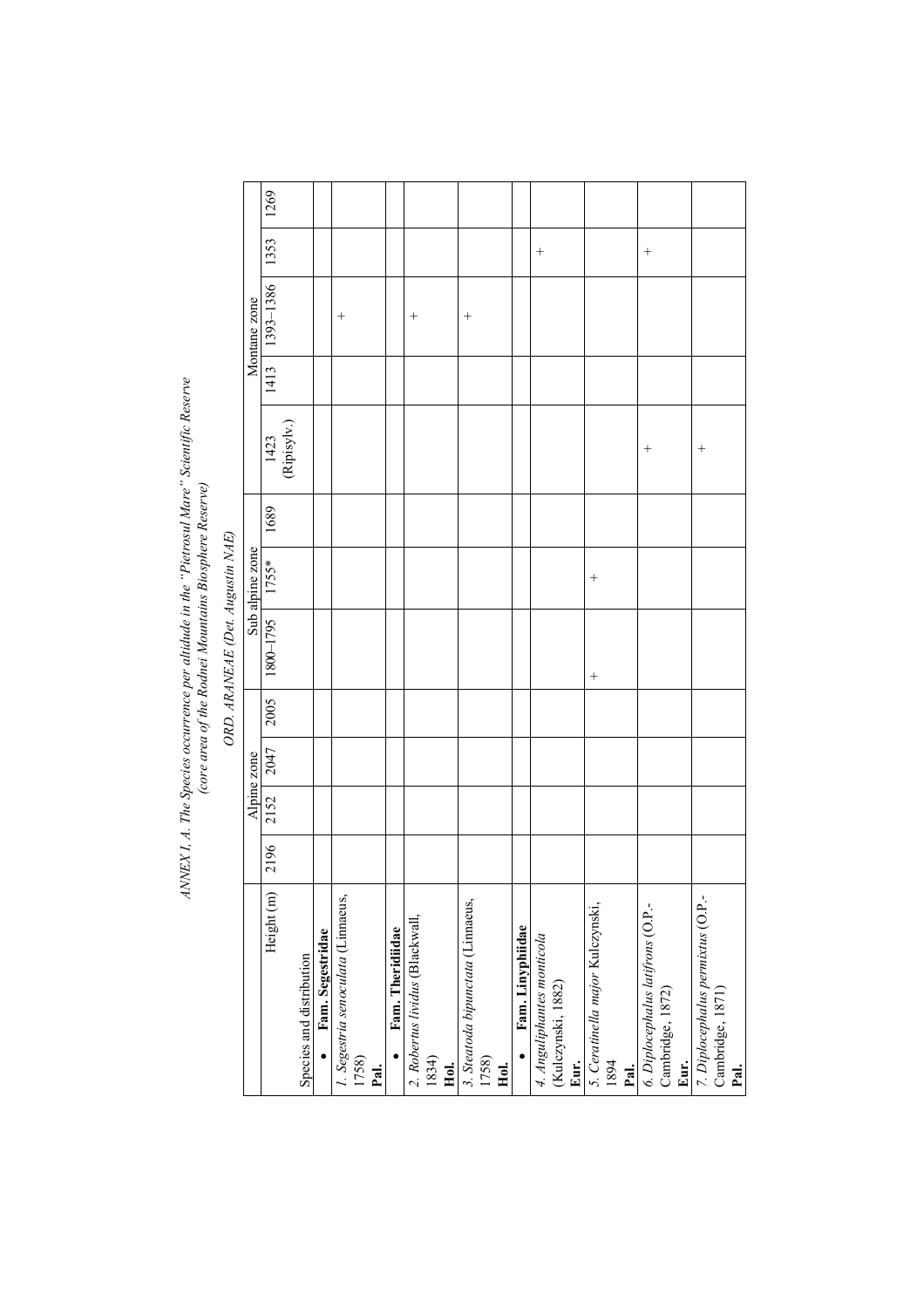|                                                             |        | Alpine zone |      |        |                                      |        |      |                                   |        | Montane zone |      |           |
|-------------------------------------------------------------|--------|-------------|------|--------|--------------------------------------|--------|------|-----------------------------------|--------|--------------|------|-----------|
| Height (m)                                                  | 2196   | 2152        | 2047 | 2005   | Sub alpine zone<br>1800–1795   1755* |        | 1689 | $\frac{1423}{(\text{Ripisylv.})}$ | 1413   | 1393-1386    | 1353 | 1269      |
|                                                             |        |             |      |        |                                      |        |      |                                   |        |              |      |           |
| Species and distribution                                    |        |             |      |        |                                      |        |      |                                   |        |              |      |           |
| 8. Diplocephalus picinus<br>(Blackwall, 1841)<br>Pal.       |        |             |      |        |                                      |        |      |                                   |        | $^{+}$       |      |           |
| 9. Glyphesis servulus (Simon,<br>1881)<br>Eur.              |        |             |      | $^{+}$ |                                      |        |      |                                   |        |              |      |           |
| 10. Incestophantes frigidus<br>(Simon, 1884)<br>Eur.        |        |             |      |        |                                      | $^{+}$ |      |                                   |        |              |      |           |
| 11. Leptyphantes leprosus (Ohlert,<br>1865)<br>Hol.         |        |             |      |        |                                      |        |      |                                   |        | $^{+}$       |      |           |
| 12. Megaleptyphantes nebulosus<br>(Sundevall, 1830)<br>Hol. |        |             |      |        |                                      |        |      |                                   |        |              |      |           |
| 13. Meioneta saxatilis (Blackwall,<br>1844)<br>Eur.         |        |             |      |        |                                      |        |      |                                   |        | $^{+}$       |      |           |
| 14. Micrargus herbigradus<br>(Blackwall, 1854)<br>Pal.      |        |             |      |        |                                      |        |      |                                   | $^{+}$ | $^{+}$       |      |           |
| 15. Neriene peltata (Wider, 1834)<br>Pal.                   |        |             |      |        |                                      |        |      |                                   |        |              |      | $\! + \!$ |
| 16. Poeciloneta variegata<br>(Blackwall, 1841)<br>Hol.      | $^{+}$ |             |      |        | $^{+}$                               |        |      |                                   | $^{+}$ |              |      |           |
| 17. Porrhomma pallidum Jackson,<br>1913<br>Pal.             |        |             |      |        |                                      |        |      |                                   |        | $^{+}$       |      |           |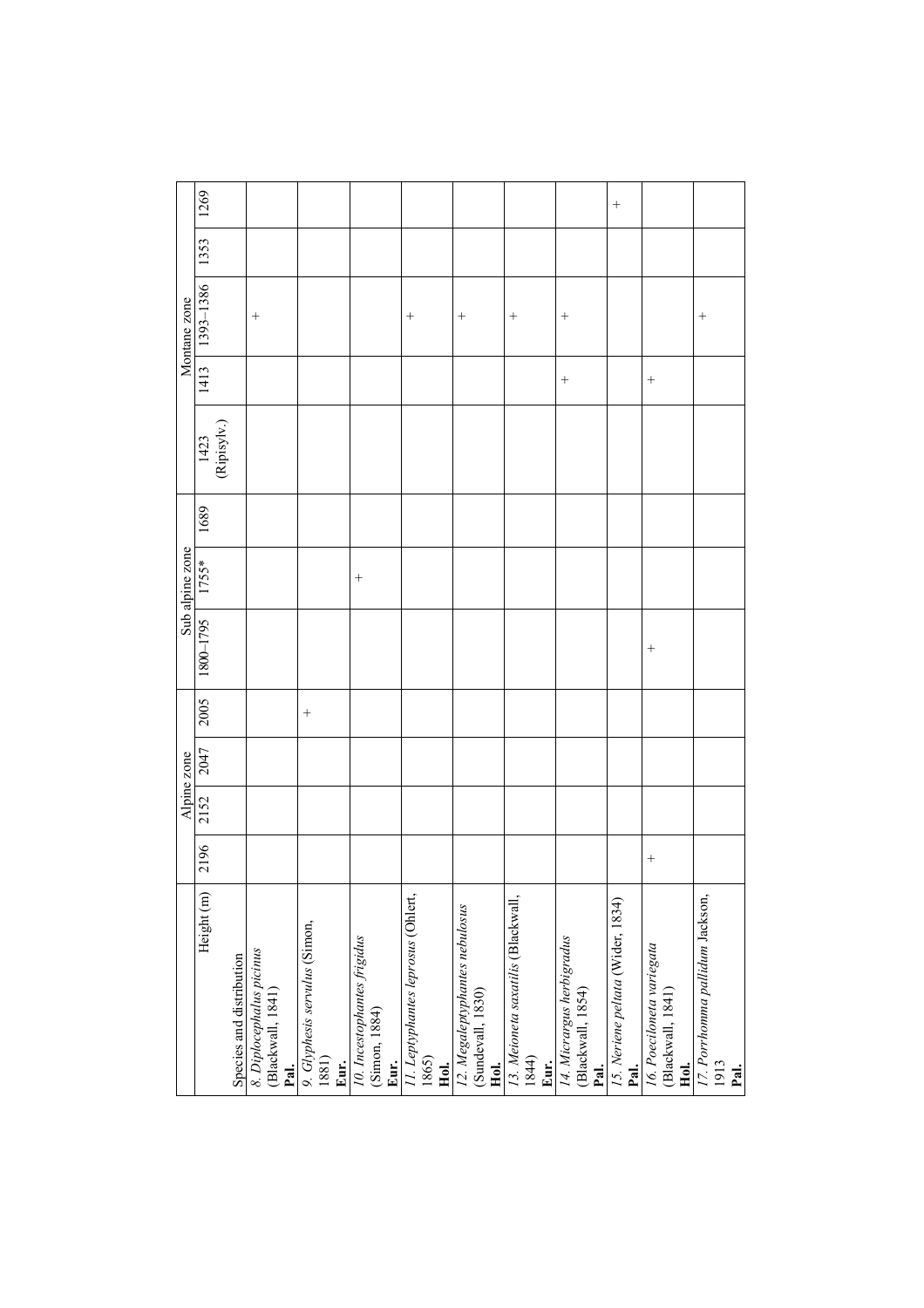|                 | 1269                 |                          |                                                            | $^{+}$                                      | $^{+}$                                                |                                 |                                                      | $^{+}$                                             |                |                                                        |                                               |                                                      |                                                    |
|-----------------|----------------------|--------------------------|------------------------------------------------------------|---------------------------------------------|-------------------------------------------------------|---------------------------------|------------------------------------------------------|----------------------------------------------------|----------------|--------------------------------------------------------|-----------------------------------------------|------------------------------------------------------|----------------------------------------------------|
|                 | 1353                 |                          |                                                            |                                             |                                                       |                                 |                                                      |                                                    |                |                                                        |                                               |                                                      |                                                    |
| Montane zone    | 1393-1386            |                          |                                                            | $^{+}$                                      | $^{+}$                                                |                                 | $^{+}$                                               |                                                    |                |                                                        | $^{+}$                                        |                                                      | $^{+}$                                             |
|                 | 1413                 |                          |                                                            |                                             |                                                       |                                 |                                                      |                                                    |                |                                                        |                                               |                                                      |                                                    |
|                 | $[1423]$ (Ripisylv.) |                          | $^{+}$                                                     |                                             |                                                       |                                 |                                                      |                                                    |                |                                                        |                                               |                                                      |                                                    |
|                 | 1689                 |                          |                                                            |                                             | $^{+}$                                                |                                 |                                                      |                                                    |                | $^{+}$                                                 |                                               | $^{+}$                                               |                                                    |
| Sub alpine zone | 1755*                |                          |                                                            |                                             |                                                       |                                 |                                                      |                                                    |                |                                                        |                                               |                                                      |                                                    |
|                 | 1800-1795            |                          |                                                            |                                             |                                                       |                                 |                                                      |                                                    |                |                                                        |                                               |                                                      |                                                    |
|                 | 2005                 |                          |                                                            |                                             |                                                       |                                 |                                                      |                                                    |                |                                                        |                                               |                                                      |                                                    |
| Alpine zone     | 2047                 |                          |                                                            |                                             |                                                       |                                 |                                                      |                                                    |                |                                                        |                                               |                                                      |                                                    |
|                 | 2152                 |                          |                                                            |                                             |                                                       |                                 |                                                      |                                                    |                |                                                        |                                               |                                                      |                                                    |
|                 | 2196                 |                          |                                                            |                                             |                                                       |                                 |                                                      |                                                    |                |                                                        |                                               |                                                      | $\frac{1}{2}$                                      |
|                 | Height (m)           | Species and distribution | (O.P.- Cambridge, 1873)<br>18. Tapinocyba biscissa<br>Pal. | 19. Taranucnus bihari Fage, 1931<br>E. Eur. | 20. Tenuiphantes alacris<br>(Blackwall, 1853)<br>Pal. | Fam. Tetragnatidae<br>$\bullet$ | 21. Metellina mengei (Blackwall,<br>W. Pal.<br>1869) | 22. Metellina segmentata (Clerck,<br>1757)<br>Pal. | Fam. Araneidae | 23. Aculepeira ceropegia<br>(Walckenaer, 1802)<br>Pal. | 24. Araneus angulatus Clerck,<br>1757<br>Pal. | 25. Araneus triguttatus (Fabricius,<br>1775)<br>Pal. | 26. Araniella alpica (L. Koch,<br>W. Pal.<br>1869) |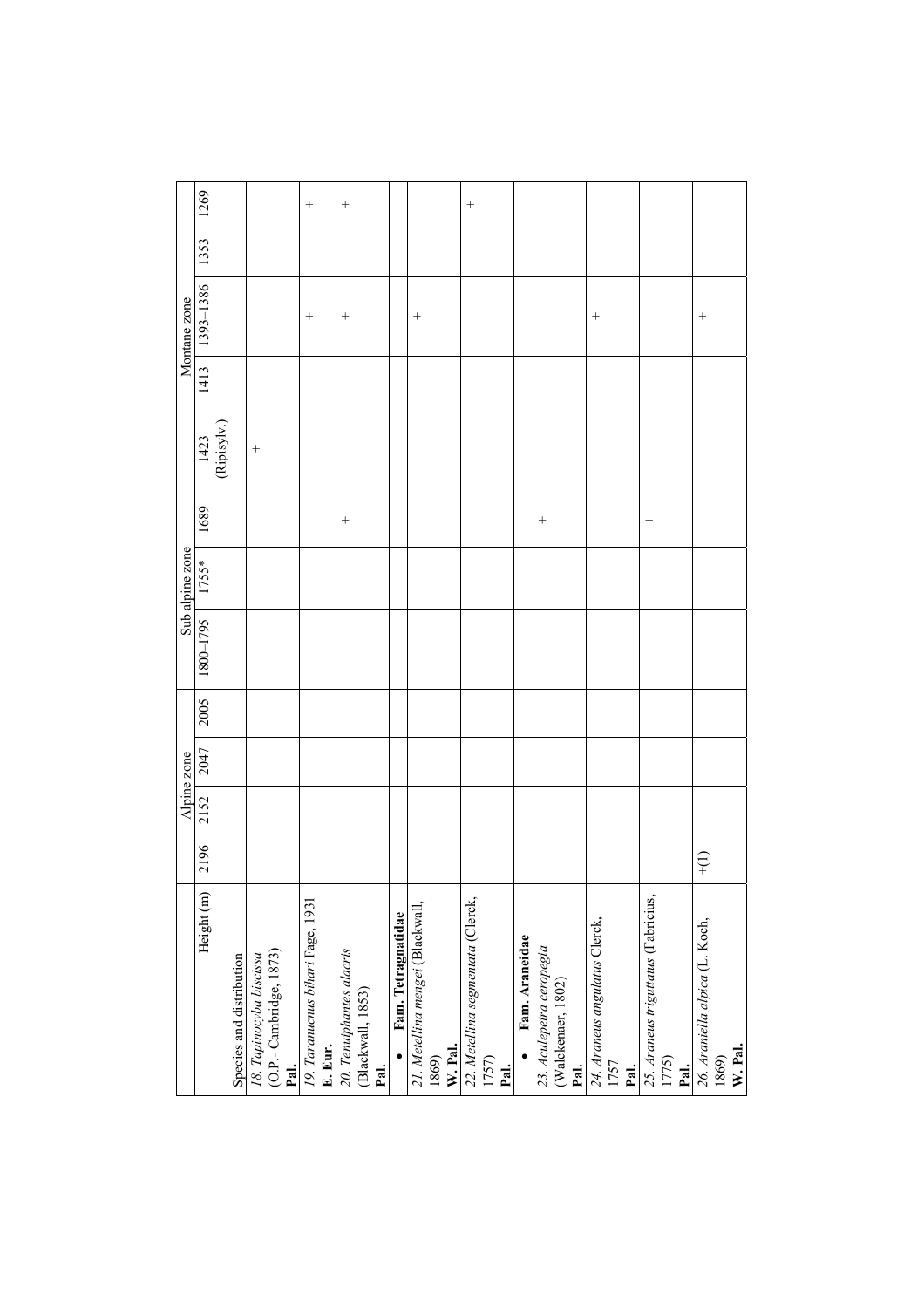|                                                              |      |      | Alpine zone |      |           | Sub alpine zone |        |                            |      | Montane zone |      |        |
|--------------------------------------------------------------|------|------|-------------|------|-----------|-----------------|--------|----------------------------|------|--------------|------|--------|
| Height (m)                                                   | 2196 | 2152 | 2047        | 2005 | 1800-1795 | 1755*           | 1689   | $\frac{1423}{(Ripisylv.)}$ | 1413 | 1393-1386    | 1353 | 1269   |
| Species and distribution                                     |      |      |             |      |           |                 |        |                            |      |              |      |        |
| 27. Araniella cucurbitina (Clerck,<br>1757)<br>Pal.          |      |      |             |      |           |                 |        |                            |      | $^{+}$       |      |        |
| 28. Parazygiella montana (C.L.<br>Koch, 1834)<br>Pal.        |      |      |             |      |           |                 |        |                            |      |              |      | $^{+}$ |
| 29. Parazygiella x-notata<br>(Clerck, 1757)                  |      |      |             |      |           |                 |        |                            |      | $^{+}$       |      |        |
| Hol. + Neotropical<br>• Fam. Lycosidae                       |      |      |             |      |           |                 |        |                            |      |              |      |        |
| 30. Alopecosa aculeata (Clerck,<br>1757)<br>Hol.             |      |      |             |      |           |                 | $^{+}$ |                            |      | $^{+}$       |      |        |
| 31. Pardosa amentata (Clerck,<br>1757)<br>Eur.               |      |      | $^{+}$      |      |           |                 |        |                            |      | $^{+}$       |      |        |
| 32. Pardosa paludicola (Clerck,<br>1757)<br>Pal.             |      |      |             |      | $^{+}$    |                 |        |                            |      |              |      |        |
| 33. Pardosa saltuaria (L. Koch,<br>C. Eur. - W. As.<br>1870) |      |      |             |      | $^{+}$    | $^{+}$          |        |                            |      |              |      |        |
| 34. Pirata hygrophilus Thorell,<br>1872<br>Pal.              |      |      |             |      |           |                 |        |                            |      | $^{+}$       |      |        |
| Fam. Agelenidae                                              |      |      |             |      |           |                 |        |                            |      |              |      |        |
| 35. Tegenaria silvestris L. Koch,<br>1872<br>Eur.            |      |      |             |      |           |                 |        |                            |      | $^{+}$       |      |        |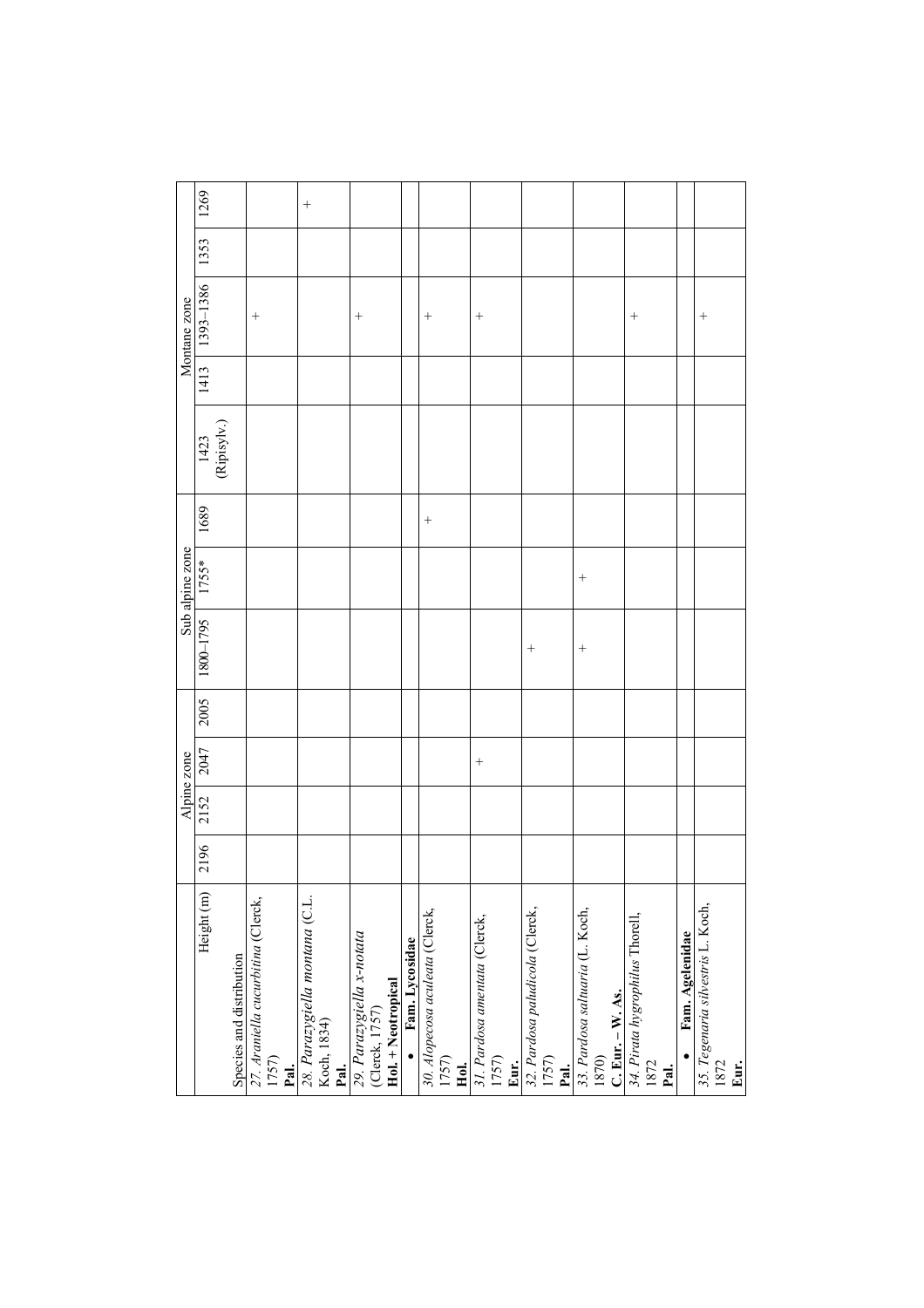|                                               |        |        | Alpine zone |        |                                      |        |        |                      |        | Montane zone |        |      |
|-----------------------------------------------|--------|--------|-------------|--------|--------------------------------------|--------|--------|----------------------|--------|--------------|--------|------|
| Height (m)                                    | 2196   | 2152   | 2047        | 2005   | Sub alpine zone<br>1800–1795   1755* |        | 1689   | $[1423]$ (Ripisylv.) | 1413   | 1393-1386    | 1353   | 1269 |
| Species and distribution                      |        |        |             |        |                                      |        |        |                      |        |              |        |      |
| Fam. Cybaeidae                                |        |        |             |        |                                      |        |        |                      |        |              |        |      |
| 36. Cybaeus angustiarum<br>L. Koch, 1868      |        |        |             |        |                                      | $^{+}$ |        |                      | $^{+}$ | $^{+}$       | $\! +$ |      |
| W. Pal.                                       |        |        |             |        |                                      |        |        |                      |        |              |        |      |
| Fam. Hahniidae                                |        |        |             |        |                                      |        |        |                      |        |              |        |      |
| 37. Cryphoeca silvicola (C.L.                 | $^{+}$ | $^{+}$ | $^{+}$      | $^{+}$ |                                      |        |        |                      |        | $^{+}$       |        |      |
| Koch, 1868)<br>Pal.                           |        |        |             |        |                                      |        |        |                      |        |              |        |      |
| Fam. Amaurobiidae                             |        |        |             |        |                                      |        |        |                      |        |              |        |      |
| 38. Coelotes atropos (Walckenaer,             |        |        |             |        |                                      |        |        |                      | $^{+}$ |              |        |      |
| 1830)                                         |        |        |             |        |                                      |        |        |                      |        |              |        |      |
| Eur.                                          |        |        |             |        |                                      |        |        |                      |        |              |        |      |
| 39. Coelotes terrestris (Wider,               | $^{+}$ |        |             |        | $^{+}$                               |        | $^{+}$ |                      |        | $^{+}$       |        |      |
| 1834)<br>Pal.                                 |        |        |             |        |                                      |        |        |                      |        |              |        |      |
| Fam. Gnaphosidae                              |        |        |             |        |                                      |        |        |                      |        |              |        |      |
| 40. Drassodes lapidosus<br>(Walckenaer, 1802) |        | $^{+}$ |             |        | $^{+}$                               | $^{+}$ |        |                      |        |              |        |      |
| Pal.                                          |        |        |             |        |                                      |        |        |                      |        |              |        |      |
| 41. Gnaphosa badia L. Koch, 1866<br>W. Pal.   |        |        |             |        | $^{+}$                               |        | $^{+}$ |                      |        |              |        |      |
| 42. Haplodrassus signifer (C.L.               |        |        |             |        | $^{+}$                               |        | $^{+}$ |                      |        |              |        |      |
| Koch, 1839)<br>Hol.                           |        |        |             |        |                                      |        |        |                      |        |              |        |      |
|                                               |        |        |             |        |                                      |        |        |                      |        |              |        |      |
| 43. Zelotes subterraneus (C.L.<br>Koch, 1833) |        |        |             |        | $^{+}$                               | $^{+}$ |        |                      |        |              |        |      |
| Pal.                                          |        |        |             |        |                                      |        |        |                      |        |              |        |      |
| Fam. Thomisidae                               |        |        |             |        |                                      |        |        |                      |        |              |        |      |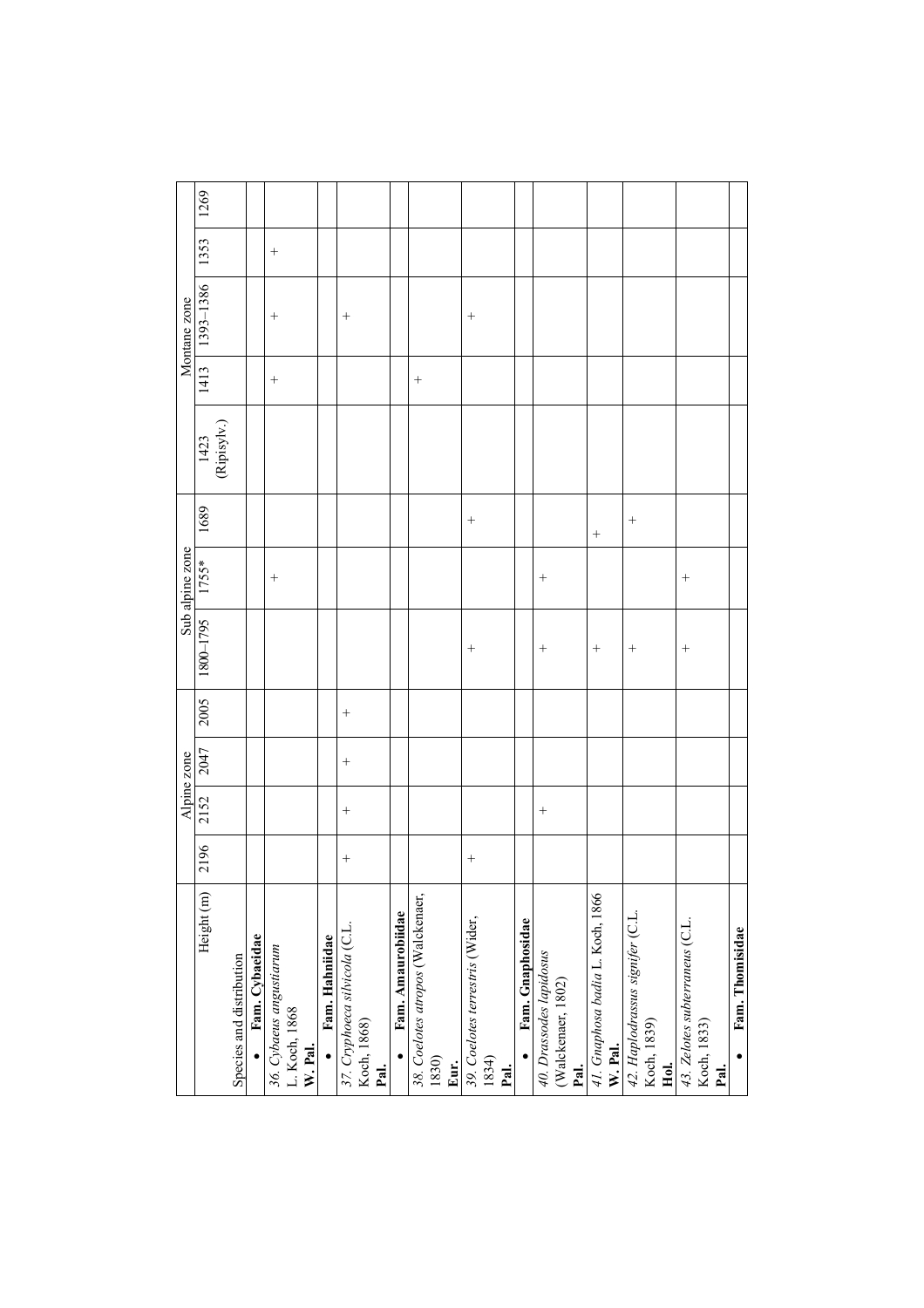|                                   |      |      | Alpine zone |      |                   | Sub alpine zone |      |                                   |      | Montane zone       |      |      |
|-----------------------------------|------|------|-------------|------|-------------------|-----------------|------|-----------------------------------|------|--------------------|------|------|
| Height (m)                        | 2196 | 2152 | 2047        | 2005 | 1800-1795   1755* |                 | 1689 |                                   | 1413 | 1393-1386          | 1353 | 1269 |
|                                   |      |      |             |      |                   |                 |      | $\frac{1423}{(\text{Ripisylv.})}$ |      |                    |      |      |
| Species and distribution          |      |      |             |      |                   |                 |      |                                   |      |                    |      |      |
| 44. Diaea dorsata (Fabricius,     |      |      |             |      |                   |                 |      |                                   |      | $^{+}$             |      |      |
| 1777)                             |      |      |             |      |                   |                 |      |                                   |      |                    |      |      |
| Pal.                              |      |      |             |      |                   |                 |      |                                   |      |                    |      |      |
| 45. Misumena vatia (Clerck,       |      |      |             |      |                   |                 |      |                                   |      | $\, +$             |      |      |
| 1757)                             |      |      |             |      |                   |                 |      |                                   |      |                    |      |      |
| Hol.                              |      |      |             |      |                   |                 |      |                                   |      |                    |      |      |
| 46. Xysticus bifasciatus C.L.     |      |      | $^{+}$      |      |                   |                 |      |                                   |      |                    |      |      |
| Koch, 1837                        |      |      |             |      |                   |                 |      |                                   |      |                    |      |      |
| Pal.                              |      |      |             |      |                   |                 |      |                                   |      |                    |      |      |
| 47. Xysticus cristatus (Clerck,   |      |      |             |      |                   | $^{+}$          |      |                                   |      |                    |      |      |
| 1757)                             |      |      |             |      |                   |                 |      |                                   |      |                    |      |      |
| Pal.                              |      |      |             |      |                   |                 |      |                                   |      |                    |      |      |
| Fam. Salticidae                   |      |      |             |      |                   |                 |      |                                   |      |                    |      |      |
| 48. Sitticus rupicola (C.L. Koch, |      |      |             |      |                   | $^{+}$          |      |                                   |      | $^+$               |      |      |
| 1837)                             |      |      |             |      |                   |                 |      |                                   |      |                    |      |      |
| Hol.                              |      |      |             |      |                   |                 |      |                                   |      |                    |      |      |
| 49. Sitticus saxicola (C.L. Koch, |      |      |             |      |                   |                 |      |                                   |      | $\hspace{0.1mm} +$ |      |      |
| 1846)                             |      |      |             |      |                   |                 |      |                                   |      |                    |      |      |
| $_{\rm{rel}}$                     |      |      |             |      |                   |                 |      |                                   |      |                    |      |      |
|                                   |      |      |             |      |                   |                 |      |                                   |      |                    |      |      |

Hol. - Holarctic, Pal. - Palaearctic, Eur. - European **Hol. –** Holarctic, **Pal.** – Palaearctic, **Eur.** – European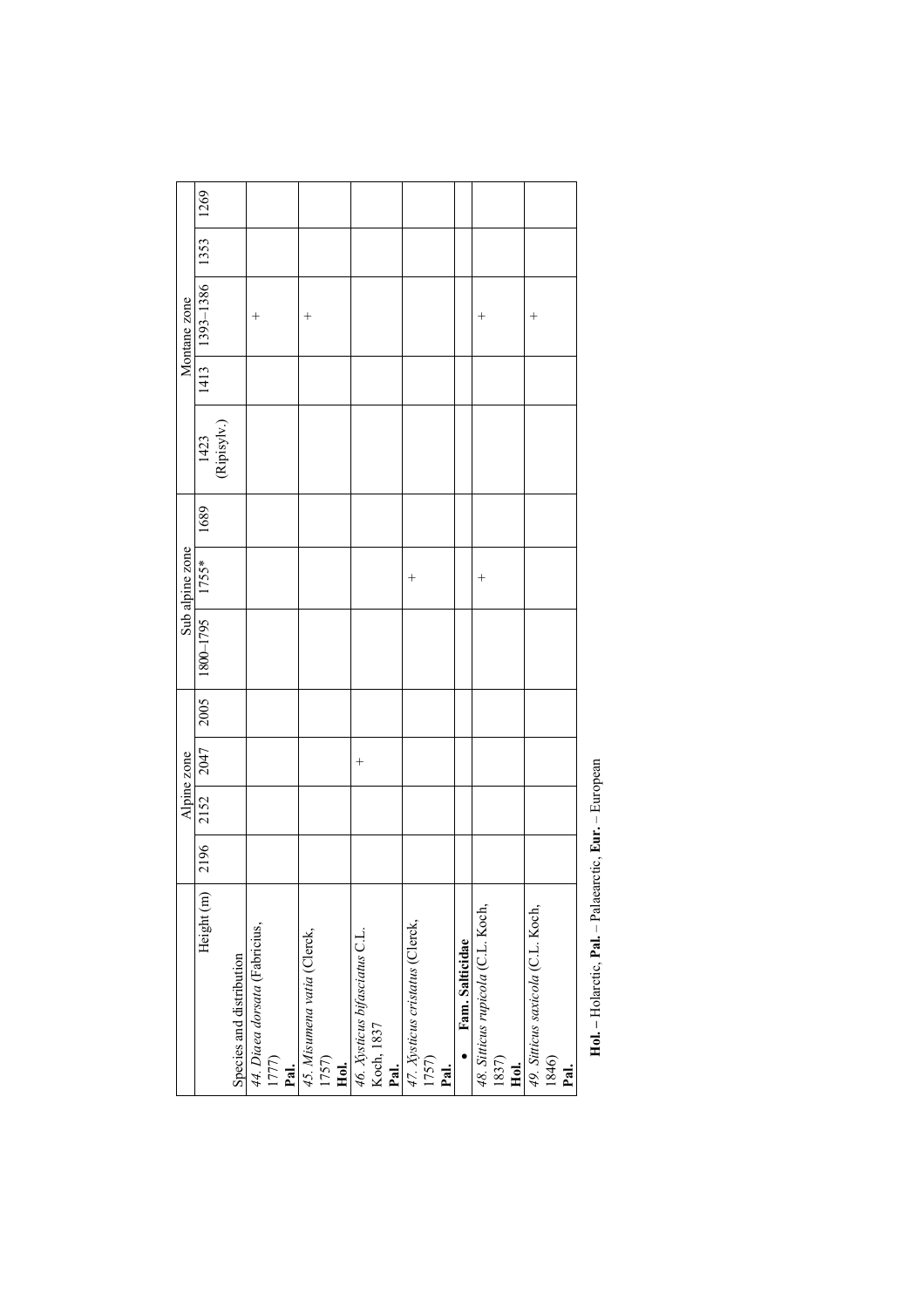# ANNEX I, B. The Species occurrence per altidude in the "Pietrosul Mare" Scientific Reserve<br>(core area of the Rodnei Mountains Biosphere Reserve) *ANNEX I, B. The Species occurrence per altidude in the "Pietrosul Mare" Scientific Reserve (core area of the Rodnei Mountains Biosphere Reserve)*

# CLS COLLEMBOLA (Det. Ionuf POPA) *CLS COLLEMBOLA (Det. Ionuţ POPA)*

|                 | 1269                              |                          |                                     |                                  |      | $^{+}$                         |       |      |                       |                            |                       |               |      |                          |                     |      |                            |                |      |                        |                           |                  |       |                      |
|-----------------|-----------------------------------|--------------------------|-------------------------------------|----------------------------------|------|--------------------------------|-------|------|-----------------------|----------------------------|-----------------------|---------------|------|--------------------------|---------------------|------|----------------------------|----------------|------|------------------------|---------------------------|------------------|-------|----------------------|
|                 | 1353                              |                          |                                     |                                  |      |                                |       |      |                       |                            |                       |               |      | $^{+}$                   |                     |      | $^{+}$                     |                |      |                        | $^{+}$                    |                  |       |                      |
| Montane zone    | 1393-1386                         |                          |                                     | $^{+}$                           |      | $^{+}$                         |       |      | $^+$                  |                            |                       |               |      |                          |                     |      |                            |                |      |                        |                           |                  |       |                      |
|                 | 1413                              |                          |                                     |                                  |      | $^{+}$                         |       |      |                       |                            | $^{+}$                |               |      | $^{+}$                   |                     |      |                            |                |      |                        |                           |                  |       |                      |
|                 | $\frac{1423}{\text{(Ripisylv.)}}$ |                          |                                     |                                  |      |                                |       |      |                       |                            |                       |               |      | $^{+}$                   |                     |      | $^{+}$                     |                |      |                        |                           |                  |       |                      |
|                 | 1689                              |                          |                                     |                                  |      |                                |       |      |                       |                            |                       |               |      |                          |                     |      |                            |                |      |                        |                           |                  |       |                      |
| Sub alpine zone | 1755*                             |                          |                                     |                                  |      |                                |       |      |                       |                            |                       |               |      |                          |                     |      |                            |                |      |                        |                           |                  |       |                      |
|                 | 1800-1795                         |                          |                                     |                                  |      |                                |       |      |                       |                            |                       |               |      | $^{+}$                   |                     |      |                            |                |      |                        |                           |                  |       |                      |
|                 | 2005                              |                          |                                     |                                  |      |                                |       |      |                       |                            |                       |               |      |                          |                     |      |                            |                |      |                        |                           |                  |       |                      |
| Alpine zone     | 2047                              |                          |                                     |                                  |      |                                |       |      |                       |                            |                       |               |      |                          |                     |      |                            |                |      |                        |                           |                  |       |                      |
|                 | 2152                              |                          |                                     |                                  |      |                                |       |      |                       |                            |                       |               |      |                          |                     |      |                            |                |      |                        |                           |                  |       |                      |
|                 | 2196                              |                          |                                     |                                  |      |                                |       |      |                       |                            |                       |               |      |                          |                     |      |                            |                |      |                        |                           |                  |       |                      |
|                 | Height (m)                        | Species and distribution | Ord. Poduromorha<br>Fam. Neanuridae | 1. Deutonura plena (Stach, 1951) | Eur. | 2. Morulina verrucosa (Borner, | 1903) | Eur. | 3. Thaumanura carolii | (Stach, 1920)<br>Eur.-Med. | 4. Endonura tatricola | (Stach, 1929) | Eur. | 5. Pseudachorutes dubius | (Krausbaueri, 1838) | Eur. | 6. Pseudachorutes parvulus | (Borner, 1901) | Pal. | Fam. Brachystomellidae | 7. Brachystomella parvula | (Schaffer, 1896) | Cosm. | Fam. Hypogastruridae |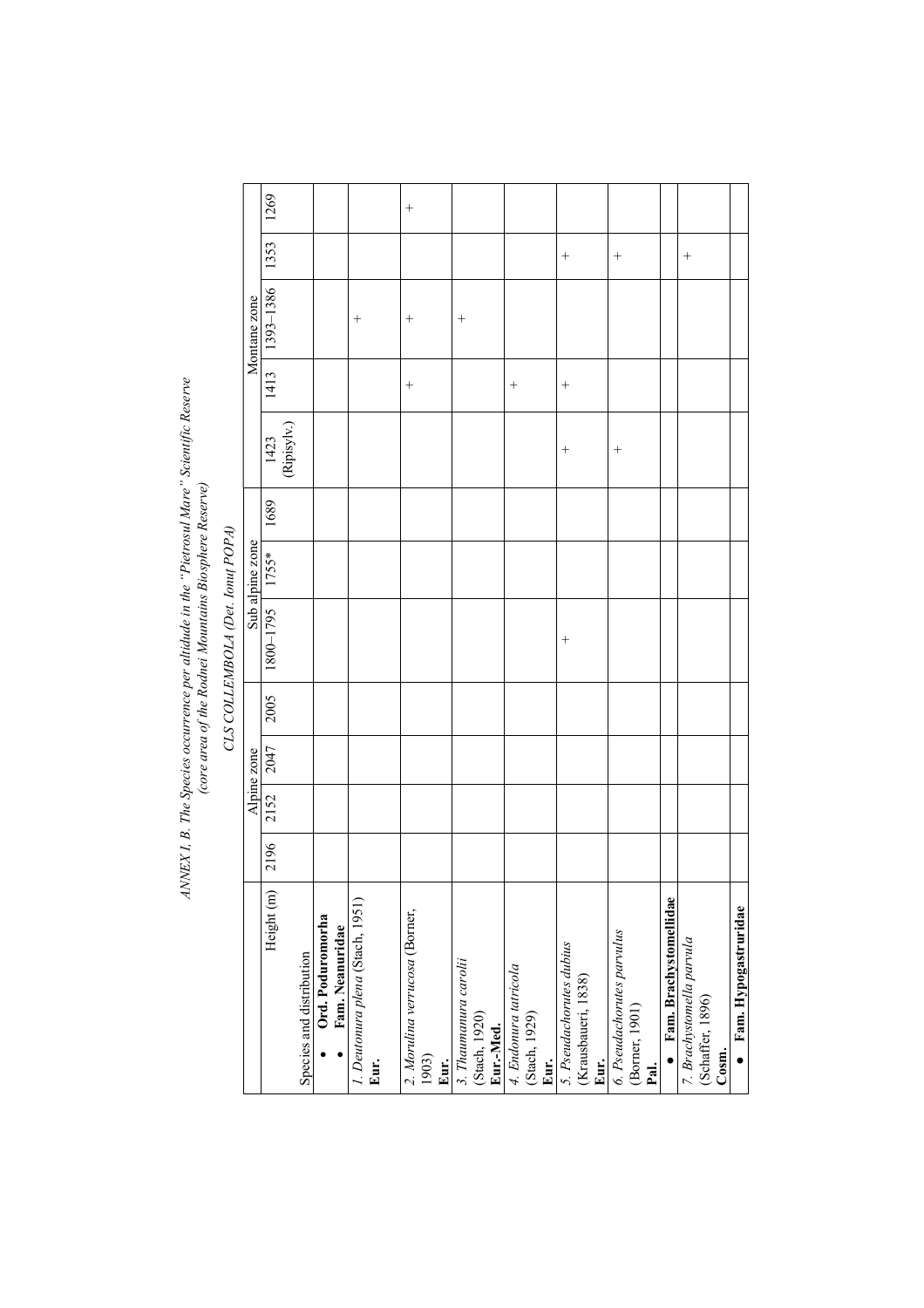|                                                 |      |      | Alpine zone |        |           | Sub alpine zone |      |                                   |        | Montane zone |        |        |
|-------------------------------------------------|------|------|-------------|--------|-----------|-----------------|------|-----------------------------------|--------|--------------|--------|--------|
| Height (m)                                      | 2196 | 2152 | 2047        | 2005   | 5641-0081 | 1755*           | 1689 | $\frac{1423}{(\text{Ripisyly.})}$ | 1413   | 1393-1386    | 1353   | 1269   |
| Species and distribution                        |      |      |             |        |           |                 |      |                                   |        |              |        |        |
| 8. Ceratophysella engadinensis<br>(Gisin, 1949) |      |      | $^{+}$      |        |           |                 |      |                                   | $^{+}$ |              |        |        |
| Cosm.                                           |      |      |             |        |           |                 |      |                                   |        |              |        |        |
| 9. Ceratophysella silvatica                     |      |      |             | $^{+}$ |           |                 |      |                                   | $^{+}$ |              | $^{+}$ |        |
| (Rusek, 1964)                                   |      |      |             |        |           |                 |      |                                   |        |              |        |        |
| Eur.                                            |      |      |             |        |           |                 |      |                                   |        |              |        |        |
| 10. Ceratophysella armata                       |      |      |             |        |           |                 |      | $^{+}$                            | $^{+}$ |              | $^{+}$ | $^{+}$ |
| (Nicolet, 1841)                                 |      |      |             |        |           |                 |      |                                   |        |              |        |        |
| Cosm.                                           |      |      |             |        |           |                 |      |                                   |        |              |        |        |
| 11. Hypogastrura socialis<br>(Uzel, 1891)       |      |      |             | $^{+}$ |           |                 |      |                                   |        |              |        |        |
|                                                 |      |      |             |        |           |                 |      |                                   |        |              |        |        |
| Eur.+Neaect.                                    |      |      |             |        |           |                 |      |                                   |        |              |        |        |
| 12. Hypogastrura sahlbergi                      |      |      |             |        |           |                 |      |                                   | $^{+}$ |              |        |        |
| (Reuter, 1895)                                  |      |      |             |        |           |                 |      |                                   |        |              |        |        |
| Cosm.                                           |      |      |             |        |           |                 |      |                                   |        |              |        |        |
| 13. Hypogastrura tullbergi                      |      |      |             |        |           |                 |      |                                   | $^{+}$ |              |        | $^{+}$ |
| (Schaffer, 1900)                                |      |      |             |        |           |                 |      |                                   |        |              |        |        |
| Eur.+Neaect.                                    |      |      |             |        |           |                 |      |                                   |        |              |        |        |
| 14. Choreutinula inermis                        |      |      |             |        |           |                 |      |                                   | $^{+}$ |              |        |        |
| (Tullb., 1871)                                  |      |      |             |        |           |                 |      |                                   |        |              |        |        |
| Eur.                                            |      |      |             |        |           |                 |      |                                   |        |              |        |        |
| 15. Schoettella ununguiculata                   |      |      |             |        |           |                 |      |                                   | $^{+}$ |              | $^{+}$ | $^{+}$ |
| (Tullb., 1869)                                  |      |      |             |        |           |                 |      |                                   |        |              |        |        |
| Eur.+Neaect.                                    |      |      |             |        |           |                 |      |                                   |        |              |        |        |
| 16. Xenylla maritima Tullb., 1869               |      |      |             |        |           |                 |      |                                   | $^{+}$ |              |        |        |
| Cosm.                                           |      |      |             |        |           |                 |      |                                   |        |              |        |        |
| Fam. Onychiuridae                               |      |      |             |        |           |                 |      |                                   |        |              |        |        |
| 17. Tetrodontophora bielanensis                 |      |      |             |        |           |                 |      | $^{+}$                            | $^{+}$ | $^{+}$       |        | $^{+}$ |
| (Waga, 1842)                                    |      |      |             |        |           |                 |      |                                   |        |              |        |        |
| C.-E. Eur.                                      |      |      |             |        |           |                 |      |                                   |        |              |        |        |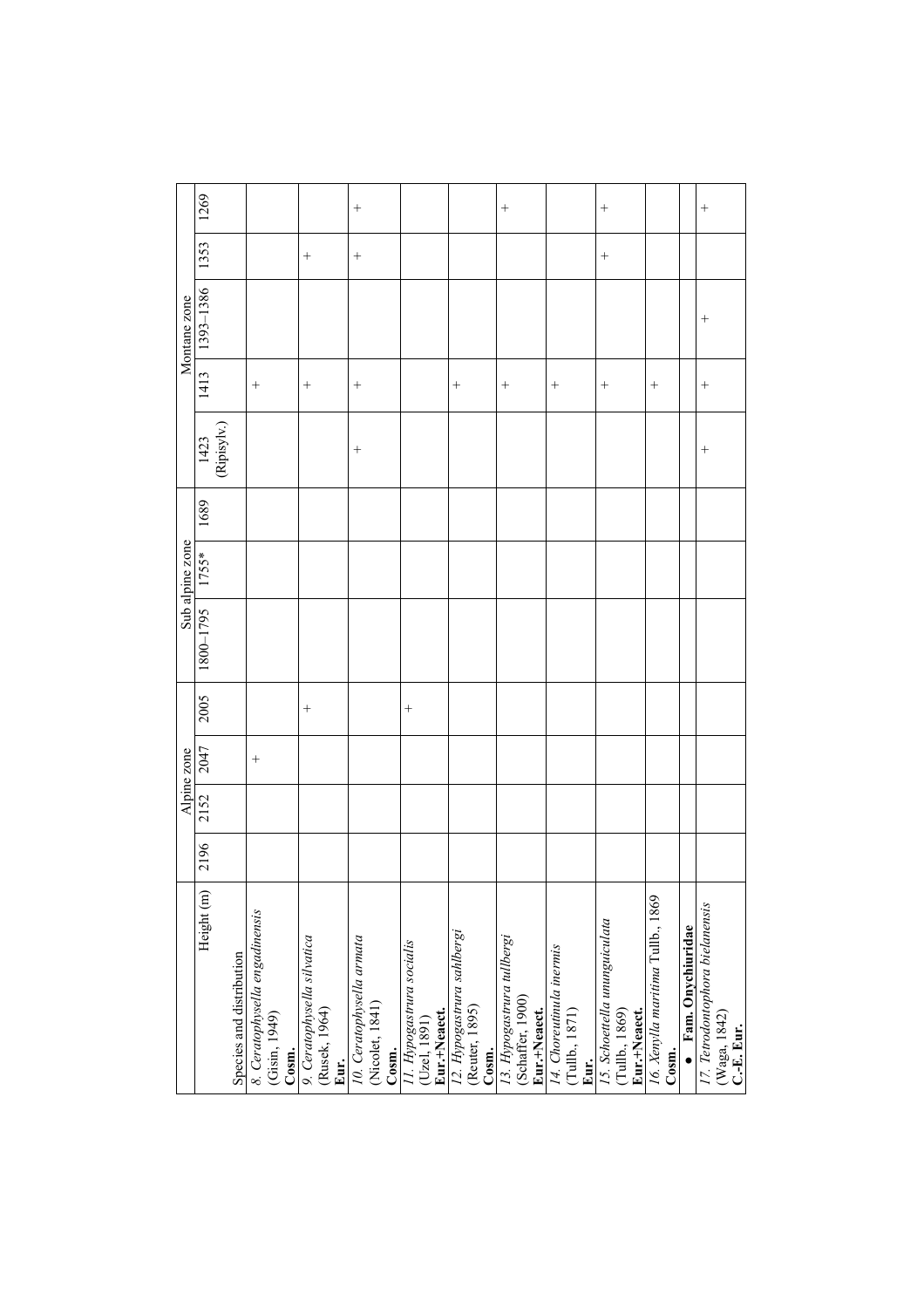|                                                                           |      |        | Alpine zone |      |           | Sub alpine zone |      |                      |        | Montane zone      |        |        |
|---------------------------------------------------------------------------|------|--------|-------------|------|-----------|-----------------|------|----------------------|--------|-------------------|--------|--------|
| Height (m)                                                                | 2196 | 2152   | 2047        | 2005 | 1800-1795 | 1755*           | 1689 | $[1423]$ (Ripisylv.) | 1413   | 1393-1386         | 1353   | 1269   |
| Species and distribution                                                  |      |        |             |      |           |                 |      |                      |        |                   |        |        |
| 18. Kalaphorura tuberculata<br>(Moniez, 1840)<br>Eur.-Med.                |      |        |             |      |           |                 |      |                      |        | $^{+}$            |        |        |
| Radwanski, Fiera, Weiner, 2006<br>19. Protaphorura ionescui<br>End. Carp. |      |        |             |      |           |                 |      |                      |        | $^{+}$            |        |        |
| 20. Protaphorura armata<br>(Tullb., 1869)<br>Cosm.                        |      |        |             |      |           |                 |      |                      |        | $\qquad \qquad +$ |        |        |
| 21. Protaphorura fimata<br>(Gisin, 1952)<br>Eur.                          |      |        |             |      |           |                 |      |                      | $^{+}$ |                   |        |        |
| 22. Onychiuroides subgranulosus<br>(Gama, 1964)<br>Eur.-Med.              |      |        |             |      |           |                 |      |                      | $^{+}$ | $^{+}$            |        |        |
| pseudogranulosus (Gisin, 1951)<br>23. Onychiuroides<br>Eur.-Med.          |      |        |             |      |           |                 |      |                      | $^{+}$ |                   |        |        |
| 24. Heteraphorura carpatica<br>(Stach, 1954)<br>Eur.-Med.                 |      |        | $^{+}$      |      |           |                 |      |                      |        |                   |        | $^{+}$ |
| 25. Hymenaphorura sibirica<br>(Tullb., 1876)<br>Cosm.                     |      |        |             |      | $^{+}$    |                 |      |                      |        |                   | $^{+}$ |        |
| Ord. Entomobryomorpha                                                     |      |        |             |      |           |                 |      |                      |        |                   |        |        |
| Fam. Tomoceridae                                                          |      |        |             |      |           |                 |      |                      |        |                   |        |        |
| 26. Pogonognathellus flavescens<br>(Tullb., 1871)<br>Cosm.                |      | $^{+}$ | $^{+}$      | $^+$ |           | $^{+}$          |      | $^{+}$               | $^{+}$ | $^{+}$            | $^{+}$ | $^{+}$ |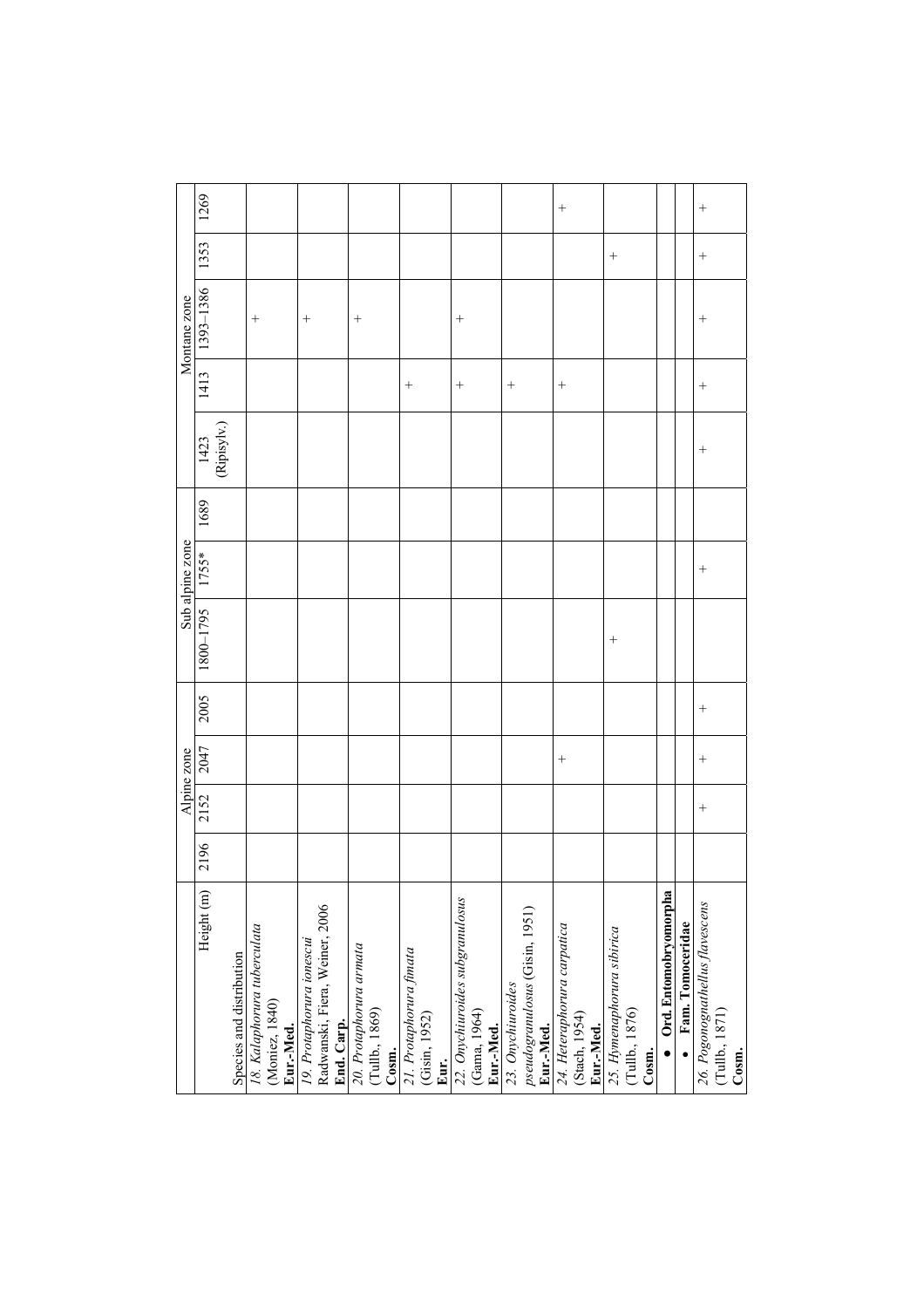|                             |      |      | Alpine zone |        |           | Sub alpine zone |        |                     |        | Montane zone |        |      |
|-----------------------------|------|------|-------------|--------|-----------|-----------------|--------|---------------------|--------|--------------|--------|------|
| Height (m)                  | 2196 | 2152 | 2047        | 2005   | 1800-1795 | 1755*           | 1689   |                     | 1413   | 1393-1386    | 1353   | 1269 |
|                             |      |      |             |        |           |                 |        | $[423]$ (Ripisylv.) |        |              |        |      |
| Species and distribution    |      |      |             |        |           |                 |        |                     |        |              |        |      |
| 27. Tomocerus minor         |      |      |             |        | $^{+}$    | $^{+}$          | $^{+}$ | $^{+}$              | $^{+}$ | $^{+}$       | $^{+}$ |      |
| (Lubbock, 1862)             |      |      |             |        |           |                 |        |                     |        |              |        |      |
| Cosm.                       |      |      |             |        |           |                 |        |                     |        |              |        |      |
| 28. Tomocerus vulgaris      |      |      | $^{+}$      | $^{+}$ |           |                 |        |                     |        | $^{+}$       |        |      |
| (Tullb., 1871)              |      |      |             |        |           |                 |        |                     |        |              |        |      |
| Cosm.                       |      |      |             |        |           |                 |        |                     |        |              |        |      |
| 29. Plutomurus carpaticus   |      |      |             |        |           |                 |        |                     | $^{+}$ | $^{+}$       |        |      |
| Rusek&Weiner, 1978          |      |      |             |        |           |                 |        |                     |        |              |        |      |
| C.-E. Eur.                  |      |      |             |        |           |                 |        |                     |        |              |        |      |
| • Fam. Isotomidae           |      |      |             |        |           |                 |        |                     |        |              |        |      |
| 30. Pseudisotoma sensibilis |      |      |             |        |           |                 |        |                     | $^{+}$ | $^{+}$       |        |      |
| (Tullb., 1876)              |      |      |             |        |           |                 |        |                     |        |              |        |      |
|                             |      |      |             |        |           |                 |        |                     |        |              |        |      |
| 31. Folsomia quadrioculata  |      |      |             |        |           |                 |        |                     |        | $^{+}$       |        |      |
| (Tullb., 1871)              |      |      |             |        |           |                 |        |                     |        |              |        |      |
|                             |      |      |             |        |           |                 |        |                     |        |              |        |      |
| 32. Folsomia inoculata      |      |      |             |        |           |                 |        |                     |        | $^{+}$       |        |      |
| (Stach, 1947)               |      |      |             |        |           |                 |        |                     |        |              |        |      |
|                             |      |      |             |        |           |                 |        |                     |        |              |        |      |
| 33. Folsomia alpina         |      |      |             |        |           |                 |        |                     | $^{+}$ |              |        |      |
| (Kseneman, 1936)            |      |      |             |        |           |                 |        |                     |        |              |        |      |
|                             |      |      |             |        |           |                 |        |                     |        |              |        |      |
| 34. Folsomia spinosa        |      |      |             |        |           |                 |        |                     | $^{+}$ |              |        |      |
| Kseneman, 1936              |      |      |             |        |           |                 |        |                     |        |              |        |      |
|                             |      |      |             |        |           |                 |        |                     |        |              |        |      |
| 35. Folsomia litsteri       |      |      |             |        |           |                 |        |                     | $^{+}$ |              |        |      |
| (Bagnall, 1939)             |      |      |             |        |           |                 |        |                     |        |              |        |      |
|                             |      |      |             |        |           |                 |        |                     |        |              |        |      |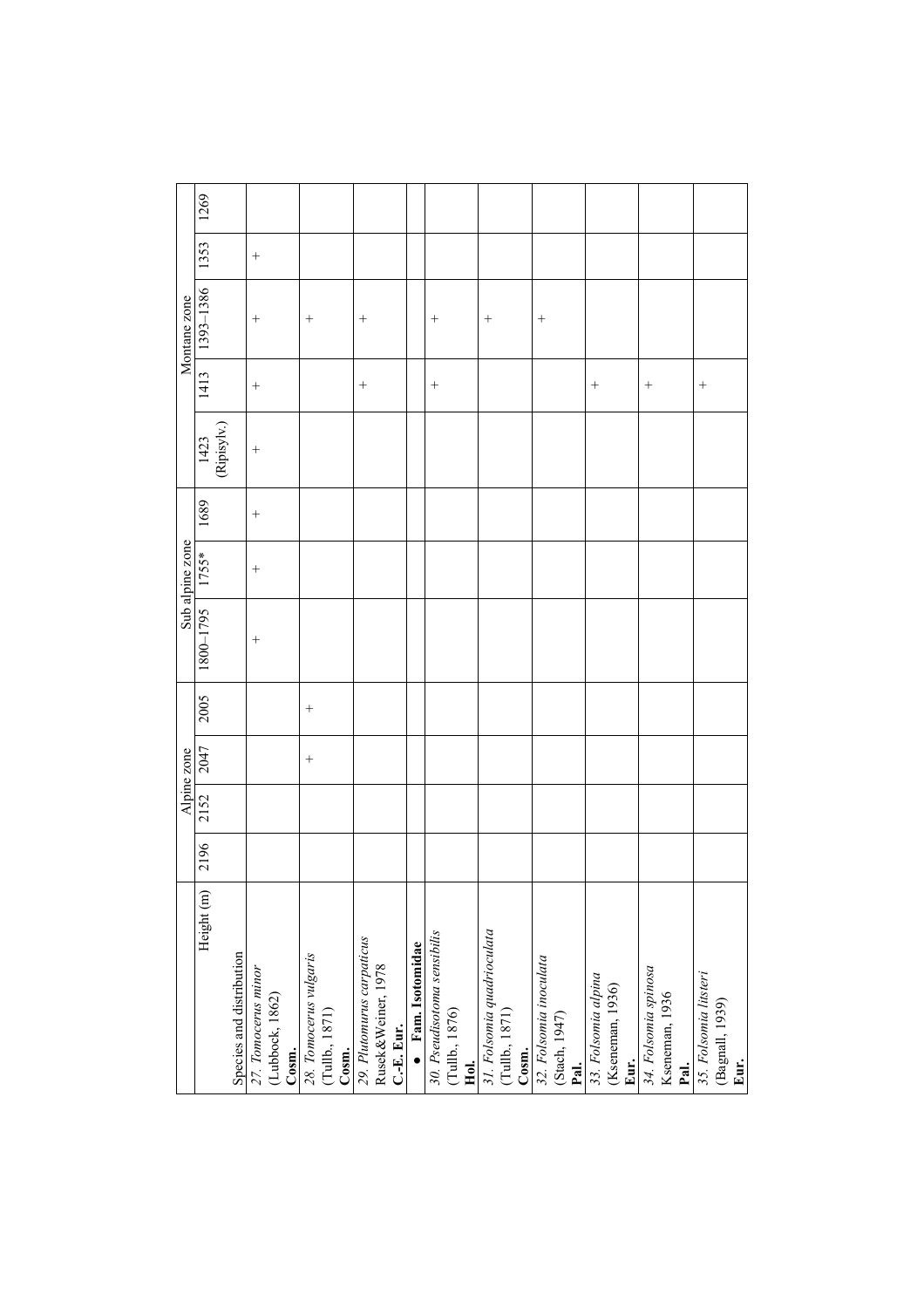|                 | 1269                              |                          |                                                     |                                                       |                                                  |                                             |                              |                                                  |                                                      |                                                      |                                                    | $^{+}$                                                     | $^{+}$                                                |
|-----------------|-----------------------------------|--------------------------|-----------------------------------------------------|-------------------------------------------------------|--------------------------------------------------|---------------------------------------------|------------------------------|--------------------------------------------------|------------------------------------------------------|------------------------------------------------------|----------------------------------------------------|------------------------------------------------------------|-------------------------------------------------------|
|                 | 1353                              |                          |                                                     |                                                       |                                                  |                                             |                              | $^{+}$                                           |                                                      |                                                      | $^{+}$                                             | $+$                                                        |                                                       |
| Montane zone    | 1393-1386                         |                          |                                                     |                                                       |                                                  | $^{+}$                                      |                              |                                                  |                                                      |                                                      |                                                    | $^{+}$                                                     | $^{+}$                                                |
|                 | 1413                              |                          |                                                     |                                                       |                                                  | $^{+}$                                      |                              | $^{+}$                                           |                                                      | 5                                                    |                                                    | $\overline{c}$                                             | $^{+}$                                                |
|                 | $\frac{1423}{(\text{Ripisyly}).}$ |                          | $^{+}$                                              | $^{+}$                                                |                                                  | $^{+}$                                      |                              |                                                  |                                                      |                                                      |                                                    | $^{+}$                                                     | $^{+}$                                                |
|                 | 1689                              |                          |                                                     |                                                       |                                                  |                                             |                              |                                                  | $^{+}$                                               |                                                      |                                                    |                                                            |                                                       |
| Sub alpine zone | 1755*                             |                          |                                                     |                                                       |                                                  |                                             |                              |                                                  |                                                      |                                                      | $^{+}$                                             | $^{+}$                                                     |                                                       |
|                 | 1800-1795                         |                          |                                                     |                                                       |                                                  |                                             |                              | $^{+}$                                           |                                                      |                                                      | $\infty$                                           | $^{+}$                                                     |                                                       |
|                 | 2005                              |                          |                                                     |                                                       |                                                  |                                             |                              |                                                  |                                                      |                                                      | $^{+}$                                             |                                                            | $^{+}$                                                |
| Alpine zone     | 2047                              |                          |                                                     |                                                       |                                                  |                                             |                              |                                                  |                                                      |                                                      | $^{+}$                                             |                                                            | $^{+}$                                                |
|                 | 2152                              |                          |                                                     |                                                       |                                                  |                                             |                              | $^{+}$                                           |                                                      |                                                      |                                                    |                                                            |                                                       |
|                 | 2196                              |                          |                                                     |                                                       | $^{+}$                                           |                                             |                              | $^{+}$                                           |                                                      |                                                      |                                                    |                                                            |                                                       |
|                 | Height (m)                        | Species and distribution | 36. Isotomurus palustris<br>(Muller, 1776)<br>Cosm. | 37. Isotomurus alticolus<br>(Carl, 1899)<br>Eur.-Med. | 38. Isotomurus palliceps<br>(Uzel, 1891)<br>Eur. | 39. Desoria violacea (Tullb., 1876)<br>Eur. | $\bullet$ Fam. Entomobryidae | 40. Orchesella alticola Uzel, 1890<br>C.-E. Eur. | 41. Orchesella spectabilis<br>(Tullb., 1871)<br>Eur. | 42. Orchesella pontica<br>Ionesco, 1915<br>C-E. Eur. | 43. Orchesella bifasciata<br>Nicolet, 1842<br>Eur. | 44. Lepidocyrtus cyaneus<br>(Tullb., 1871)<br>Eur.+Nearct. | 45. Lepidocyrtus lignorum<br>Fabricius, 1781<br>Cosm. |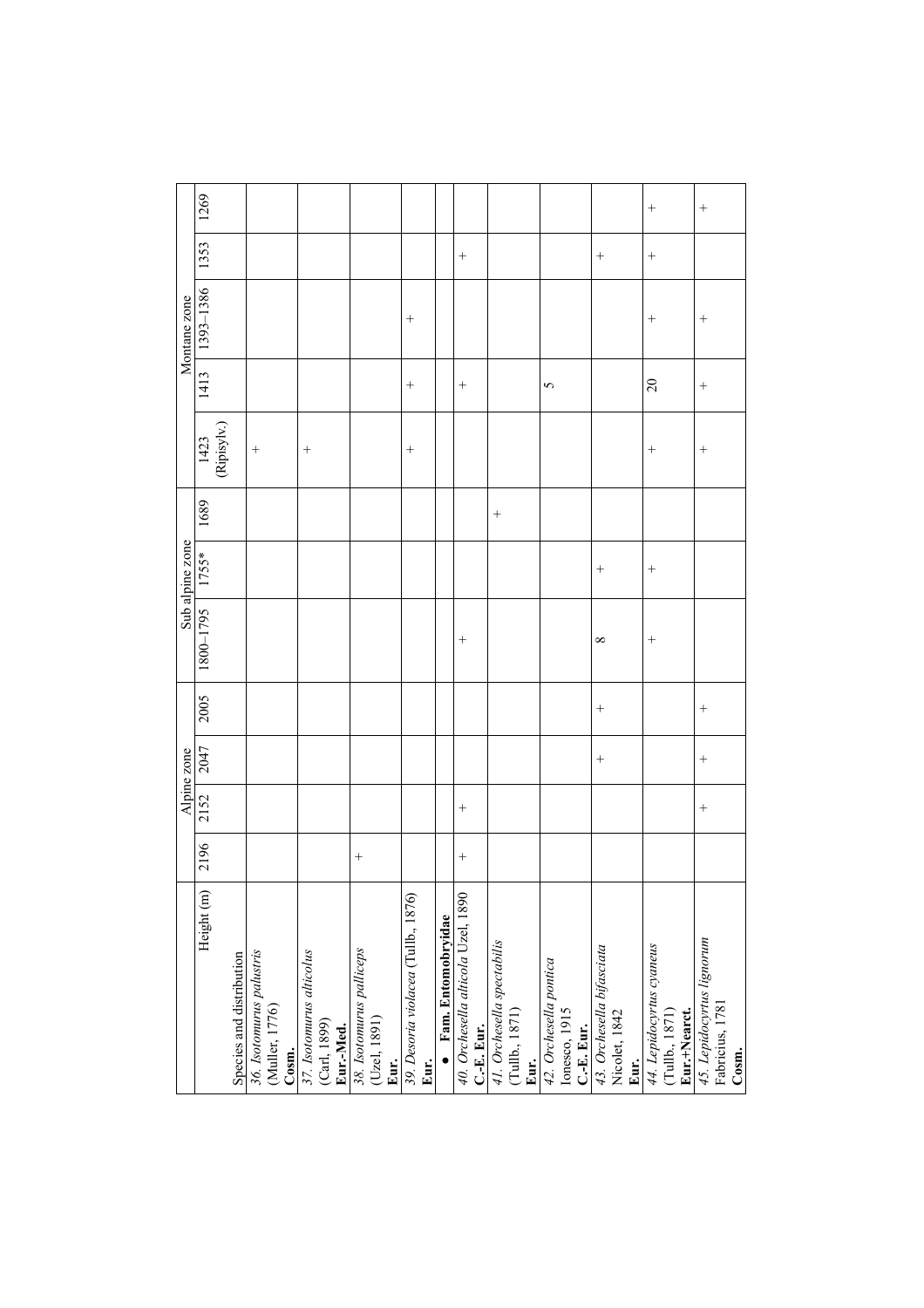|                                                                 |      |        | Alpine zone |        |           | Sub alpine zone |      |                      |        | Montane zone |        |        |
|-----------------------------------------------------------------|------|--------|-------------|--------|-----------|-----------------|------|----------------------|--------|--------------|--------|--------|
| Height (m)                                                      | 2196 | 2152   | 2047        | 2005   | 1800-1795 | 1755*           | 1689 | $[1423]$ (Ripisylv.) | 1413   | 1393-1386    | 1353   | 1269   |
| Species and distribution                                        |      |        |             |        |           |                 |      |                      |        |              |        |        |
| 46. Lepidocyrtus lanuginosus<br>Gmelin, 1788<br>Hol.            |      | $^{+}$ |             |        |           |                 |      |                      |        |              |        |        |
| 47. Wilowsia buski<br>(Lubbock, 1869)                           |      |        |             |        |           |                 |      |                      |        | $^{+}$       |        |        |
| Hol.<br>48. Entomobrya lanuginosa<br>(Nicolet, 1841)            |      |        |             |        | $^{+}$    |                 |      |                      |        |              |        |        |
| <b>Pal.</b><br>49. Entomobrya nivalis<br>(Linne, 1756)<br>Cosm. |      |        |             |        |           | $^{+}$          |      | $^{+}$               | $^{+}$ | $^{+}$       | $^{+}$ |        |
| 50. Entomobrya multifasciata<br>(Tullb., 1871)<br>Cosm.         |      |        |             |        |           |                 |      |                      | $^{+}$ |              | $^{+}$ |        |
| Ord. Symphypleona                                               |      |        |             |        |           |                 |      |                      |        |              |        |        |
| · Fam. Katiannidae                                              |      |        |             |        |           |                 |      |                      |        |              |        |        |
| 51. Sminthurinus elegans<br>Eur.+Nearct.<br>(Fitch, 1836)       |      |        |             |        |           |                 |      |                      | $^{+}$ |              |        | $^{+}$ |
| $\bullet$ Fam. Sminthuridae                                     |      |        |             |        |           |                 |      |                      |        |              |        |        |
| 52. Sminthurus viridis<br>(Linne, 1758)<br>Eur.-Med.            |      |        | $^{+}$      | $^{+}$ |           |                 |      |                      |        |              | $^{+}$ |        |
| 53. Allacma fusca (Linne, 1758)<br>Eur.-Med.                    |      |        |             |        |           |                 |      |                      | $^{+}$ |              |        | $^{+}$ |
| $\bullet$ Fam Dicyrtomidae                                      |      |        |             |        |           |                 |      |                      |        |              |        |        |
| 54. Dicyrtomina ornata<br>(Nicolet, 1841)<br>Eur.-Med.          |      |        |             |        |           |                 |      | $^{+}$               | $^{+}$ |              | $^{+}$ | $^{+}$ |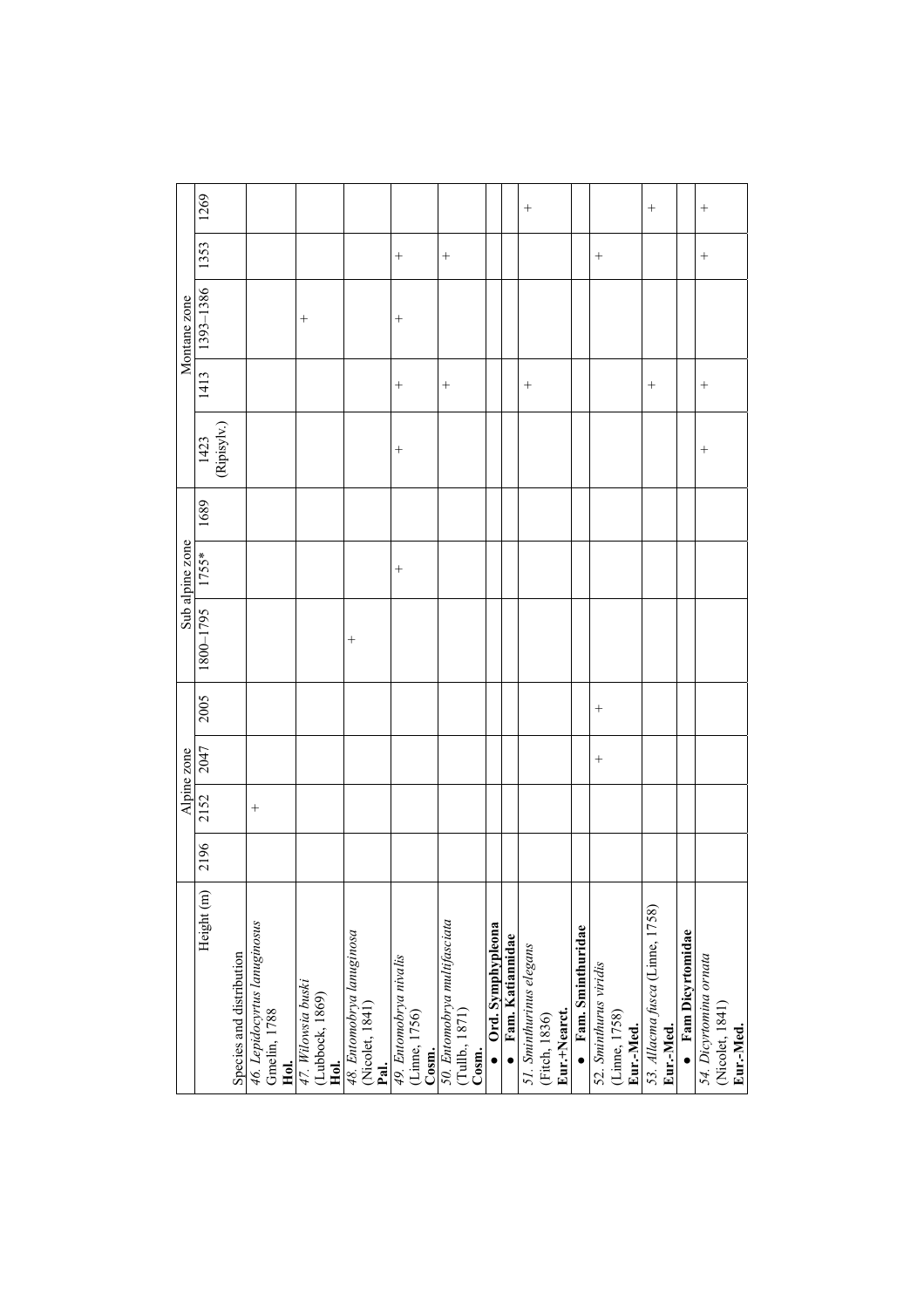|                          |  | <b>Alpine zone</b> |  | Sub alpine zone |      |            | Montane zone                   |  |
|--------------------------|--|--------------------|--|-----------------|------|------------|--------------------------------|--|
| leight                   |  | $2196$ 2152 2047   |  |                 | 1689 | 1423       | 1413   1393-1386   1353   1269 |  |
|                          |  |                    |  |                 |      | Ripisylv.) |                                |  |
| 'necies and distribution |  |                    |  |                 |      |            |                                |  |
| Dicyrtoma fusca          |  |                    |  |                 |      |            |                                |  |
| ubbock, 1873             |  |                    |  |                 |      |            |                                |  |
| esm                      |  |                    |  |                 |      |            |                                |  |
|                          |  |                    |  |                 |      |            |                                |  |

Cosm. - Cosmopolite, Hol. - Holarctic, Pal. - Palaerarctic, Nearct. - Nearctic, C.-E. - Central-Eastern, Eur. - European, Eur.-Med. - Euro-Mediterranean, Carp. - Carpahian **Cosm.** – Cosmopolite, **Hol.** – Holarctic, **Pal. –** Palaerarctic, **Nearct.** – Nearctic, **C.-E.** – Central-Eastern, **Eur. –** European, **Eur.-Med. –** Euro-Mediterranean, **Carp.** – Carpahian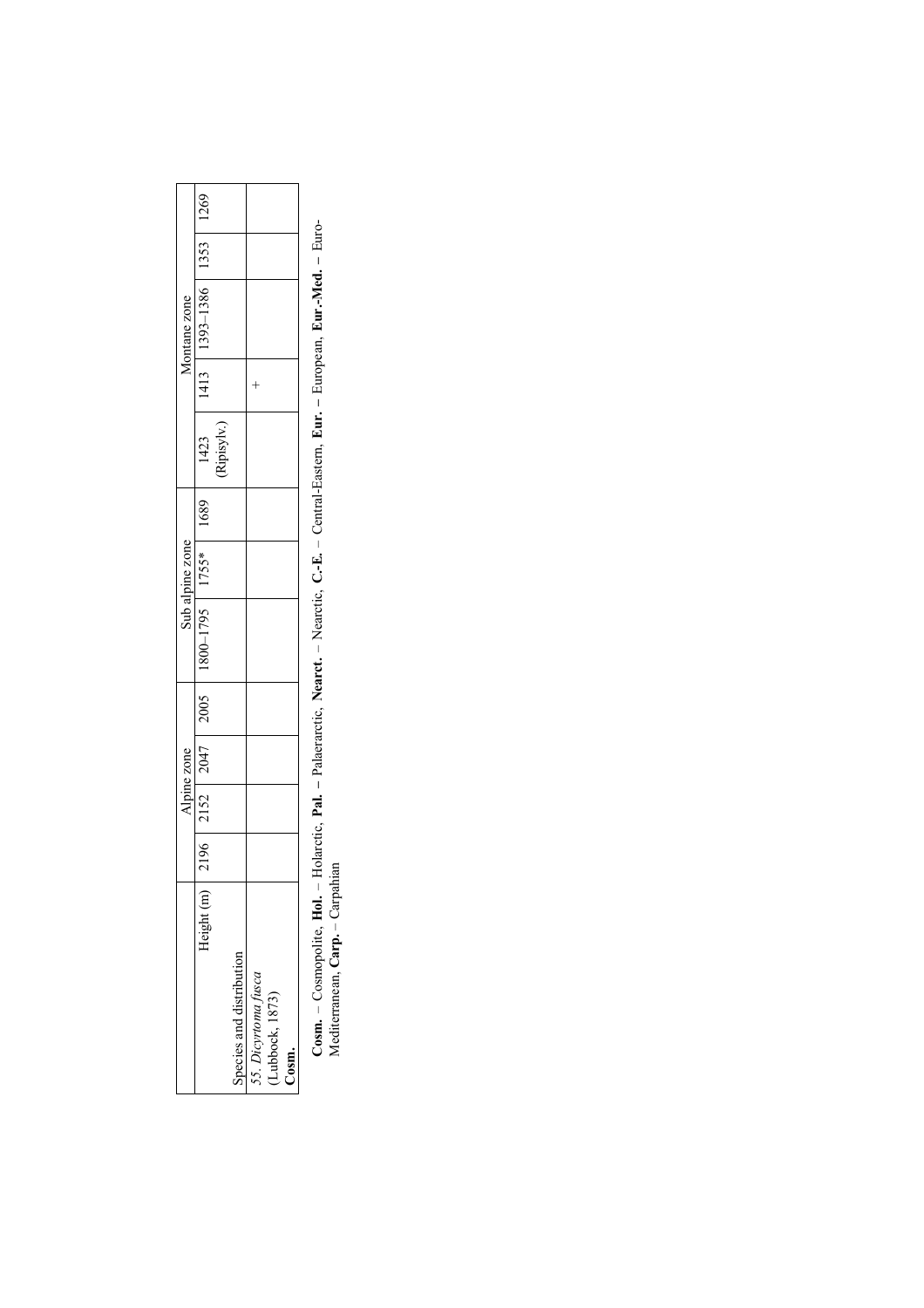ANNEX I, C. The Species occurrence per altidude in the "Pietrosul Mare" Scientific Reserve<br>(core area of the Rodnei Mountains Biosphere Reserve) *ANNEX I, C. The Species occurrence per altidude in the "Pietrosul Mare" Scientific Reserve (core area of the Rodnei Mountains Biosphere Reserve)* 

ORD. COLEOPTERA (Det. Eugen NITZU) *ORD. COLEOPTERA (Det. Eugen NITZU)* 

|      |        | Alpine zone |                    |                    | Sub alpine zone |        |                     |        | Montane zone |        |        |
|------|--------|-------------|--------------------|--------------------|-----------------|--------|---------------------|--------|--------------|--------|--------|
| 2196 | 2152   | 2047        | 2005               | 1800-1795          | $1755*$         | 1689   | 1423<br>(Ripisylv.) | 1413   | 1393-1386    | 1353   | 1269   |
|      |        |             |                    |                    |                 |        |                     |        |              |        |        |
|      |        |             |                    |                    |                 |        |                     |        |              |        |        |
|      |        |             |                    |                    |                 |        |                     |        |              |        |        |
|      |        | $^{+}$      | $\hspace{0.1mm} +$ | $\hspace{0.1mm} +$ |                 | $^{+}$ |                     |        |              |        |        |
|      |        |             |                    |                    |                 |        |                     |        |              |        |        |
|      |        |             |                    |                    |                 |        |                     |        |              |        |        |
|      | $^{+}$ | $^{+}$      | $^{+}$             | $^{+}$             |                 | $^{+}$ |                     |        |              |        |        |
|      |        |             |                    |                    |                 |        |                     |        |              |        |        |
|      |        |             |                    |                    |                 |        |                     |        |              |        |        |
|      |        |             |                    |                    |                 |        | $^{+}$              |        |              | $^{+}$ | $^{+}$ |
|      |        |             |                    |                    |                 |        |                     |        |              |        |        |
|      |        | $^{+}$      | $^{+}$             |                    |                 |        |                     |        |              |        |        |
|      |        |             |                    |                    |                 |        |                     |        |              |        |        |
|      |        |             |                    |                    |                 |        |                     |        |              |        |        |
|      |        |             |                    |                    |                 |        |                     |        | $^{+}$       |        |        |
|      |        |             |                    |                    |                 |        |                     |        |              |        |        |
|      |        |             |                    |                    |                 |        |                     |        |              |        |        |
|      |        | $^{+}$      |                    | $^{+}$             |                 |        |                     |        |              |        |        |
|      |        |             |                    |                    |                 |        |                     |        |              |        |        |
|      |        |             |                    |                    |                 |        |                     |        |              |        |        |
|      |        |             |                    |                    |                 |        |                     |        |              |        |        |
|      |        |             |                    |                    |                 |        |                     | $^{+}$ | $^{+}$       |        |        |
|      |        |             |                    |                    |                 |        |                     |        |              |        |        |
|      |        |             |                    |                    |                 |        |                     |        |              |        |        |
|      |        |             |                    |                    |                 | $^{+}$ |                     | $^{+}$ | $^{+}$       |        |        |
|      |        |             |                    |                    |                 |        |                     |        |              |        |        |
|      |        |             |                    |                    |                 |        |                     |        |              |        |        |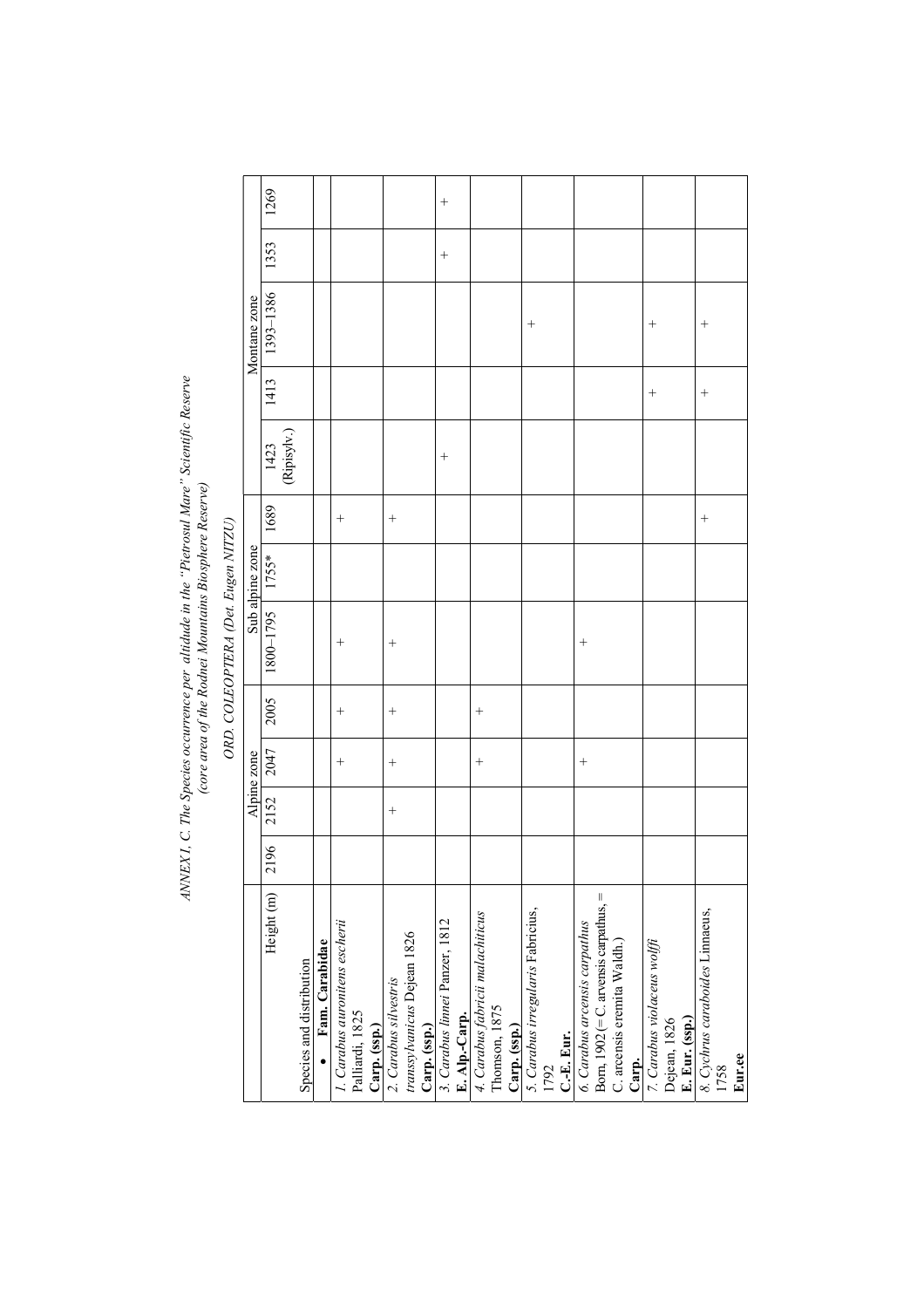|                                                    |        |        | Alpine zone |        |           | Sub alpine zone   |      |                     |        | Montane zone |        |        |
|----------------------------------------------------|--------|--------|-------------|--------|-----------|-------------------|------|---------------------|--------|--------------|--------|--------|
| Height (m)                                         | 2196   | 2152   | 2047        | 2005   | 5621-0081 | $*$ 55 $\angle$ 1 | 1689 | $[423]$ (Ripisylv.) | 1413   | 1393-1386    | 1353   | 1269   |
| Species and distribution                           |        |        |             |        |           |                   |      |                     |        |              |        |        |
|                                                    |        |        |             |        |           |                   |      |                     |        |              |        |        |
| 9. Nebria (Alpaeus) transsylvanica<br>Germar, 1824 |        |        | $^{+}$      | $^{+}$ |           |                   |      |                     |        |              |        |        |
| Carp.                                              |        |        |             |        |           |                   |      |                     |        |              |        |        |
| 10. Nebria (Alpaeus) fuscipes Fuss,                |        |        |             |        |           |                   |      | $^{+}$              |        |              |        |        |
| 1849                                               |        |        |             |        |           |                   |      |                     |        |              |        |        |
| Carp.                                              |        |        |             |        |           |                   |      |                     |        |              |        |        |
| 11. Leistus piceus Frölich, 1799                   |        | $^{+}$ |             |        |           |                   |      |                     |        |              | $^{+}$ |        |
| C.-E. Eur.                                         |        |        |             |        |           |                   |      |                     |        |              |        |        |
| 12. Notiophilus rufipes Curtis,                    |        |        |             |        |           |                   |      |                     |        |              |        |        |
| 1829                                               |        |        |             |        |           |                   |      |                     |        |              |        |        |
| Eur.-Ca.                                           |        |        |             |        |           |                   |      |                     |        |              |        |        |
| 13. Notiophilus biguttatus                         |        |        |             |        |           |                   |      |                     | $^{+}$ | $^{+}$       | $^{+}$ |        |
| Fabricius, 1779                                    |        |        |             |        |           |                   |      |                     |        |              |        |        |
| Pal.                                               |        |        |             |        |           |                   |      |                     |        |              |        |        |
| 14. Trechus plicatulus L. Miller,                  | $^{+}$ | $^{+}$ | $^{+}$      | $^{+}$ |           |                   |      |                     |        |              |        |        |
| 1868                                               |        |        |             |        |           |                   |      |                     |        |              |        |        |
| N. Carp.                                           |        |        |             |        |           |                   |      |                     |        |              |        |        |
| 15. Trechus latus Putzeys, 1847                    |        |        |             |        |           | $^{+}$            |      | $^{+}$              | $^{+}$ | $^{+}$       | $^{+}$ | $^{+}$ |
| Carp.                                              |        |        |             |        |           |                   |      |                     |        |              |        |        |
| 16. Trechus pulchellus Putzeys,                    |        |        |             |        |           |                   |      |                     |        | $^{+}$       |        |        |
| 1846 1845                                          |        |        |             |        |           |                   |      |                     |        |              |        |        |
| Sudeto-Carp.                                       |        |        |             |        |           |                   |      |                     |        |              |        |        |
| 17. Bembidion (Emphanes)                           |        |        |             |        |           |                   |      |                     |        | $^{+}$       |        |        |
| minimum Fabricius, 1792                            |        |        |             |        |           |                   |      |                     |        |              |        |        |
| W. Pal.                                            |        |        |             |        |           |                   |      |                     |        |              |        |        |
| 18. Bembidion (Testediolum)                        |        | $^{+}$ |             |        |           |                   |      |                     |        |              |        |        |
| glaciale Heer, 1837                                |        |        |             |        |           |                   |      |                     |        |              |        |        |
| Alp.-Carp.-Balc.                                   |        |        |             |        |           |                   |      |                     |        |              |        |        |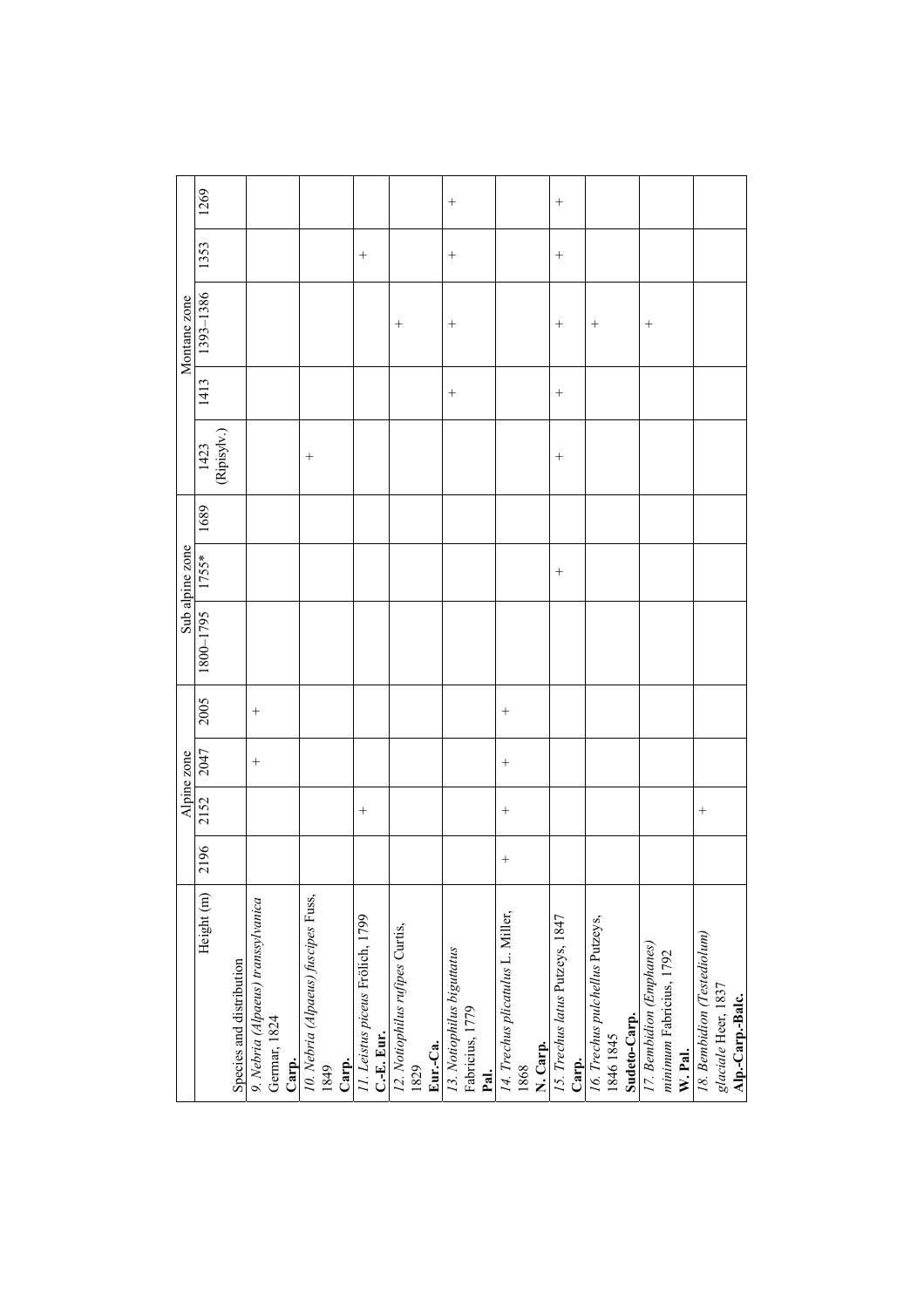|                 | 1269                 |                          |                                                                           | $^{+}$                                                                  |                                                                |                                                                   |                                               |                                                  |                                                     |                                                        |                                                       |                                                      |
|-----------------|----------------------|--------------------------|---------------------------------------------------------------------------|-------------------------------------------------------------------------|----------------------------------------------------------------|-------------------------------------------------------------------|-----------------------------------------------|--------------------------------------------------|-----------------------------------------------------|--------------------------------------------------------|-------------------------------------------------------|------------------------------------------------------|
|                 | 1353                 |                          | $^{+}$                                                                    | $^{+}$                                                                  | $^{+}$                                                         |                                                                   |                                               | $^{+}$                                           |                                                     | $^{+}$                                                 |                                                       | $^{+}$                                               |
| Montane zone    | 1393-1386            |                          | $^{+}$                                                                    | $^{+}$                                                                  | $^{+}$                                                         |                                                                   |                                               | $^{+}$                                           |                                                     |                                                        |                                                       | $^{+}$                                               |
|                 | 1413                 |                          | $^{+}$                                                                    | $^{+}$                                                                  | $^{+}$                                                         |                                                                   |                                               | $^{+}$                                           |                                                     |                                                        |                                                       |                                                      |
|                 | $[1423]$ (Ripisylv.) |                          | $^{+}$                                                                    | $^{+}$                                                                  |                                                                | $^{+}$                                                            |                                               | $^{+}$                                           |                                                     |                                                        |                                                       |                                                      |
|                 | 1689                 |                          |                                                                           | $^{+}$                                                                  |                                                                |                                                                   |                                               |                                                  | $^{+}$                                              |                                                        |                                                       |                                                      |
| Sub alpine zone | 1755*                |                          |                                                                           |                                                                         |                                                                |                                                                   |                                               |                                                  |                                                     |                                                        |                                                       |                                                      |
|                 | 1800-1795            |                          | $^{+}$                                                                    | $^{+}$                                                                  | $^{+}$                                                         |                                                                   | $^{+}$                                        | $^{+}$                                           |                                                     | $^{+}$                                                 |                                                       |                                                      |
|                 | 2005                 |                          | $^{+}$                                                                    | $^{+}$                                                                  |                                                                | $^{+}$                                                            |                                               |                                                  |                                                     | $^{+}$                                                 | $^{+}$                                                |                                                      |
| Alpine zone     | 2047                 |                          |                                                                           | $^{+}$                                                                  | $^{+}$                                                         | $^{+}$                                                            |                                               |                                                  |                                                     | $^{+}$                                                 |                                                       |                                                      |
|                 | 2152                 |                          |                                                                           |                                                                         | $^{+}$                                                         |                                                                   |                                               |                                                  |                                                     |                                                        |                                                       |                                                      |
|                 | 2196                 |                          |                                                                           |                                                                         |                                                                |                                                                   |                                               |                                                  |                                                     |                                                        |                                                       |                                                      |
|                 | Height (m)           | Species and distribution | pilosus wellensii Drapiez, 1819<br>19. Pterostichus (Calopterus)<br>Carp. | 20. Pterostichus (Pertrophilus)<br>foveolatus Duftschmid, 1812<br>Carp. | 21. Pterostichus (Oreophilus)<br>jurinei Panzer, 1803<br>Carp. | 22. Pterostichus (Eosteropus)<br>rufitarsis Dejean, 1828<br>Carp. | 23. Poecilus szepligetii Csiki, 1908<br>Carp. | 24. Platyderus rufus Duftschmid,<br>1812<br>Eur. | 25. Agonum hypocrita Apfelbeck,<br>Eur.-Ca.<br>1904 | 26. Calathus metallicus Dejean,<br>Carp.-Balc.<br>1828 | 27. Amara (Celia) misella L.<br>Miller, 1868<br>Carp. | 28. Harpalus atratus Latreille,<br>Euro.-Ca.<br>1804 |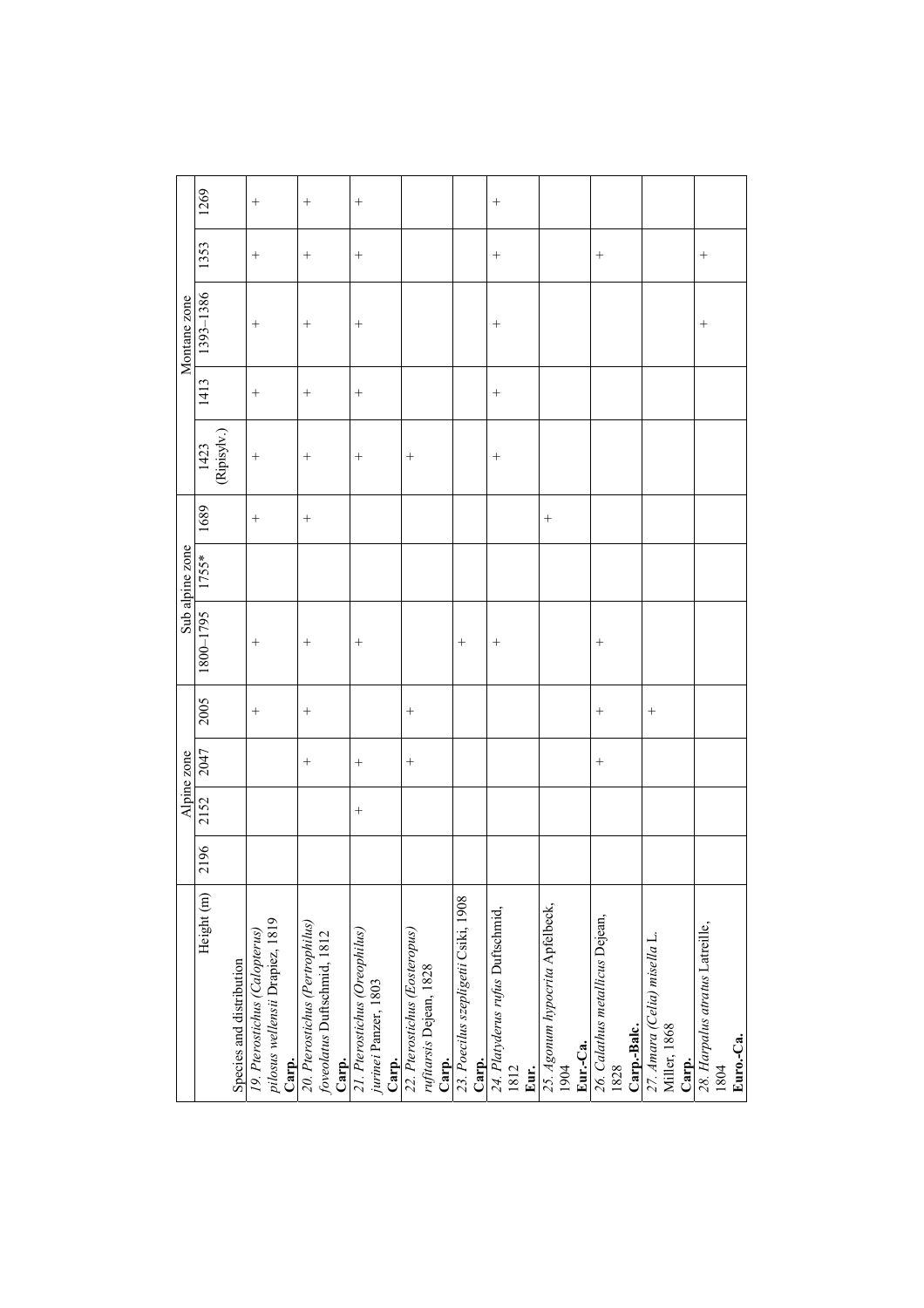|                                   |        |        | Alpine zone |        |                                        |        |      |                                   |                | Montane zone       |        |                    |
|-----------------------------------|--------|--------|-------------|--------|----------------------------------------|--------|------|-----------------------------------|----------------|--------------------|--------|--------------------|
| Height (m)                        | 2196   | 2152   | 2047        | 2005   | Sub alpine zone<br>$1800-1795$ $1755*$ |        | 1689 | $\frac{1423}{\text{(Ripisyly.)}}$ | 1413           | 1393-1386          | 1353   | 1269               |
|                                   |        |        |             |        |                                        |        |      |                                   |                |                    |        |                    |
| Species and distribution          |        |        |             |        |                                        |        |      |                                   |                |                    |        |                    |
| Fam. Sphaeritidae                 |        |        |             |        |                                        |        |      |                                   |                |                    |        |                    |
| 29. Sphaerites glabratus          |        |        |             |        |                                        |        |      |                                   |                |                    |        | $\hspace{0.1mm} +$ |
| (Fabricius, 1792)                 |        |        |             |        |                                        |        |      |                                   |                |                    |        |                    |
| Eur.                              |        |        |             |        |                                        |        |      |                                   |                |                    |        |                    |
| Fam. Staphylinidae                |        |        |             |        |                                        |        |      |                                   |                |                    |        |                    |
| 30. Megarthrus sinuaticollis      |        |        |             | $^{+}$ |                                        |        |      |                                   | $^{+}$         |                    |        |                    |
| (Boisduval Lacordaire, 1835)      |        |        |             |        |                                        |        |      |                                   |                |                    |        |                    |
| Eur.-Sib.                         |        |        |             |        |                                        |        |      |                                   |                |                    |        |                    |
| *Eusphalerum pallens Heer, 1841   |        |        |             |        |                                        |        |      |                                   |                |                    | $^{+}$ |                    |
| C. Eur.                           |        |        |             |        |                                        |        |      |                                   |                |                    |        |                    |
| 31. Omalium validum Kraatz, 1857  |        |        |             |        | $\hspace{0.1mm} +$                     |        |      | $^{+}$                            | $\overline{+}$ |                    |        | $\hspace{0.1mm} +$ |
| Eur.                              |        |        |             |        |                                        |        |      |                                   |                |                    |        |                    |
| 32. Deliphrosoma prolongatum      |        |        |             |        |                                        |        |      | $^{+}$                            | $^{+}$         |                    |        |                    |
| Rottenberg, 1873                  |        |        |             |        |                                        |        |      |                                   |                |                    |        |                    |
| C.-E. Eur.                        |        |        |             |        |                                        |        |      |                                   |                |                    |        |                    |
| 33. Niphetodes semicarinatus      |        | $^{+}$ |             |        |                                        |        |      |                                   |                |                    |        |                    |
| Zerche, 1990                      |        |        |             |        |                                        |        |      |                                   |                |                    |        |                    |
| N. Carp.                          |        |        |             |        |                                        |        |      |                                   |                |                    |        |                    |
| 34. Atrecus affinis Paykull, 1789 |        |        |             |        |                                        |        |      |                                   |                | $\hspace{0.1mm} +$ |        |                    |
| (Baptolinus)                      |        |        |             |        |                                        |        |      |                                   |                |                    |        |                    |
| Eur.-Sib.                         |        |        |             |        |                                        |        |      |                                   |                |                    |        |                    |
| 35. Astrapeus ulmi Rossi, 1790    |        |        |             |        |                                        |        |      |                                   |                | $^{+}$             |        |                    |
| Eur.-Med.                         |        |        |             |        |                                        |        |      |                                   |                |                    |        |                    |
| 36. Othius melanocephalus         |        |        |             |        |                                        | $^{+}$ |      |                                   |                |                    |        |                    |
| (Gravenhorst, 1806)               |        |        |             |        |                                        |        |      |                                   |                |                    |        |                    |
| Eur.-Ca.                          |        |        |             |        |                                        |        |      |                                   |                |                    |        |                    |
| 37. Othius lapidicola Märkel &    | $^{+}$ |        |             |        |                                        | $^{+}$ |      |                                   |                | $\hspace{0.1mm} +$ |        |                    |
| Kiesenwetter, 1848                |        |        |             |        |                                        |        |      |                                   |                |                    |        |                    |
| Eur.-Med.                         |        |        |             |        |                                        |        |      |                                   |                |                    |        |                    |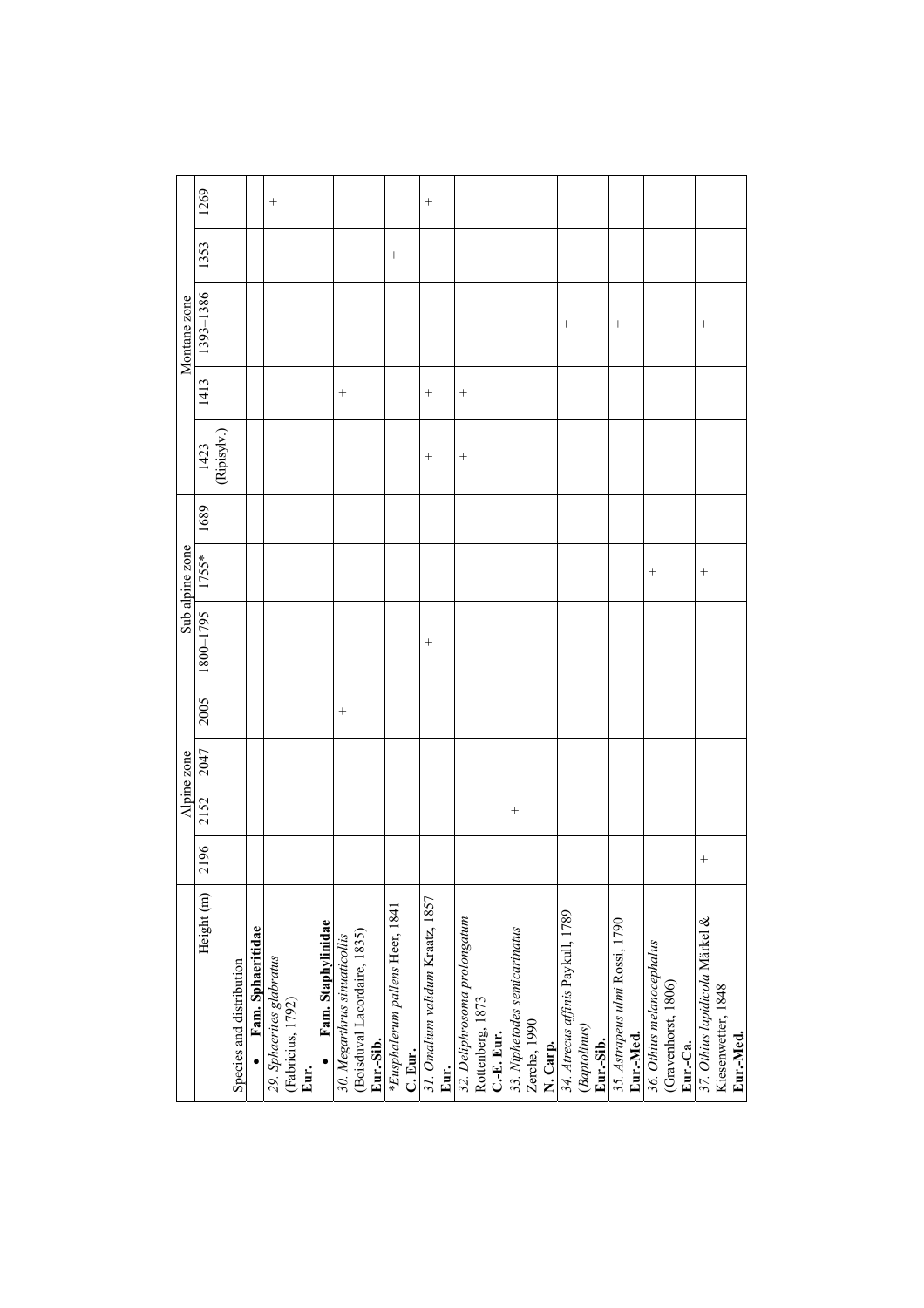|                                                                                     |      |      | Alpine zone |        |           | Sub alpine zone |      |                     |        | Montane zone |        |        |
|-------------------------------------------------------------------------------------|------|------|-------------|--------|-----------|-----------------|------|---------------------|--------|--------------|--------|--------|
| Height (m)                                                                          | 2196 | 2152 | 2047        | 2005   | 1800-1795 | $1755*$         | 1689 | $[423]$ (Ripisylv.) | 1413   | 1393-1386    | 1353   | 1269   |
| Species and distribution                                                            |      |      |             |        |           |                 |      |                     |        |              |        |        |
| 38. Quedius (Quedionuchus)<br>cinctus Paykull, 1790<br>Eur.-Med.                    |      |      |             |        |           |                 |      | $^{+}$              |        | $^{+}$       |        |        |
| 39. Quedius (Raphirus) fumatus<br>Stephens, 1833<br>Eur.                            |      |      |             |        | $^{+}$    |                 |      | $^{+}$              |        |              |        |        |
| transsilvanicus Weise, 1875<br>40. Quedius (Raphirus)<br>Carp.                      |      |      |             |        | $^{+}$    |                 |      |                     |        |              |        | $^{+}$ |
| 41. Quedius mesomelinus<br>Marsham, 1802<br>Eur.                                    |      |      |             |        |           |                 |      |                     | $^{+}$ |              | $^{+}$ | $^{+}$ |
| 42. Ocypus (Goerius) biharicus J.<br>Müller, 1926<br>Carp.                          |      |      |             |        |           |                 |      |                     |        |              |        |        |
| Schrank, 1781 (= similis Fabricius,<br>43. Ocypus (Goerius) nitens<br>1792)<br>Eur. |      |      |             |        |           |                 |      |                     |        |              |        |        |
| 44. Bryophacis rufus Erichson,<br>1839.<br>Eur.                                     |      |      | $^{+}$      | $^{+}$ |           |                 |      |                     |        |              |        | $^{+}$ |
| 45. Tachinus elongatus Gyllenhal,<br>Eur.-Sib.<br>1810                              |      |      | $^{+}$      | $^{+}$ |           |                 |      |                     |        |              |        |        |
| 46. Tachinus pallipes Gravenhorst,<br>Eur.-Sib.<br>1806                             |      |      |             |        | $^{+}$    |                 |      | $^{+}$              | $^{+}$ | $^{+}$       | $^{+}$ | $^{+}$ |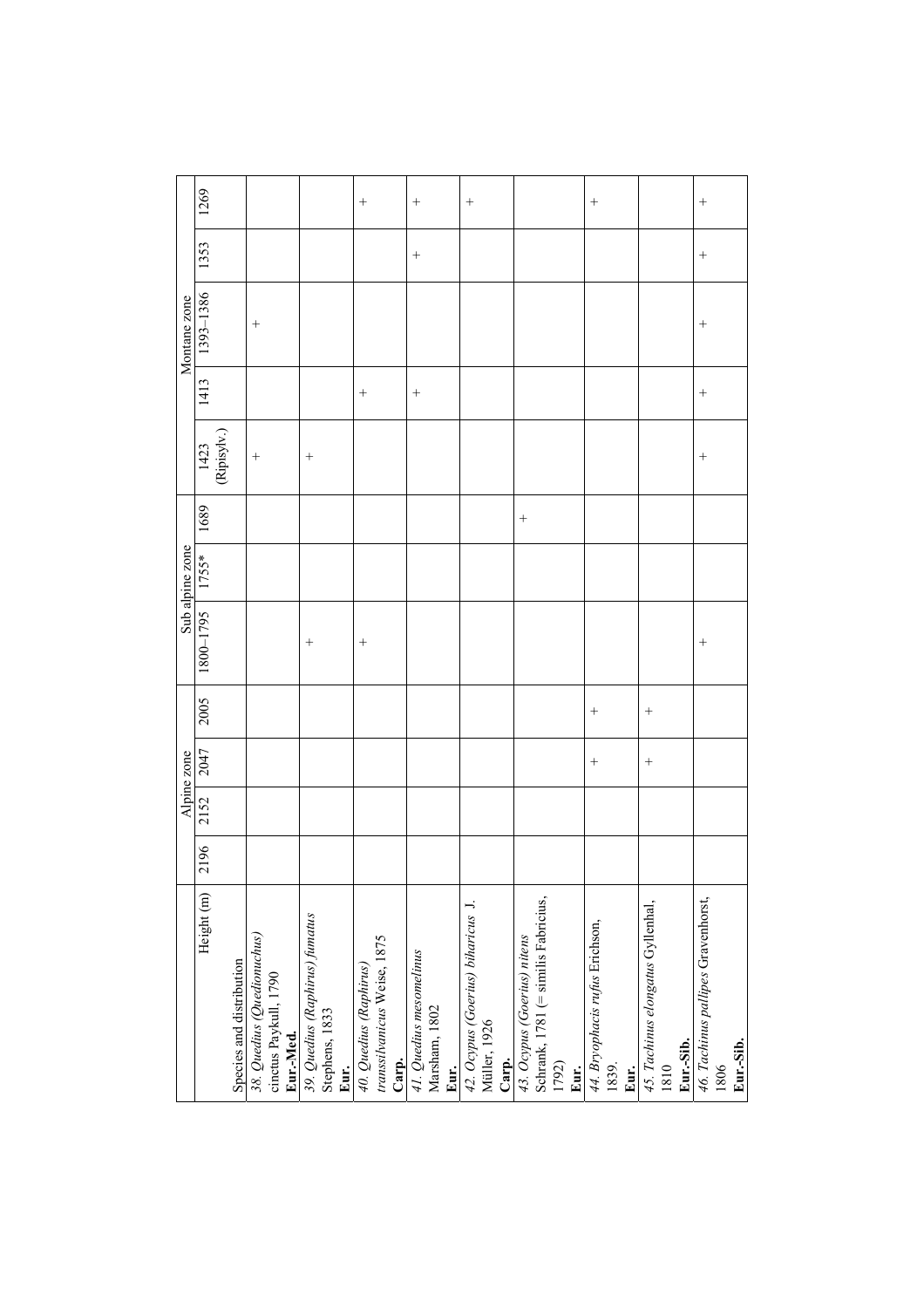|                 | 1269                 |                          |                                       |          |                                              |           |                                 |              |                                          |                               |                  |           | $\! + \!$                     |                |      | $\qquad \qquad +$        |               |                      | $^{+}$                                    |      |                                |      |      | $^{+}$                                       |
|-----------------|----------------------|--------------------------|---------------------------------------|----------|----------------------------------------------|-----------|---------------------------------|--------------|------------------------------------------|-------------------------------|------------------|-----------|-------------------------------|----------------|------|--------------------------|---------------|----------------------|-------------------------------------------|------|--------------------------------|------|------|----------------------------------------------|
|                 |                      |                          |                                       |          |                                              |           |                                 |              |                                          |                               |                  |           |                               |                |      |                          |               |                      |                                           |      |                                |      |      |                                              |
|                 | 1353                 |                          |                                       |          | $^{+}$                                       |           |                                 |              |                                          |                               |                  |           | $^{+}$                        |                |      |                          |               |                      |                                           |      |                                |      |      |                                              |
| Montane zone    | 1393-1386            |                          |                                       |          |                                              |           |                                 |              |                                          |                               |                  |           |                               |                |      |                          |               |                      |                                           |      |                                |      |      |                                              |
|                 | 1413                 |                          |                                       |          |                                              |           |                                 |              |                                          |                               |                  |           |                               |                |      |                          |               |                      |                                           |      |                                |      |      |                                              |
|                 | 1423                 | (Ripisylv.)              | $^{+}$                                |          |                                              |           |                                 |              | $^{+}$                                   |                               |                  |           |                               |                |      |                          |               |                      |                                           |      |                                |      |      |                                              |
|                 | 1689                 |                          |                                       |          |                                              |           |                                 |              |                                          |                               |                  |           |                               |                |      |                          |               |                      |                                           |      |                                |      |      |                                              |
| Sub alpine zone | $1755*$              |                          |                                       |          |                                              |           |                                 |              |                                          |                               |                  |           |                               |                |      |                          |               |                      |                                           |      |                                |      |      |                                              |
|                 | 1800-1795            |                          |                                       |          |                                              |           |                                 |              |                                          |                               |                  |           |                               |                |      |                          |               |                      |                                           |      |                                |      |      |                                              |
|                 | 2005                 |                          |                                       |          |                                              |           | $^{+}$                          |              |                                          |                               |                  |           |                               |                |      |                          |               |                      |                                           |      | $^{+}$                         |      |      |                                              |
| Alpine zone     | 2047                 |                          |                                       |          |                                              |           |                                 |              |                                          |                               |                  |           |                               |                |      |                          |               |                      |                                           |      | $^{+}$                         |      |      | $^{+}$                                       |
|                 | 2152                 |                          |                                       |          |                                              |           |                                 |              |                                          |                               |                  |           |                               |                |      |                          |               |                      |                                           |      | $^{+}$                         |      |      | $^{+}$                                       |
|                 | 96<br>$\overline{c}$ |                          |                                       |          |                                              |           |                                 |              |                                          | $^{+}$                        |                  |           |                               |                |      |                          |               |                      |                                           |      |                                |      |      | $^{+}$                                       |
|                 | Height (m)           | Species and distribution | 47. Tachinus proximus Kraatz,<br>1855 | Eur.-Ca. | 48. Tachinus corticinus<br>Gravenhorst, 1802 | Eur.-Sib. | 49. Carphacis striatus Olivier, | 1795<br>Pal. | 50. Atheta incognita Sharp, 1869<br>Eur. | 51. Atheta (Bessobia) oculata | (Erichson, 1837) | Eur.-Med. | 52. Atheta (Anopleta) corvina | Thomson, 1856. | Eur. | 53. Atheta brunneipennis | Thomson, 1852 | Eur. (boreo-montane) | 54. Atheta nigritula Gravenhorst,<br>1802 | Eur. | 55. Acidota crenata Fabricius, | 1793 | Hol. | 56. Alpinia carpathica Miller, 1868<br>Carp. |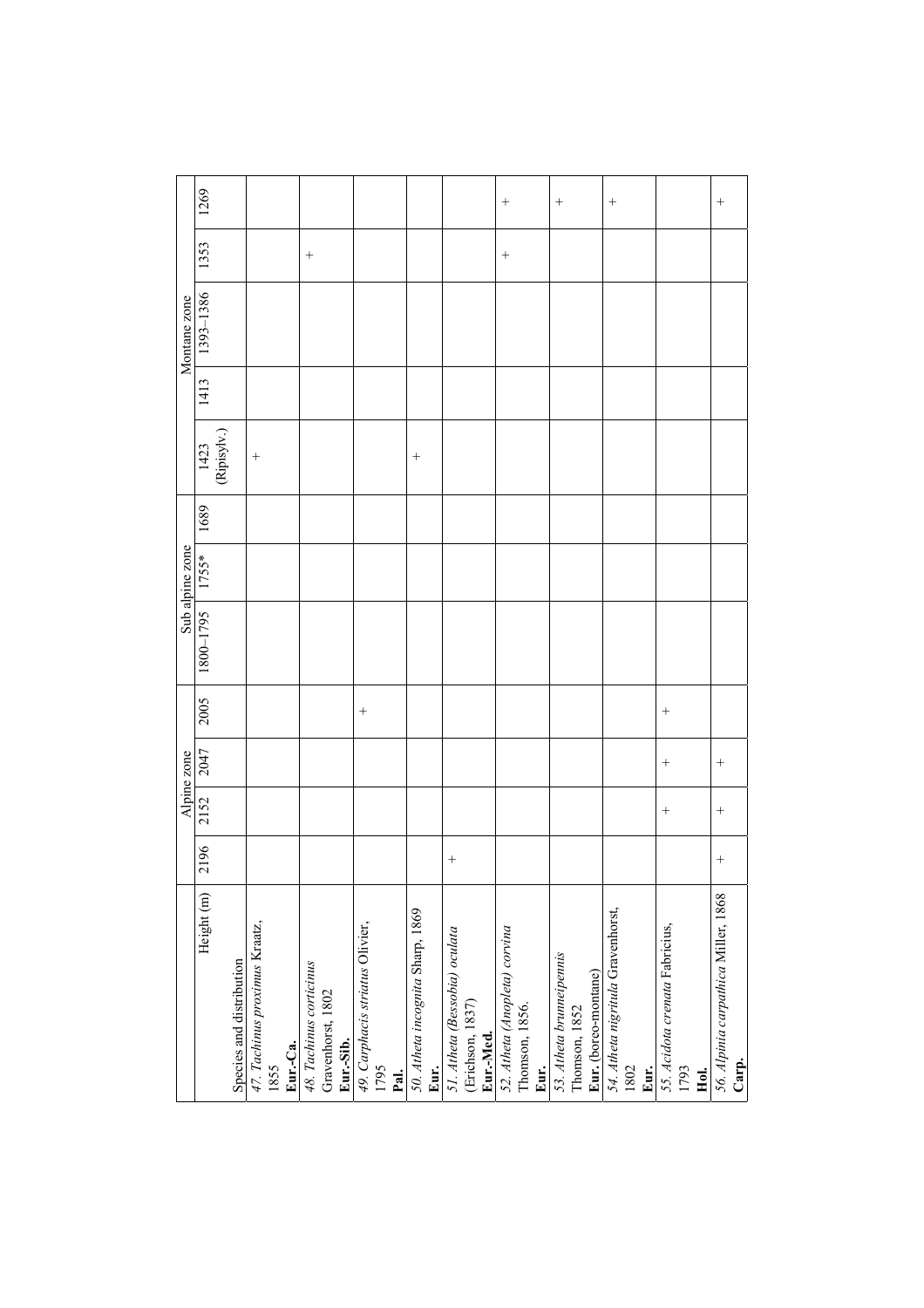|                                                  |        |        | Alpine zone |        |           | Sub alpine zone |        |                     |        | Montane zone |      |        |
|--------------------------------------------------|--------|--------|-------------|--------|-----------|-----------------|--------|---------------------|--------|--------------|------|--------|
| Height (m)                                       | 2196   | 2152   | 2047        | 2005   | 5621-0081 | 1755*           | 1689   | $[423]$ (Ripisylv.) | 1413   | 1393-1386    | 1353 | 1269   |
|                                                  |        |        |             |        |           |                 |        |                     |        |              |      |        |
| Species and distribution                         |        |        |             |        |           |                 |        |                     |        |              |      |        |
| 57. Aleochara brevipennis<br>Gravenhorst, 1806   |        |        |             |        |           |                 |        |                     |        |              |      |        |
| Eur.                                             |        |        |             |        |           |                 |        |                     |        |              |      |        |
| 58. Leptusa carpathica Weise, 1877.              | $^{+}$ |        |             | $^{+}$ | $^{+}$    |                 |        |                     |        | $^{+}$       |      |        |
| Carp.                                            |        |        |             |        |           |                 |        |                     |        |              |      |        |
| 59. Leptusa ruficollis Erichson,<br>1839         |        | $^{+}$ |             |        |           | $^{+}$          |        |                     |        | $^{+}$       |      |        |
| Eur.                                             |        |        |             |        |           |                 |        |                     |        |              |      |        |
| -Pselaphinae-                                    |        |        |             |        |           |                 | $\! +$ |                     |        |              |      |        |
| 60. Bryaxis weisei Saulcy, 1875<br>N. Carp.      |        |        |             |        |           |                 |        |                     |        |              |      |        |
| Fam. Leiodidae                                   |        |        |             |        |           |                 |        |                     |        |              |      |        |
| (Cholevini, Catopini)                            |        |        |             |        |           |                 |        |                     |        |              |      |        |
|                                                  |        |        |             |        |           |                 |        |                     |        |              |      |        |
| 61. Choleva oresitropha                          | $^{+}$ |        | $^{+}$      | $^{+}$ |           |                 | $^{+}$ |                     |        |              |      |        |
| Ganglbauer, 1896                                 |        |        |             |        |           |                 |        |                     |        |              |      |        |
| Carp. (PO, RO)                                   |        |        |             |        |           |                 |        |                     |        |              |      |        |
| 62. Apocatops nigrita nigrita<br>Erichson, 1837. |        |        |             |        |           |                 |        | $^{+}$              |        |              |      | $^{+}$ |
| Eur.                                             |        |        |             |        |           |                 |        |                     |        |              |      |        |
| 63. Catops tristis Panzer, 1794                  |        |        |             |        |           |                 |        | $^{+}$              |        |              |      | $^{+}$ |
| Eur.                                             |        |        |             |        |           |                 |        |                     |        |              |      |        |
| 64. Catops subfuscus Kellner, 1846               |        |        |             |        |           |                 |        |                     |        |              |      | $\! +$ |
| Eur.-Ca.                                         |        |        |             |        |           |                 |        |                     |        |              |      |        |
| 65. Catops neglectus Kraatz, 1852<br>Eur.-Ca.    |        |        |             |        |           |                 |        |                     | $^{+}$ |              |      |        |
|                                                  |        |        |             |        |           |                 |        |                     |        |              |      |        |
| 66. Rybinskiella magnifica<br>Rybinski, 1902     |        |        | $^{+}$      |        |           |                 |        |                     |        |              |      |        |
| N. Carp.                                         |        |        |             |        |           |                 |        |                     |        |              |      |        |
| Fam. Silphidae                                   |        |        |             |        |           |                 |        |                     |        |              |      |        |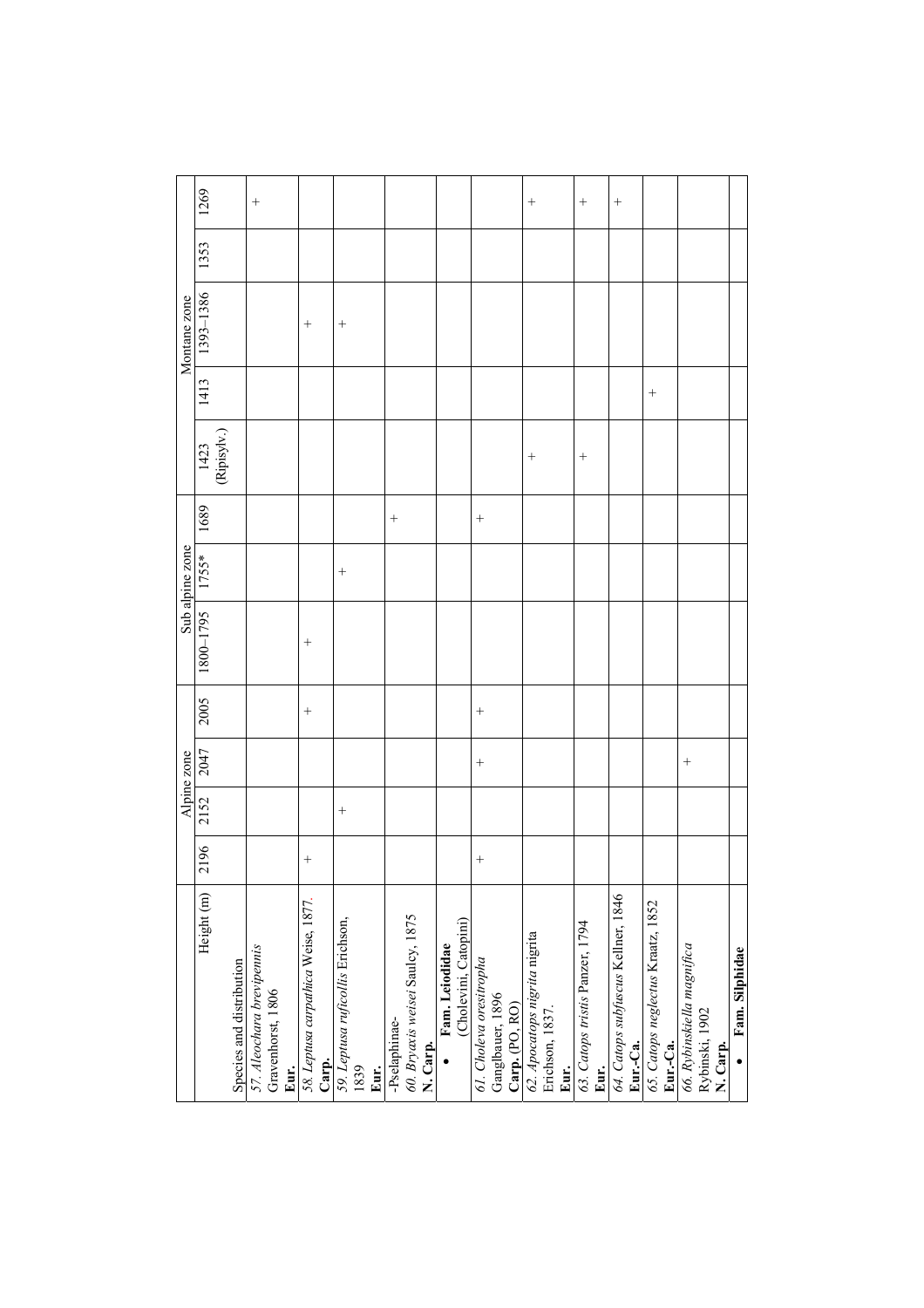|                                                |      |      | Alpine zone |        |                                             |        |                                   |      | Montane zone |        |        |
|------------------------------------------------|------|------|-------------|--------|---------------------------------------------|--------|-----------------------------------|------|--------------|--------|--------|
| Height (m)                                     | 2196 | 2152 | 2047        | 2005   | $\frac{\text{Sub alpine zone}}{11800-1795}$ | 1689   | $\frac{1423}{\text{(Ripisyly.)}}$ | 1413 | 1393-1386    | 1353   | 1269   |
|                                                |      |      |             |        |                                             |        |                                   |      |              |        |        |
| Species and distribution                       |      |      |             |        |                                             |        |                                   |      |              |        |        |
| 67. Phosphuga atrata Linnaeus,<br>1758<br>Pal. |      |      |             |        |                                             |        |                                   |      | $^{+}$       |        |        |
| 68. Necrophilus subterraneus Dahl,             |      |      | $^{+}$      |        |                                             |        |                                   |      |              |        |        |
| 1807                                           |      |      |             |        |                                             |        |                                   |      |              |        |        |
| Eur. (boreo-mont.)                             |      |      |             |        |                                             |        |                                   |      |              |        |        |
| Fam. Hydrophilidae                             |      |      |             |        |                                             |        |                                   |      |              |        |        |
| 69. Helophorus brevipalpis Bedel,              |      |      |             |        |                                             | $^{+}$ |                                   |      |              |        |        |
| Eur.-Med.<br>1881                              |      |      |             |        |                                             |        |                                   |      |              |        |        |
| 70. Megasternum concinnum                      |      |      |             |        |                                             |        |                                   |      | $^{+}$       |        |        |
| Marsham, 1802 [Cercyon]                        |      |      |             |        |                                             |        |                                   |      |              |        |        |
| Eur.-Med.                                      |      |      |             |        |                                             |        |                                   |      |              |        |        |
| Fam. Geotrupidae                               |      |      |             |        |                                             |        |                                   |      |              |        |        |
| 71. Anoplotrupes stercorosus                   |      |      |             |        |                                             | $^{+}$ |                                   |      | $^{+}$       | $^{+}$ | $^{+}$ |
| Scriba, 1791                                   |      |      |             |        |                                             |        |                                   |      |              |        |        |
| Eur.                                           |      |      |             |        |                                             |        |                                   |      |              |        |        |
| Fam. Lucanidae                                 |      |      |             |        |                                             |        |                                   |      |              |        |        |
| 72. Platycerus caraboides                      |      |      |             |        |                                             |        |                                   |      | $^{+}$       |        |        |
| (Linnaeus, 1758)<br>Eur.-Med                   |      |      |             |        |                                             |        |                                   |      |              |        |        |
| Fam. Scarabeidae                               |      |      |             |        |                                             |        |                                   |      |              |        |        |
| 73. Aphodius (Agolius)abdominalis              |      |      | $^{+}$      | $^{+}$ |                                             |        |                                   |      |              |        |        |
| Benelli, 1812 (= $mixus$ Villa 1833)           |      |      |             |        |                                             |        |                                   |      |              |        |        |
| Alp.-Carp.                                     |      |      |             |        |                                             |        |                                   |      |              |        |        |
| 74. Onthophagus vacca Linnaeus,                |      |      |             |        |                                             |        |                                   |      |              |        |        |
| 1767                                           |      |      |             |        |                                             |        |                                   |      |              |        |        |
| Eur.-Ca.                                       |      |      |             |        |                                             |        |                                   |      |              |        |        |
| Fam. Byrrhidae                                 |      |      |             |        |                                             |        |                                   |      |              |        |        |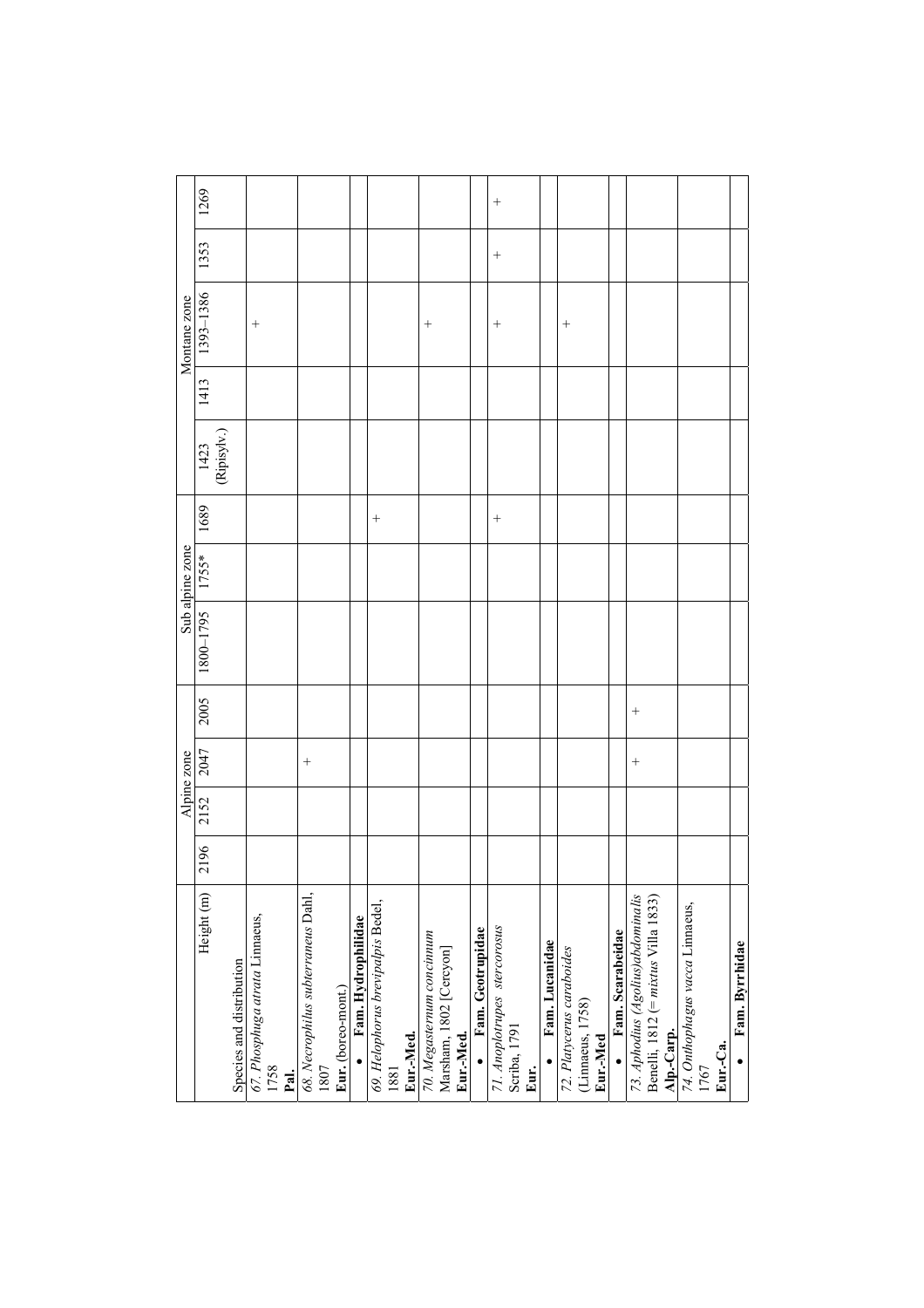|                                    |        |        | Alpine zone |        |                    | Sub alpine zone |        |                         |        | Montane zone |      |        |
|------------------------------------|--------|--------|-------------|--------|--------------------|-----------------|--------|-------------------------|--------|--------------|------|--------|
| Height (m)                         | 2196   | 2152   | 2047        | 2005   | 5621-0081          | $  1755*$       | 1689   |                         | 1413   | 1393-1386    | 1353 | 1269   |
|                                    |        |        |             |        |                    |                 |        | $(1423)$<br>(Ripisylv.) |        |              |      |        |
| Species and distribution           |        |        |             |        |                    |                 |        |                         |        |              |      |        |
| 75. Carpathobyrrhulus              |        |        |             |        |                    |                 | $\! +$ |                         |        |              |      |        |
| transsilvanicus Suffrian, 1848.    |        |        |             |        |                    |                 |        |                         |        |              |      |        |
| Carp.                              |        |        |             |        |                    |                 |        |                         |        |              |      |        |
| 76. Byrrhus pilulaLinnaeus, 1758   |        |        |             |        | $\hspace{0.1mm} +$ |                 |        |                         |        |              |      |        |
| Eur.-Med.                          |        |        |             |        |                    |                 |        |                         |        |              |      |        |
| Fam. Elateridae                    |        |        |             |        |                    |                 |        |                         |        |              |      |        |
| 77. Hypnoidus riparius (Fabricius, | $^{+}$ | $^{+}$ |             | $^{+}$ |                    |                 |        |                         |        |              |      |        |
| 1782)                              |        |        |             |        |                    |                 |        |                         |        |              |      |        |
| Eur.-Med.                          |        |        |             |        |                    |                 |        |                         |        |              |      |        |
| 78. Ctenicera cuprea (Fabricius,   |        |        |             |        | $^{+}$             | $^{+}$          | $^{+}$ |                         |        |              |      |        |
| 1775)                              |        |        |             |        |                    |                 |        |                         |        |              |      |        |
| Eur. (boreo-mont.)                 |        |        |             |        |                    |                 |        |                         |        |              |      |        |
| Fam. Lyctidae                      |        |        |             |        |                    |                 |        |                         |        |              |      |        |
| 79. Dictyopterus aurora (Herbst,   |        |        |             |        |                    |                 |        |                         |        | $^{+}$       |      |        |
| 1789)                              |        |        |             |        |                    |                 |        |                         |        |              |      |        |
| Hol.                               |        |        |             |        |                    |                 |        |                         |        |              |      |        |
| Fam. Nitidulidae                   |        |        |             |        |                    |                 |        |                         |        |              |      |        |
| 80. Epuraea marseuli Reitter, 1872 |        |        |             |        | $^{+}$             |                 |        |                         | $^{+}$ |              |      |        |
| (= pusilla Illiger, 1798)<br>Pal.  |        |        |             |        |                    |                 |        |                         |        |              |      |        |
| 81. Epuraea pygmaea (Gyllenhal,    |        |        |             |        |                    |                 |        | $^{+}$                  |        |              |      | $^{+}$ |
| 1808)<br>Pal.                      |        |        |             |        |                    |                 |        |                         |        |              |      |        |
| 82. Glischrochilus hortensis       |        |        |             |        |                    |                 |        |                         |        |              |      | $^{+}$ |
| (Fourcroy, 1775)                   |        |        |             |        |                    |                 |        |                         |        |              |      |        |
| Eur.                               |        |        |             |        |                    |                 |        |                         |        |              |      |        |
| Fam. Cryptophagidae<br>$\bullet$   |        |        |             |        |                    |                 |        |                         |        |              |      |        |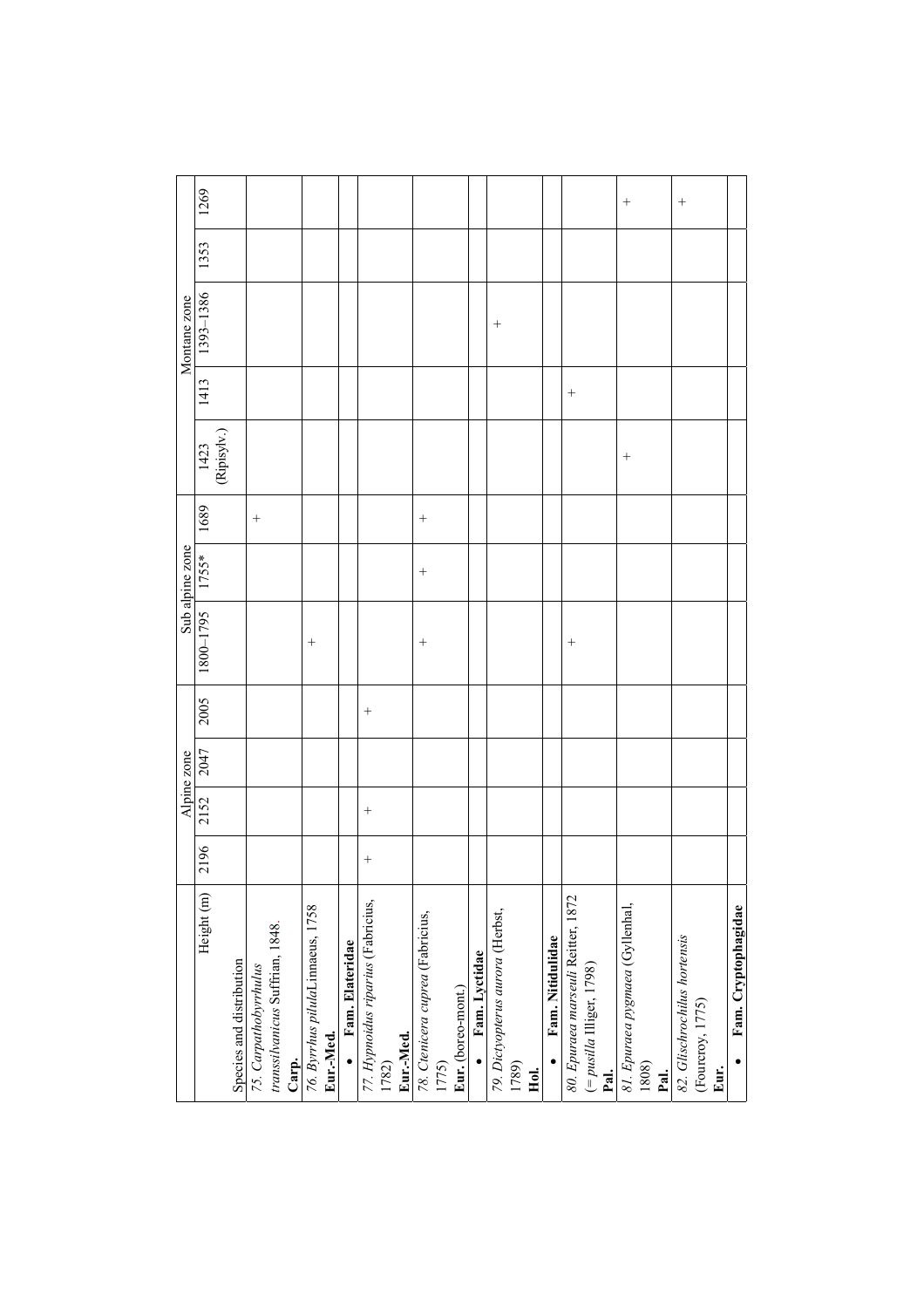|                                                               |      |      | Alpine zone     |      |           | Sub alpine zone |      |                            |        | Montane zone |      |                    |
|---------------------------------------------------------------|------|------|-----------------|------|-----------|-----------------|------|----------------------------|--------|--------------|------|--------------------|
| Height (m)                                                    | 2196 | 2152 | 2047            | 2005 | 1800-1795 | $1755*$         | 1689 | $\frac{1423}{(Ripisylv.)}$ | 1413   | 1393-1386    | 1353 | 1269               |
|                                                               |      |      |                 |      |           |                 |      |                            |        |              |      |                    |
| Species and distribution                                      |      |      |                 |      |           |                 |      |                            |        |              |      |                    |
| Ganglbauer 1897 (=transsilvanicus<br>83. Cryptophagus deubeli |      |      |                 |      |           |                 |      |                            | $^{+}$ |              |      |                    |
| Ganglbauer 1897)?                                             |      |      |                 |      |           |                 |      |                            |        |              |      |                    |
| Carp.                                                         |      |      |                 |      |           |                 |      |                            |        |              |      |                    |
| *84. Cryptophagus corticinus<br>Thomson, 1863                 |      |      |                 |      | $^{+}$    |                 |      |                            |        |              |      |                    |
| Eur.                                                          |      |      |                 |      |           |                 |      |                            |        |              |      |                    |
| 85. Cryptophagus deubeli                                      |      |      |                 |      |           |                 |      |                            |        |              |      | $\hspace{0.1mm} +$ |
| Ganglbauer, 1897<br>Carp.                                     |      |      |                 |      |           |                 |      |                            |        |              |      |                    |
|                                                               |      |      |                 |      |           |                 |      |                            |        |              |      |                    |
| Fam. Rhizophagidae                                            |      |      |                 |      |           |                 |      |                            |        |              |      |                    |
| 86. Rhizophagus nitidulus<br>(Fabricius, 1798)<br>Eur.        |      |      |                 |      |           |                 |      |                            |        |              |      | $\hspace{0.1mm} +$ |
| Fam. Alexiidae                                                |      |      |                 |      |           |                 |      |                            |        |              |      |                    |
| 87. Sphaerosoma carpathicum<br>Reitter, 1883                  |      |      | $\mathbf{\sim}$ |      |           |                 |      |                            |        |              |      |                    |
| E. Eur.                                                       |      |      |                 |      |           |                 |      |                            |        |              |      |                    |
| Fam. Lathridiidae                                             |      |      |                 |      |           |                 |      |                            |        |              |      |                    |
| 88. Corticaria longicollis<br>(Zetterstedt, 1838)             |      |      |                 |      |           | $^{+}$          |      |                            |        |              |      |                    |
| Eur.                                                          |      |      |                 |      |           |                 |      |                            |        |              |      |                    |
| Fam. Meloidae                                                 |      |      |                 |      |           |                 |      |                            |        |              | $^+$ |                    |
| 89. Meloe violaceus Marsham, 1802<br>Eur.-Med.                |      |      |                 |      |           |                 |      |                            |        |              |      |                    |
| Fam. Chrysomelidae                                            |      |      |                 |      |           |                 |      |                            |        |              |      |                    |
| 90. Mniophila muscorum (Koch,<br>1803)                        |      |      | $^{+}$          |      |           |                 |      |                            |        |              |      |                    |
| Eur.-Med.                                                     |      |      |                 |      |           |                 |      |                            |        |              |      |                    |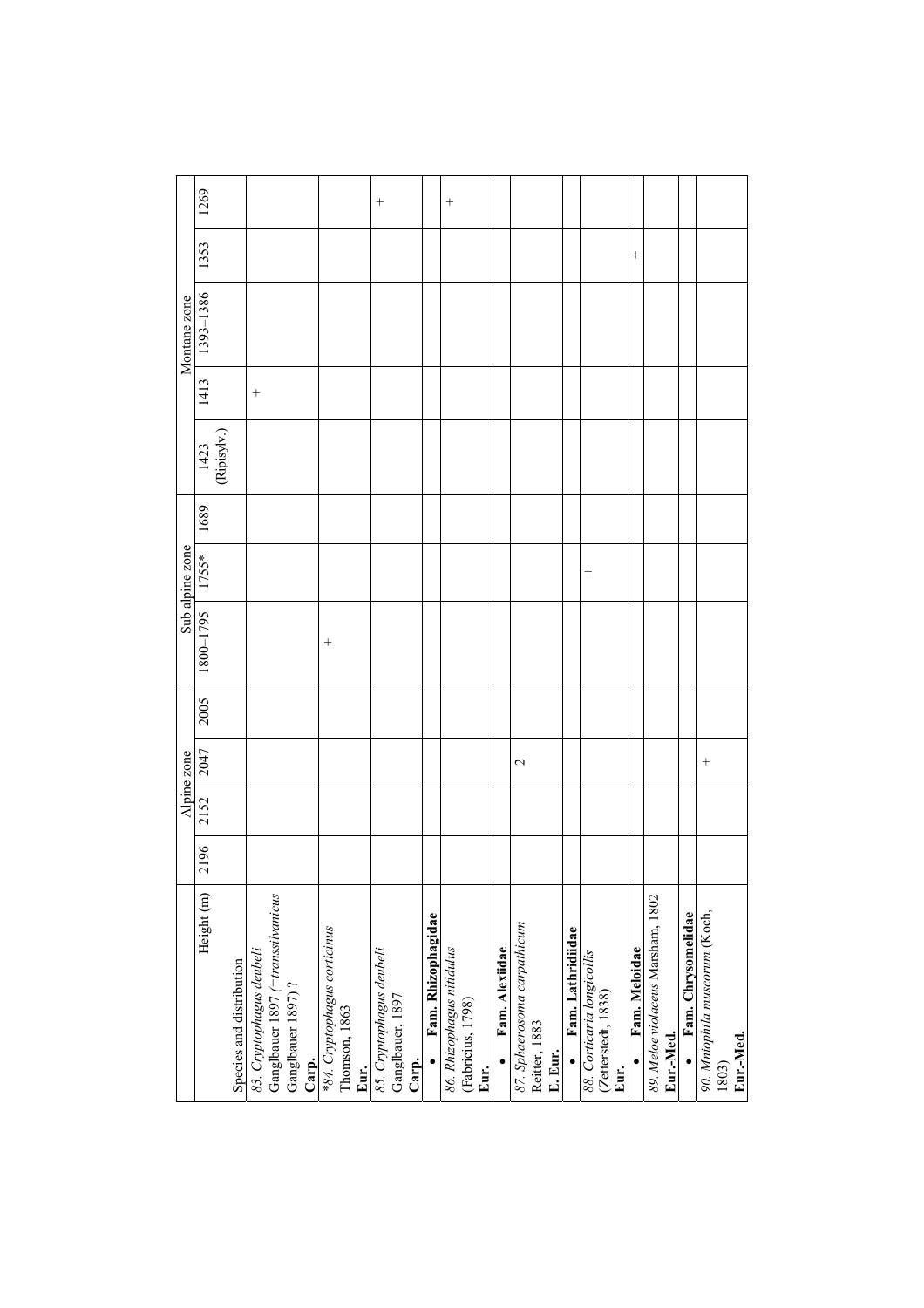|                                       |      |      | Alpine zone |      |                                                 |        |        |                                   |        | Montane zone |      |      |
|---------------------------------------|------|------|-------------|------|-------------------------------------------------|--------|--------|-----------------------------------|--------|--------------|------|------|
| Height (m)                            | 2196 | 2152 | 2047        | 2005 | Sub alpine zone<br>$\frac{\text{Sub a}}{1755*}$ |        | 1689   | $\frac{1423}{\text{(Ripisylv.)}}$ | 1413   | 1393-1386    | 1353 | 1269 |
| Species and distribution              |      |      |             |      |                                                 |        |        |                                   |        |              |      |      |
| 91. Timarcha metallica                |      |      |             |      |                                                 | $^{+}$ |        |                                   |        |              |      |      |
| (Laicharting, 1781)                   |      |      |             |      |                                                 |        |        |                                   |        |              |      |      |
| Eur.                                  |      |      |             |      |                                                 |        |        |                                   |        |              |      |      |
| Fam. Curculionidae                    |      |      |             |      |                                                 |        |        |                                   |        |              |      |      |
| 92. Plinthus tischeri Germar          |      |      |             |      |                                                 |        |        |                                   | $^{+}$ |              |      |      |
| E. Eur.                               |      |      |             |      |                                                 |        |        |                                   |        |              |      |      |
| 93. Otiorhynchus orbicularis          |      |      | $^{+}$      |      | $^{+}$                                          |        |        |                                   |        |              |      |      |
| (Herbst, 1795)                        |      |      |             |      |                                                 |        |        |                                   |        |              |      |      |
|                                       |      |      |             |      |                                                 |        |        |                                   |        |              |      |      |
| C.-E. Eur.<br>94. Otiorhynchus scaber |      |      | $^{+}$      |      |                                                 |        |        |                                   | $^{+}$ |              |      |      |
| (Linnaeus, 1758) [ambigener]*         |      |      |             |      |                                                 |        |        |                                   |        |              |      |      |
|                                       |      |      |             |      |                                                 |        |        |                                   |        |              |      |      |
| Eur.<br>95. Otiorrhynchus valachiae   |      |      |             |      | $^{+}$                                          |        |        |                                   |        |              |      |      |
| kelecsenyii Frivaldsky                |      |      |             |      |                                                 |        |        |                                   |        |              |      |      |
| Carp.                                 |      |      |             |      |                                                 |        |        |                                   |        |              |      |      |
| 96. Otiorrhynchus uncinatus           |      |      |             |      |                                                 |        |        |                                   | $^{+}$ |              |      |      |
| Germar, 1824                          |      |      |             |      |                                                 |        |        |                                   |        |              |      |      |
| Eur. (boreo-mont.)                    |      |      |             |      |                                                 |        |        |                                   |        |              |      |      |
| 97. Otiorhynchus (Dodecastichus)      |      |      |             |      |                                                 |        | $^{+}$ |                                   |        |              |      |      |
| geniculatus (Germar, 1817)            |      |      |             |      |                                                 |        |        |                                   |        |              |      |      |
| C.-E. Eur.                            |      |      |             |      |                                                 |        |        |                                   |        |              |      |      |
| 98. Otiorrhynchus coecus Germar,      |      |      |             |      |                                                 |        |        |                                   |        |              |      |      |
| 1824 (= $niger$ Fabricius, 1775)      |      |      |             |      |                                                 |        |        |                                   |        |              |      |      |
| 99. Hylobius abietis (Linnaeus,       |      |      |             |      |                                                 |        |        |                                   | $^{+}$ | $^{+}$       |      |      |
| 1758) Eur. (mont.)                    |      |      |             |      |                                                 |        |        |                                   |        |              |      |      |
| 100. Phyllobius cinerascens           |      |      |             |      |                                                 |        | $^{+}$ |                                   |        |              |      |      |
| (Fabricius, 1792)                     |      |      |             |      |                                                 |        |        |                                   |        |              |      |      |
| C. Eur.                               |      |      |             |      |                                                 |        |        |                                   |        |              |      |      |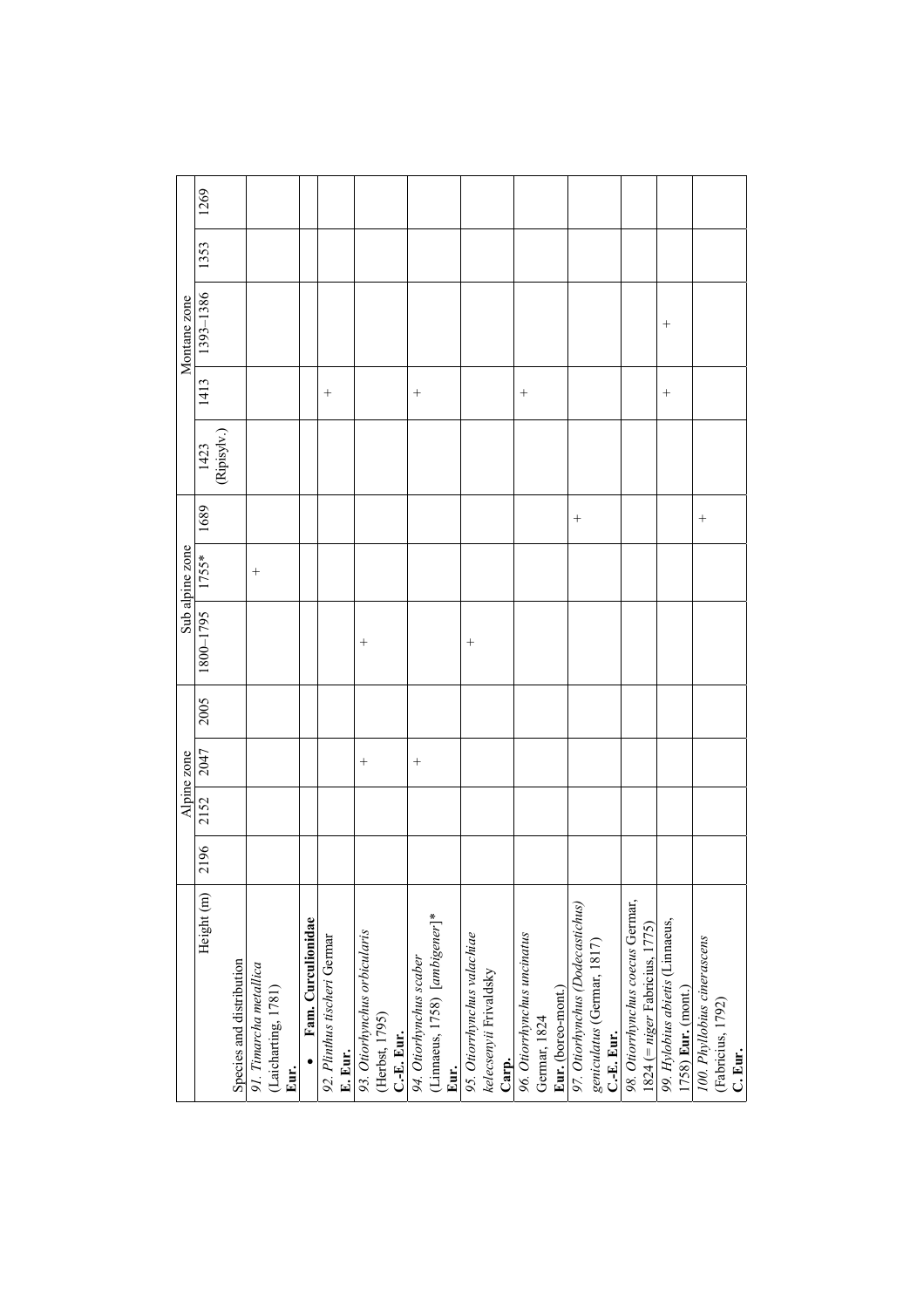|                                                                                                                                  |  | <b>Alpine zone</b> |                                                                                                                                                             | Sub alpine zone |  | Montane zone                   |  |
|----------------------------------------------------------------------------------------------------------------------------------|--|--------------------|-------------------------------------------------------------------------------------------------------------------------------------------------------------|-----------------|--|--------------------------------|--|
| Height (m)                                                                                                                       |  |                    | $\begin{array}{c c c c c c} \hline 2196 & 2152 & 2047 & 2005 & 1800-1795 & 1755* & 1689 & 1423 \\\hline 1 & 1423 & 1423 & 1423 & 1680 \\\hline \end{array}$ |                 |  | 1413   1393-1386   1353   1269 |  |
|                                                                                                                                  |  |                    |                                                                                                                                                             |                 |  |                                |  |
| Species and distribution                                                                                                         |  |                    |                                                                                                                                                             |                 |  |                                |  |
|                                                                                                                                  |  |                    |                                                                                                                                                             |                 |  |                                |  |
|                                                                                                                                  |  |                    |                                                                                                                                                             |                 |  |                                |  |
| $\begin{tabular}{ll} \hline \bullet & \textbf{Fam. Scolytidae} \\ \hline \textbf{01.} Tomicus (Myelophilus) minor \end{tabular}$ |  |                    |                                                                                                                                                             |                 |  |                                |  |
| Hartig, 1834) Eur.                                                                                                               |  |                    |                                                                                                                                                             |                 |  |                                |  |
| *102. Thamnurgus varipes Eichoff,                                                                                                |  |                    |                                                                                                                                                             |                 |  |                                |  |
| 1878 Eur.                                                                                                                        |  |                    |                                                                                                                                                             |                 |  |                                |  |

C.-E. - Central-Eastern, N - Northern, W - Western, E. Alp.-Carp. - E. Alpino-Carpathian, Eur. - European, Eur.-Ca. - Euro-Caucasian, Eur.-<br>Med. - Euro-Mediterranean, Eur.-Sib. - Euro-Siberian, Balc. - Balkans, Carp. - Car **–** E. Alpino-Carpathian, **Eur.** – European, **Eur**.-**Ca.** – Euro-Caucasian, **Eur.- Med.** – Euro-Mediterranean, **Eur.-Sib.** – Euro-Siberian, **Balc.** – Balkans, **Carp.** – Carpathian, **Pal.** – Palaearctic, **Hol.** – Holarctic. **W** – Western, **E. Alp.-Carp. N** – Northern, **C.-E.** – Central-Eastern,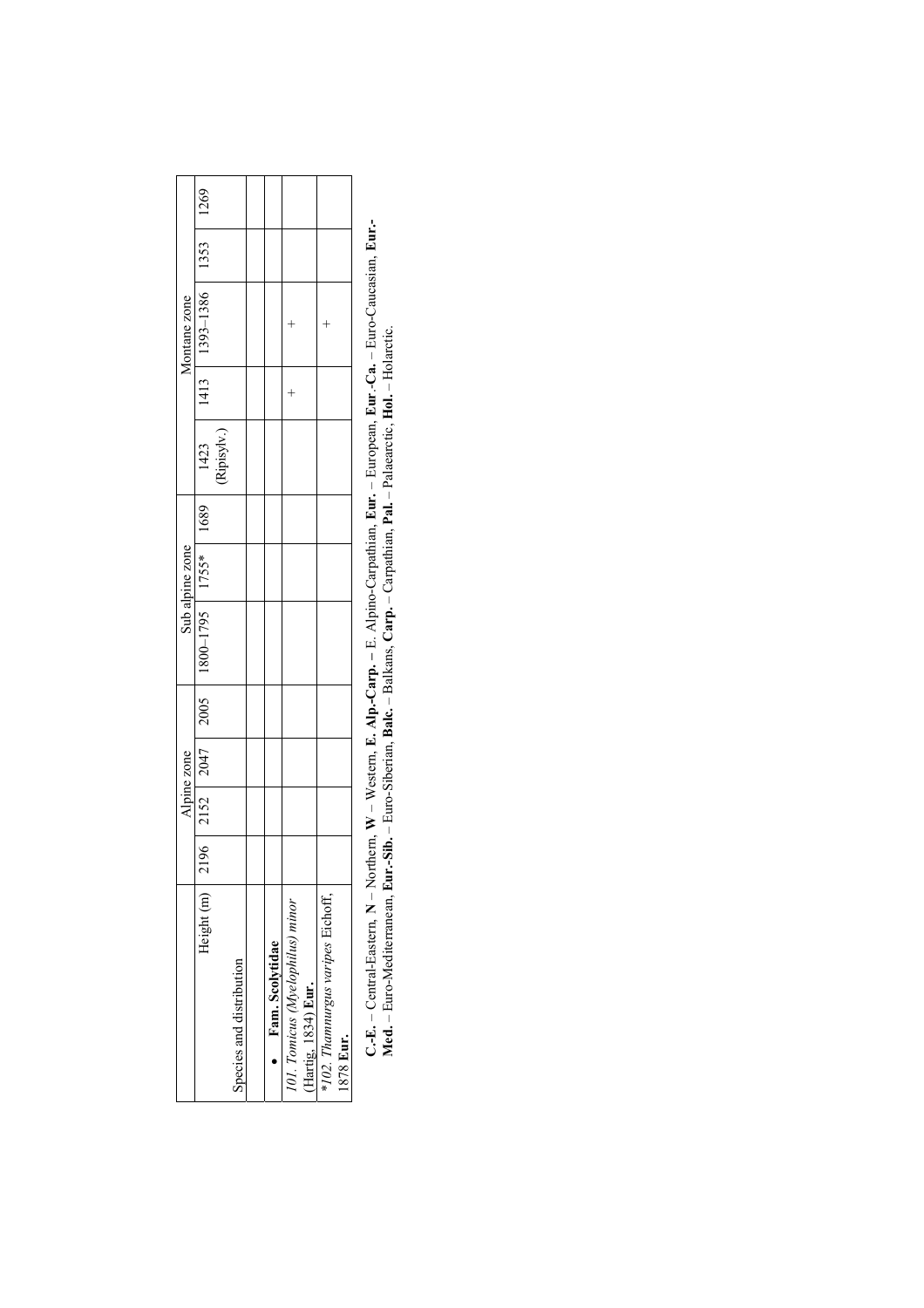| Species/site and                       | <b>Izvorul</b>          | Pietrosul                 | <b>Dealul Popii</b> | Valea              | Piatra Rea | Distri-  |
|----------------------------------------|-------------------------|---------------------------|---------------------|--------------------|------------|----------|
| habitat                                | Tăușoarelor             | Mare                      | (near to Baia       | Cobasel            | 965 m      | bution   |
|                                        | $(915 \text{ m}$ elev.) | $(1370 - 1800 \text{ m})$ | lui Schneider)      | 956 m              |            |          |
|                                        |                         |                           | 943 m               |                    |            |          |
|                                        |                         |                           |                     |                    |            |          |
| Fam. Acrididae                         |                         |                           |                     |                    |            |          |
| 1. Chorthippus                         |                         |                           | $^{+}$              |                    |            | Palae-   |
| biguttulus Linne, 1758                 |                         |                           | Meso-               | $^{+}$             | $^{+}$     | arcite   |
|                                        |                         |                           | xerophilic          |                    |            |          |
|                                        |                         |                           | meadows,            |                    |            |          |
|                                        |                         |                           | cliffs              |                    |            |          |
|                                        |                         |                           | chorto-             |                    |            |          |
|                                        |                         |                           | geobiont            |                    |            |          |
|                                        | $^{+}$                  |                           |                     |                    |            |          |
|                                        | Meso-<br>xerophilic     | $\overline{+}$            |                     |                    | $^{+}$     |          |
|                                        | meadows,                |                           |                     |                    |            |          |
| 2. Chorthippus                         | cliffs                  |                           |                     |                    |            |          |
| brunneus Thunberg,                     | (chorto-                |                           |                     |                    |            | Palae-   |
| 1815                                   | geobiont)               |                           |                     |                    |            | arctic   |
|                                        | $^{+}$                  |                           |                     |                    |            |          |
|                                        | Meso-                   |                           | $^{+}$              |                    |            |          |
| 3. Chorthippus                         | hygrophilic             |                           |                     |                    |            |          |
| dorsatus Zetterstedt,                  | meadows                 |                           |                     |                    |            | Euro-    |
| 1821                                   | (chortobiont)           |                           |                     |                    |            | Siberian |
|                                        |                         | $+$                       |                     |                    |            | Euro-    |
| 4. Chrysochraon<br>dispar Germar, 1834 |                         | Hygrophilic<br>meadows    | $^{+}$              | $^{+}$             |            | Siberian |
|                                        |                         | (chortobiont)             |                     |                    |            |          |
| 5. Chorthippus pullus                  |                         |                           | $\ddot{}$           |                    |            | Central- |
| Philippi, 1830                         |                         |                           | Mesophilic          |                    |            | European |
|                                        |                         |                           | meadows,            |                    |            |          |
|                                        |                         |                           | cliffs              |                    |            |          |
|                                        |                         |                           | chortobiont         |                    |            |          |
| 6. Chorthippus                         |                         |                           |                     | $+$                |            | Euro-    |
| scalaris Fischer, 1846                 |                         |                           |                     | Mesophilic         |            | Siberian |
|                                        |                         |                           |                     | meadows<br>chorto- |            |          |
|                                        |                         |                           |                     | biont              |            |          |
| 7. Gomphocerus rufus                   |                         |                           |                     | $+$                |            | Euro-    |
| Linnaeus, 1758                         |                         |                           |                     | Mesophilic         |            | Siberian |
|                                        |                         |                           |                     | meadows,           |            |          |
|                                        |                         |                           |                     | shrubs             |            |          |
|                                        |                         |                           |                     | $chorto -$         |            |          |
|                                        |                         |                           |                     | thamno-<br>biont   |            |          |
|                                        |                         |                           |                     |                    |            |          |

# *ANNEX II. The list of species of Orthoptera from the Rodnei Mountains Scientific Reservation (leg. et det. Claudiu IUŞAN)*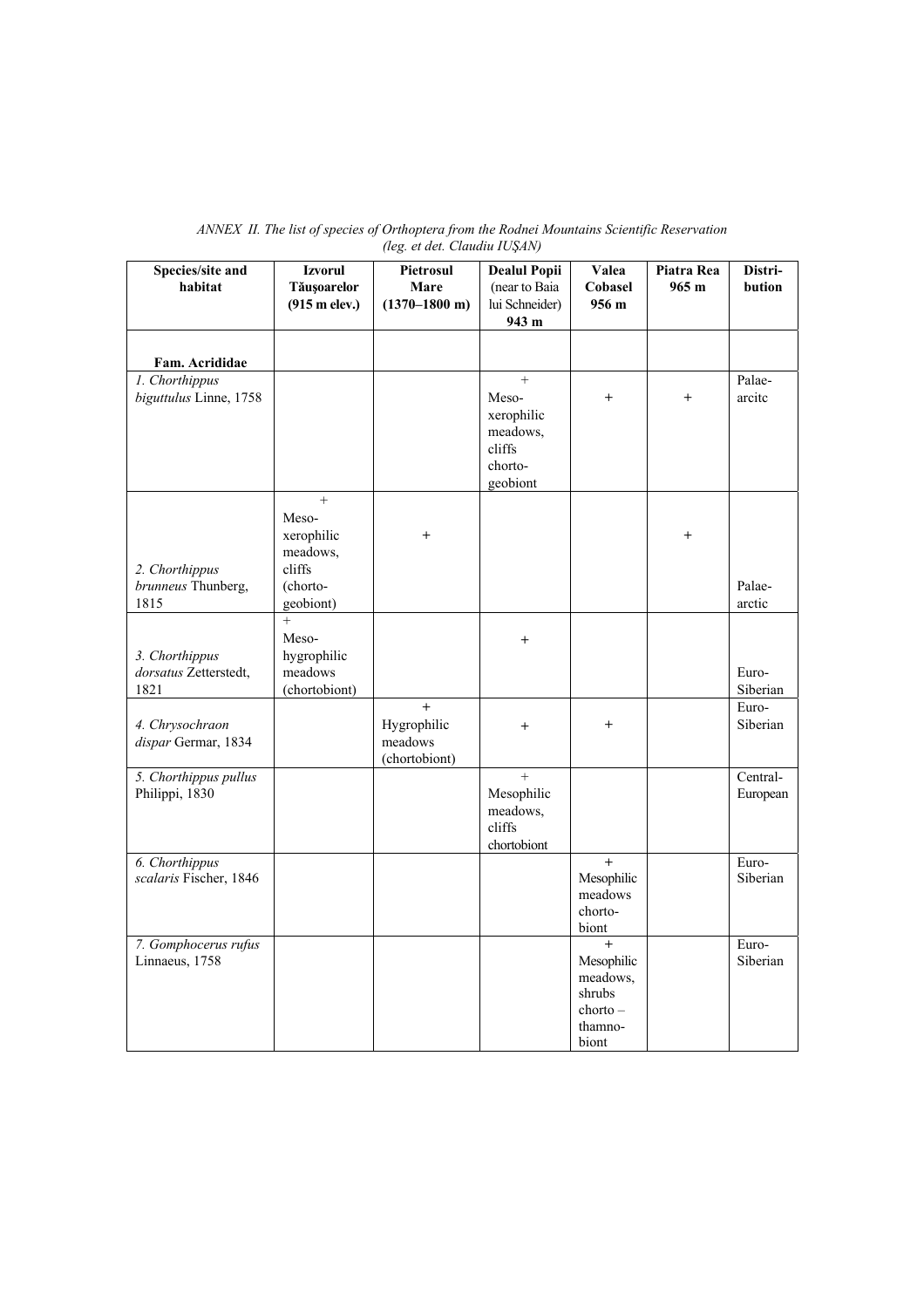| Species/site and<br>habitat                                               | <b>Izvorul</b><br>Tăușoarelor                                        | Pietrosul<br>Mare                                                     | <b>Dealul Popii</b><br>(near to Baia | Valea<br>Cobasel                                                        | Piatra Rea<br>965 m                                                      | Distri-<br>bution              |
|---------------------------------------------------------------------------|----------------------------------------------------------------------|-----------------------------------------------------------------------|--------------------------------------|-------------------------------------------------------------------------|--------------------------------------------------------------------------|--------------------------------|
|                                                                           | $(915 \text{ m}$ elev.)                                              | $(1370 - 1800 \text{ m})$                                             | lui Schneider)<br>943 m              | 956 <sub>m</sub>                                                        |                                                                          |                                |
| 8. Myrmeleotettix<br>maculatus Thunberg,<br>1815                          |                                                                      |                                                                       |                                      |                                                                         | $+$<br>Meso-<br>xerophilic<br>meadows,<br>cliffs.<br>geo-<br>chortobiont | Palae-<br>arctic               |
| 9. Omocestus<br>haemorrhoidalis<br>Charpentier, 1825                      | $+$<br>Montane<br>mesophilic<br>meadows<br>$(geo-$<br>chortobiont)   | $+$                                                                   |                                      |                                                                         |                                                                          | Palae-<br>arctic               |
| 10. Omocestus<br>viridulus Linne, 1758                                    | $+$<br>Montane<br>meadows<br>(chortobiont)                           | $+$                                                                   |                                      |                                                                         |                                                                          | Euro-<br>Siberian              |
| 11. Psophus stridulus<br>Linne, 1758                                      | $^{+}$<br>Montane<br>mesophilic<br>meadows<br>(geo-chorto-<br>biont) |                                                                       |                                      |                                                                         |                                                                          | Euro-<br>Siberian              |
| 12. Stenobothrus<br>stigmaticus Rambur,<br>1839                           | $+$<br>Montane<br>pastures<br>(chorto-<br>geobiont)                  |                                                                       |                                      |                                                                         |                                                                          | Central-<br>south-<br>European |
| 13. Stenobothrus<br>lineatus Panzer, 1796                                 |                                                                      |                                                                       |                                      | $+$<br>Mesophilic<br>meadows,<br>clearings<br>in forests<br>chortobiont |                                                                          | Euro-<br>Siberian              |
| Fam. Catantopidae<br>14. Miramella ebneri<br>carpathica Galvagni,<br>1953 |                                                                      | $^{+}$<br>Subalpine<br>meso-hygro-<br>philic meadows<br>(chortobiont) |                                      |                                                                         |                                                                          | Carpathi-<br>ans<br>(end.)     |
| 15. Pseudoopodisma<br>fieberi Scuder, 1897                                |                                                                      | $^{+}$<br>Montane,<br>meso-philic<br>meadows<br>chortobiont           |                                      |                                                                         |                                                                          | South-<br>East-<br>European    |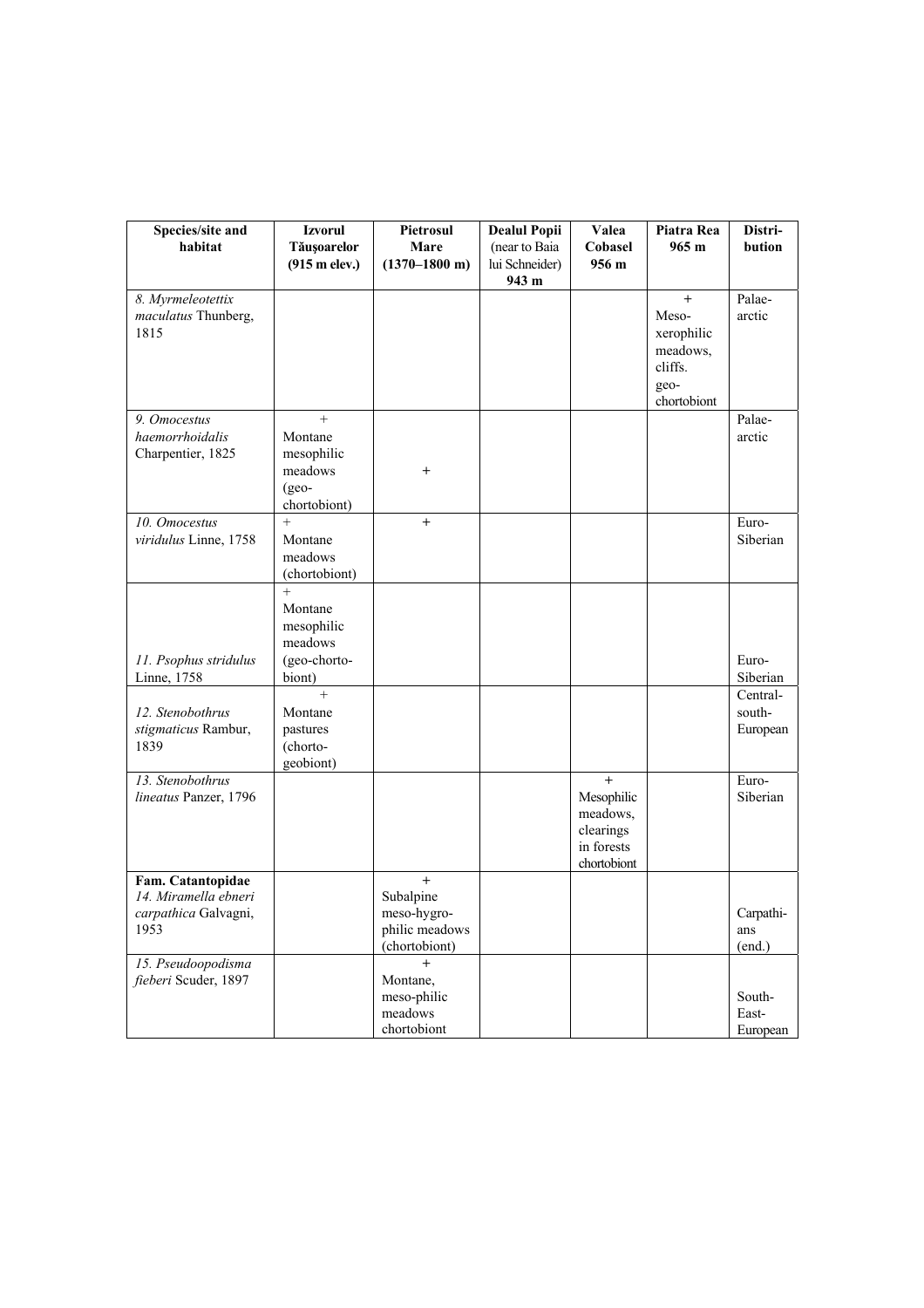| Species/site and<br>habitat                | <b>Izvorul</b><br><b>Tăușoarelor</b> | Pietrosul<br>Mare         | <b>Dealul Popii</b><br>(near to Baia | Valea<br>Cobasel | Piatra Rea<br>$965 \text{ m}$ | Distri-<br>bution |
|--------------------------------------------|--------------------------------------|---------------------------|--------------------------------------|------------------|-------------------------------|-------------------|
|                                            | $(915 \text{ m}$ elev.)              | $(1370 - 1800 \text{ m})$ | lui Schneider)<br>943 m              | 956 m            |                               |                   |
| Fam. Gryllidae<br>16. Gryllus campestris   | $\ddot{}$<br>Xeric                   |                           |                                      | $^{+}$           |                               |                   |
| Linne, 1758                                | meadows                              |                           |                                      |                  |                               | Palae-            |
|                                            | geobiont                             |                           |                                      |                  |                               | arctic            |
| Fam. Gryllotalpidae                        | $+$                                  | $^{+}$                    |                                      |                  |                               | Palae-            |
| 17. Gryllotalpa<br>gryllotalpa Linne,      | Mesophilic<br>meadows                |                           |                                      | $^{+}$           |                               | arctic            |
| 1758                                       | geobiont                             |                           |                                      |                  |                               |                   |
| Fam. Tettigoniidae                         | $+$                                  |                           |                                      |                  |                               |                   |
| 18. Decticus<br>verrucivorus Linne,        | Mesophilic<br>meadows,               | $^{+}$                    |                                      | $\mathrm{+}$     |                               | Euro              |
| 1758                                       | shrubs                               |                           |                                      |                  |                               | Siberian          |
|                                            | (chorto-                             |                           |                                      |                  |                               |                   |
| 19. Isophya                                | thamnobiont)                         | $+$                       |                                      |                  |                               | Carpathi-         |
| brevipennis Brunner,                       |                                      | Montane meso-             |                                      |                  |                               | ans               |
| 1878                                       |                                      | philic meadows            |                                      |                  |                               | (end.)            |
| 20. Isophya pienensis                      |                                      | (chortobiont)<br>$^{+}$   |                                      |                  |                               | Carpathi-         |
| Maran, 1954                                |                                      | Montane                   |                                      |                  |                               | ans               |
|                                            |                                      | meadows                   |                                      |                  |                               | (end.)            |
| 21. Leptophyes                             |                                      | (chortobiont)             | $+$                                  | $+$              |                               | West-             |
| albovittata Kollar,                        |                                      |                           | Shrubs                               |                  |                               | Palae-            |
| 1833                                       |                                      |                           | (Thamno-                             |                  |                               | arctic            |
|                                            |                                      | $+$                       | biont)                               |                  |                               | Euro-             |
| 22. Metrioptera roeseli<br>Hagenbach, 1822 |                                      | Hygro-philic              |                                      |                  |                               | Siberian          |
|                                            |                                      | meadows                   |                                      |                  |                               |                   |
|                                            |                                      | (chortobiont)             | $\ddot{}$                            |                  |                               | Euro-             |
| 23. Metrioptera<br>brachyptera Linne,      |                                      |                           | Montane                              |                  |                               | Siberian          |
| 1761                                       |                                      |                           | meso-philic                          |                  |                               |                   |
|                                            |                                      |                           | meadows<br>(chortobiont)             |                  |                               |                   |
| 24. Pachytrachis                           | $^{+}$                               |                           |                                      |                  |                               | South-            |
| gracilis Brunner, 1861                     | Shrubs,<br>mesophilic                |                           |                                      |                  |                               | East-             |
|                                            | meadows                              |                           |                                      |                  |                               | European          |
|                                            | (chorto-                             |                           |                                      |                  |                               |                   |
| 25. Phaneroptera                           | thamnobiont)                         |                           |                                      | $^{+}$           |                               | Euro-             |
| falcata Poda, 1761                         |                                      |                           |                                      | Shrubs           |                               | Siberian          |
|                                            |                                      |                           |                                      | thamno-<br>biont |                               |                   |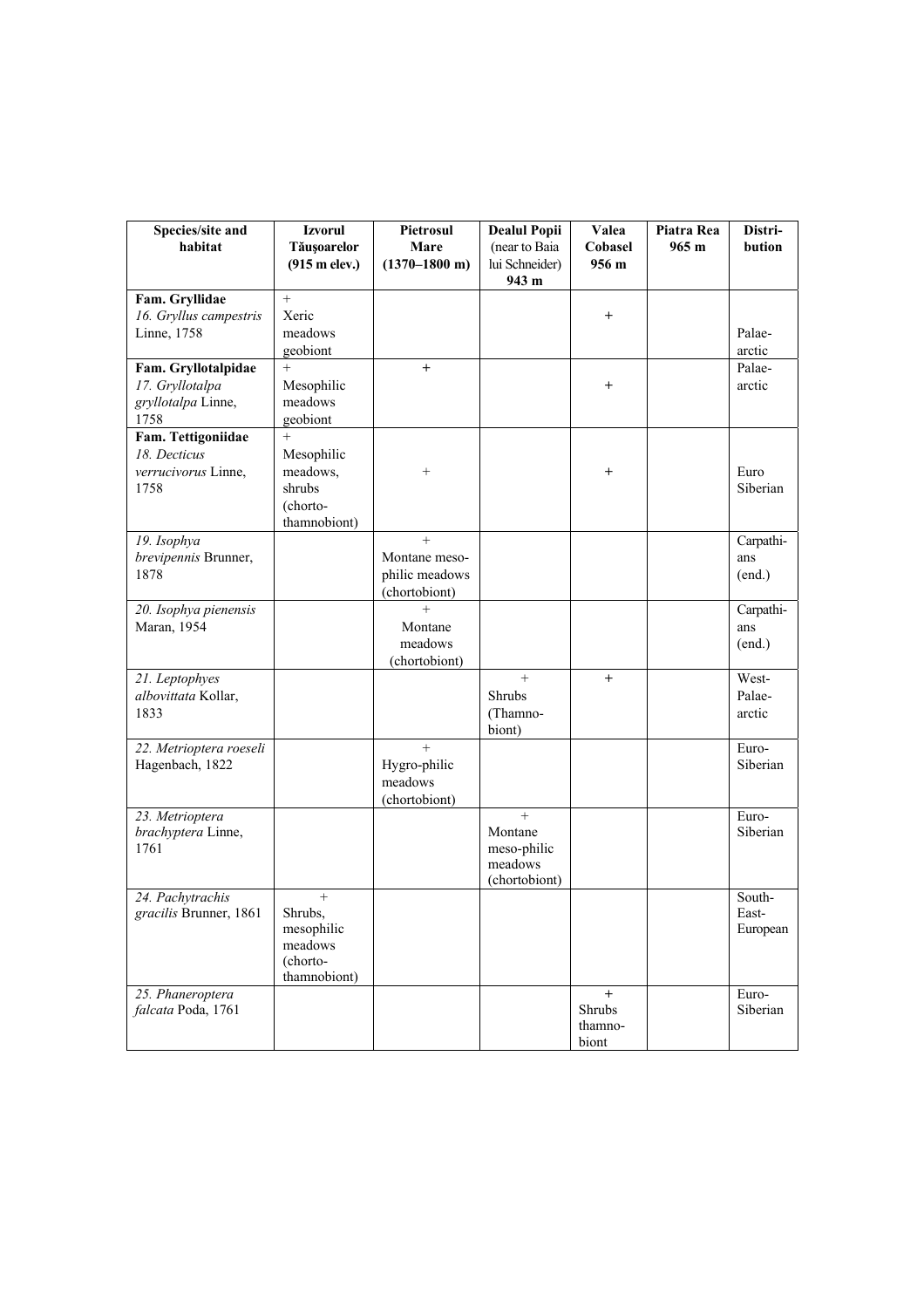| Species/site and                            | <b>Izvorul</b>          | Pietrosul                       | <b>Dealul Popii</b>      | Valea           | Piatra Rea        | Distri-          |
|---------------------------------------------|-------------------------|---------------------------------|--------------------------|-----------------|-------------------|------------------|
| habitat                                     | Tăușoarelor             | Mare                            | (near to Baia            | Cobasel         | $965 \text{ m}$   | bution           |
|                                             | $(915 \text{ m}$ elev.) | $(1370 - 1800 \text{ m})$       | lui Schneider)<br>943 m  | 956 m           |                   |                  |
| 26. Pholidoptera fallax                     |                         |                                 |                          |                 |                   | Central          |
| Fischer, 1853                               |                         |                                 | $^{+}$                   |                 |                   | Asian -          |
|                                             |                         |                                 | Mesophilic               |                 |                   | South-           |
|                                             |                         |                                 | meadows,                 |                 |                   | European         |
|                                             |                         |                                 | shrubs                   |                 |                   |                  |
|                                             |                         |                                 | (chorto-<br>thamnobiont) |                 |                   |                  |
| 27. Pholidoptera                            |                         |                                 | $^{+}$                   |                 |                   | European         |
| griseoaptera De Geer,                       |                         |                                 | Shrubs                   |                 |                   |                  |
| 1773                                        |                         |                                 | (thamno-                 |                 |                   |                  |
|                                             |                         |                                 | biont)                   |                 |                   |                  |
| 28. Pholidoptera<br>transsylvanica Fischer, |                         | $\qquad \qquad +$<br>Mesohygro- |                          |                 |                   | Carpathi-<br>ans |
| 1853                                        |                         | philic                          |                          | $^{+}$          | $^{+}$            | (end.)           |
|                                             |                         | meadows,                        |                          |                 |                   |                  |
|                                             |                         | shrubs                          |                          |                 |                   |                  |
|                                             |                         | thamno $-$                      |                          |                 |                   |                  |
| 29. Platycleis grisea                       |                         | chortobiont                     |                          |                 | $+$               | Central-         |
| Fabricius, 1781                             |                         |                                 |                          |                 | Meso-             | European         |
|                                             |                         |                                 |                          |                 | xerophilic        |                  |
|                                             |                         |                                 |                          |                 | meadows,          |                  |
|                                             |                         |                                 |                          |                 | cliffs.           |                  |
|                                             |                         |                                 |                          |                 | Chorto-           |                  |
| 30. Poecilimon                              |                         |                                 |                          |                 | biont<br>$+$      | South-           |
| schmidti Fieber, 1853                       |                         |                                 |                          |                 | Meso-             | East-            |
|                                             |                         |                                 |                          |                 | xerophilic        | European         |
|                                             |                         |                                 |                          |                 | meadows,          |                  |
|                                             |                         |                                 |                          |                 | cliffs,           |                  |
|                                             |                         |                                 |                          |                 | shrubs<br>thamno- |                  |
|                                             |                         |                                 |                          |                 | biont             |                  |
| 31. Tettigonia cantans                      |                         |                                 |                          |                 |                   | Euro-            |
| Fuessly, 1775                               |                         |                                 | $\, +$                   | $^{+}$          |                   | Siberian         |
|                                             |                         |                                 | Shrubs                   |                 |                   |                  |
|                                             |                         |                                 | (thamno-                 |                 |                   |                  |
|                                             |                         |                                 | biont                    |                 |                   |                  |
| 32. Tettigonia                              | $^{+}$                  |                                 |                          |                 |                   | Palae-           |
| viridissima Linne,                          | Shrubs                  | $^+$                            | $\, +$                   | $^{\mathrm{+}}$ |                   | arctic           |
| 1758                                        | (Thamno-<br>biont)      |                                 |                          |                 |                   |                  |